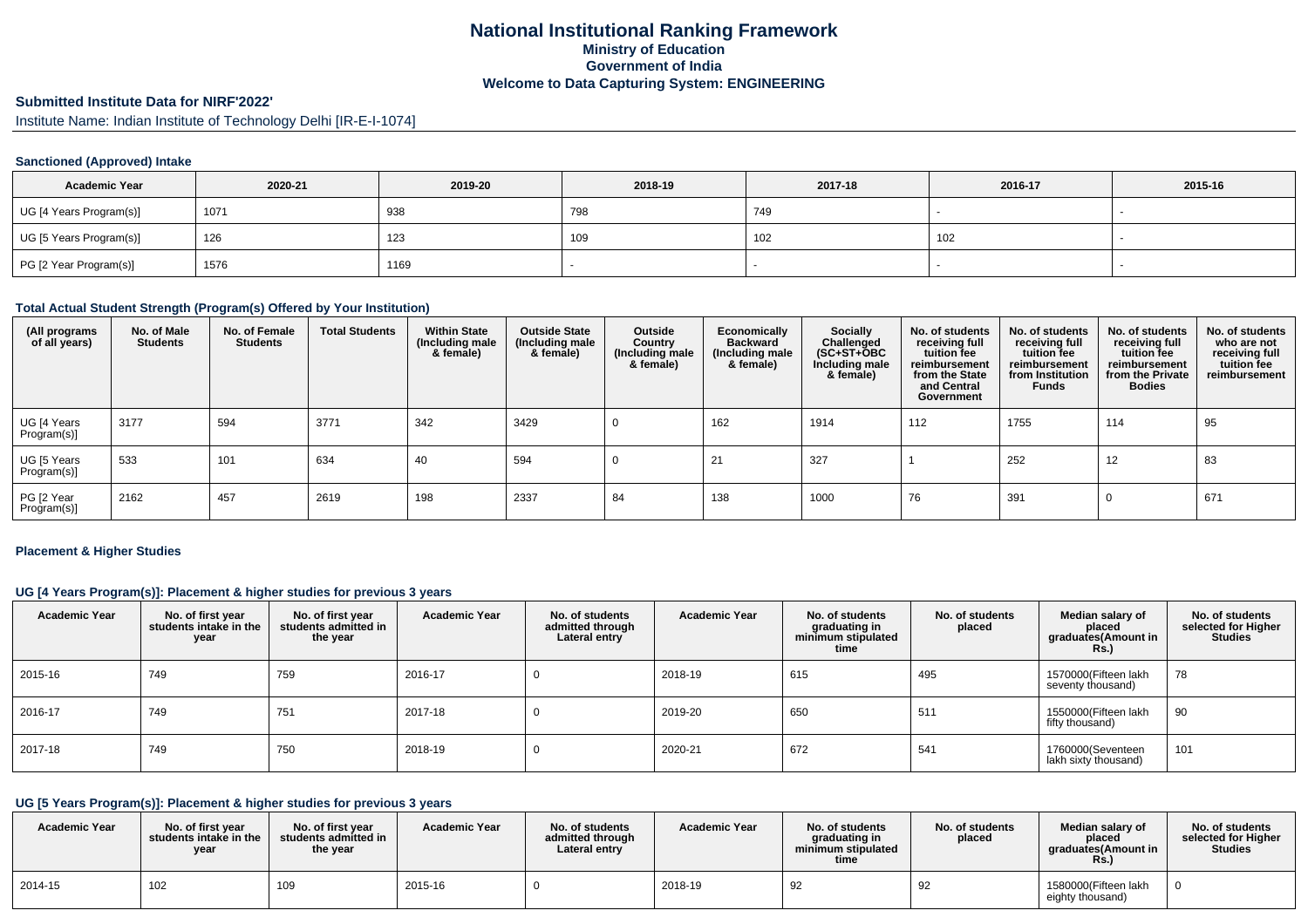| 2015-16 | 102 | 44 <sup>o</sup><br>╶╹┻ | 2016-17 | 2019-20 | 88 | െ | 1810000(Eighteen lakh<br>ten thousand) |   |
|---------|-----|------------------------|---------|---------|----|---|----------------------------------------|---|
| 2016-17 | 102 | 105                    | 2017-18 | 2020-21 |    |   | 2200000(Twenty two<br>lakhs)           | O |

### **PG [2 Years Program(s)]: Placement & higher studies for previous 3 years**

| <b>Academic Year</b> | No. of first year<br>students intake in the<br>year | No. of first year<br>students admitted in<br>the year | <b>Academic Year</b> | No. of students graduating in minimum<br>stipulated time | No. of students<br>placed | Median salary of<br>placed<br>graduates(Amount in<br><b>Rs.)</b> | No. of students<br>selected for Higher<br>Studies |
|----------------------|-----------------------------------------------------|-------------------------------------------------------|----------------------|----------------------------------------------------------|---------------------------|------------------------------------------------------------------|---------------------------------------------------|
| 2017-18              | 1252                                                | 996                                                   | 2018-19              | 635                                                      | 243                       | 1000000(Ten lakh)                                                | 91                                                |
| 2018-19              | 1045                                                | 947                                                   | 2019-20              | 653                                                      | 322                       | 1100000(Eleven lakh)                                             | 190                                               |
| 2019-20              | 1169                                                | 1181                                                  | 2020-21              | 867                                                      | 379                       | 1500000(Fifteen lakh)                                            | 240                                               |

### **Ph.D Student Details**

| Ph.D (Student pursuing doctoral program till 2020-21 Students admitted in the academic year 2020-21 should not be entered here.) |         |         |         |  |  |  |
|----------------------------------------------------------------------------------------------------------------------------------|---------|---------|---------|--|--|--|
| <b>Total Students</b>                                                                                                            |         |         |         |  |  |  |
| Full Time                                                                                                                        |         | 2826    |         |  |  |  |
| Part Time                                                                                                                        |         | 506     |         |  |  |  |
| No. of Ph.D students graduated (including Integrated Ph.D)                                                                       |         |         |         |  |  |  |
|                                                                                                                                  | 2020-21 | 2019-20 | 2018-19 |  |  |  |
| Full Time                                                                                                                        | 224     | 196     | 209     |  |  |  |
| Part Time                                                                                                                        | 64      | 89      | 98      |  |  |  |

### **Financial Resources: Utilised Amount for the Capital expenditure for previous 3 years**

| <b>Academic Year</b>                                                                                                                                                                      | 2020-21                                                                                                | 2019-20                                                                                                   | 2018-19                                                                                             |  |  |  |  |  |
|-------------------------------------------------------------------------------------------------------------------------------------------------------------------------------------------|--------------------------------------------------------------------------------------------------------|-----------------------------------------------------------------------------------------------------------|-----------------------------------------------------------------------------------------------------|--|--|--|--|--|
|                                                                                                                                                                                           | <b>Utilised Amount</b>                                                                                 | <b>Utilised Amount</b>                                                                                    | <b>Utilised Amount</b>                                                                              |  |  |  |  |  |
| Annual Capital Expenditure on Academic Activities and Resources (excluding expenditure on buildings)                                                                                      |                                                                                                        |                                                                                                           |                                                                                                     |  |  |  |  |  |
| Library (Books, Journals and e-Resources only)                                                                                                                                            | 165806523 (Sixteen crore fifty eight lakh six thousand five<br>hundred and twenty three)               | 170086147 (Seventeen crore eighty six thousand one hundred<br>and forty seven)                            | 160271963 (Sixteen crore two lakh seventy one thousand nine<br>hundred and sixty three)             |  |  |  |  |  |
| New Equipment and software for Laboratories                                                                                                                                               | 1599172098 (One hundred and fifty nine crore ninety one lakh<br>seventy two thousand and ninety eight) | 1827027685 (One hundred and eighty two crore seventy lakh<br>twenty thousand six hundred and eighty five) | 1793766462 (One seventy nine crore thirty seven lakh and<br>sixty sixty four hundred and sixty two) |  |  |  |  |  |
| <b>Engineering Workshops</b>                                                                                                                                                              | 3399314 (Thirty three lakh ninety nine thousand three hundred<br>and fourteen)                         | 4058686 (Forty lakh fifty eight eight thousand six hundred and<br>eighty six)                             | 4302116 (Forty three lakh two thousand one hundred and<br>sixteen)                                  |  |  |  |  |  |
| Other expenditure on creation of Capital Assets (For setting up<br>classrooms, seminar hall, conference hall, library, Lab, Engg<br>workshops excluding expenditure on Land and Building) | 875256347 (Eighty seven crore fifty two lakh fifty six thousand<br>three hundred and forty seven)      | 745381664 (Seventy four crore fifty three lakh eighty one<br>thousand six hundred and sixty four)         | 764538188 (Seventy six core forty five lakh thirty eight<br>thousand one hundred and eighty eight)  |  |  |  |  |  |

### **Financial Resources: Utilised Amount for the Operational expenditure for previous 3 years**

| <b>Academic Year</b> | 2020-21                | 2019-20                | 2018-19                |
|----------------------|------------------------|------------------------|------------------------|
|                      | <b>Utilised Amount</b> | <b>Utilised Amount</b> | <b>Utilised Amount</b> |
|                      |                        |                        |                        |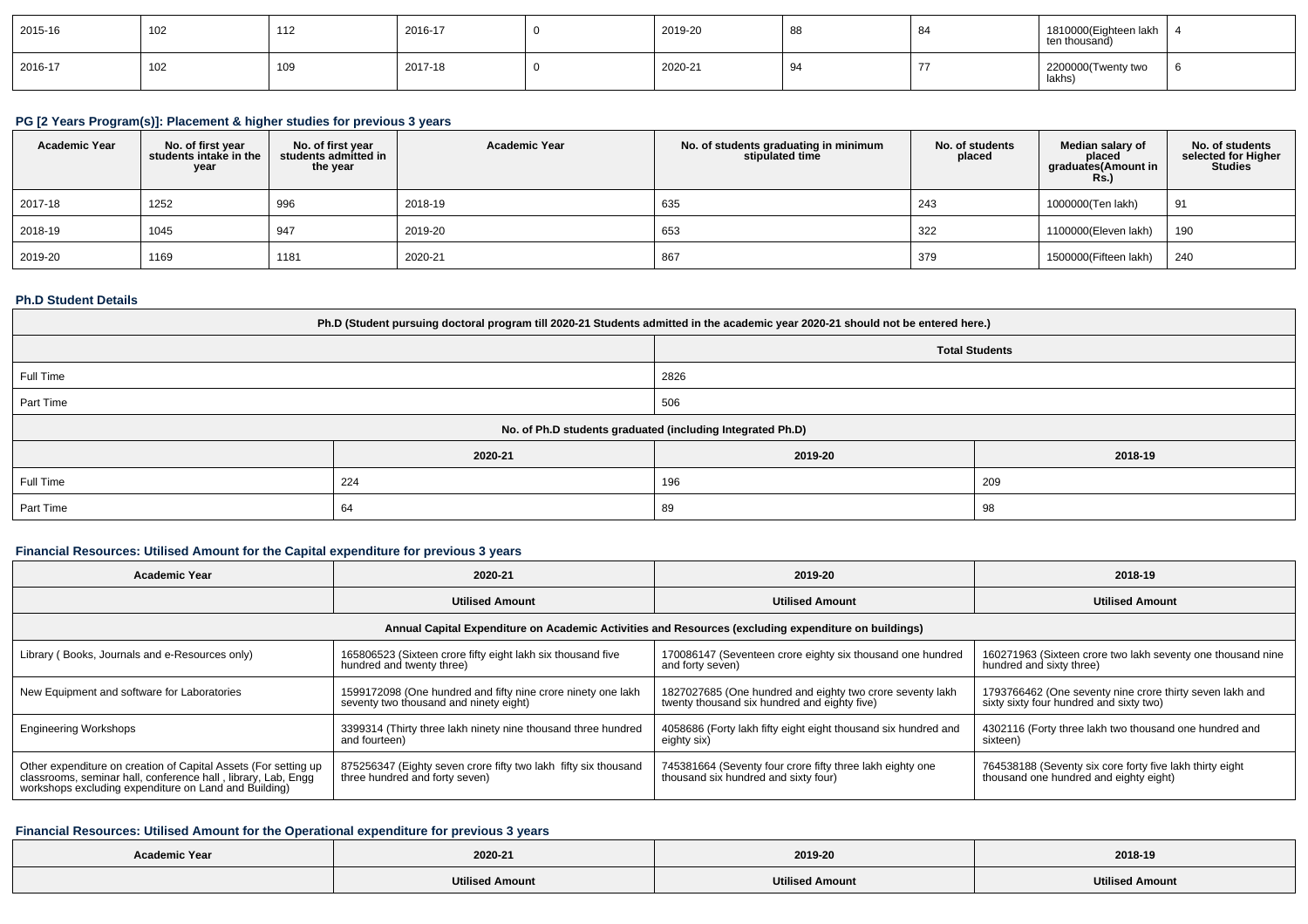| <b>Annual Operational Expenditure</b>                                                                                                                                                           |                                                                                                                  |                                                                                                       |                                                                                                              |  |  |  |  |
|-------------------------------------------------------------------------------------------------------------------------------------------------------------------------------------------------|------------------------------------------------------------------------------------------------------------------|-------------------------------------------------------------------------------------------------------|--------------------------------------------------------------------------------------------------------------|--|--|--|--|
| Salaries (Teaching and Non Teaching staff)                                                                                                                                                      | 3395121711 (Three hundred and thirty nine crore fifty one lakh                                                   | 3428644542 (Three forty two crore eighty six lakh forty four                                          | 3149997422 (Three hundred and fourteen crore ninety nine                                                     |  |  |  |  |
|                                                                                                                                                                                                 | twenty one thousand seven hundred and eleven)                                                                    | thousand five hundred and forty two)                                                                  | lakh ninety seven thousand four hundred and twenty two)                                                      |  |  |  |  |
| Maintenance of Academic Infrastructure or consumables and<br>other running expenditures (excluding maintenance of hostels<br>and allied services, rent of the building, depreciation cost, etc) | 3637475618 (Three hundred sixty three crore seventy four lakh<br>seventy five thousand six hundred and eighteen) | 3200750453 (Three hundred and twenty crore seven lakh fifty<br>thousand four hundred and fifty three) | 3320391541 (Three hundred and thirty two crore three lakh<br>ninety one thousand five hundred and forty one) |  |  |  |  |
| Seminars/Conferences/Workshops                                                                                                                                                                  | 5348744 (Fifty three lakh forty eight thousand seven hundred                                                     | 13001549 (One crore thirty lakh one thousand five hundred                                             | 12181807 (One crore twenty one lakh eighty one thousand                                                      |  |  |  |  |
|                                                                                                                                                                                                 | and forty four)                                                                                                  | and forty nine)                                                                                       | eight hundred and seven)                                                                                     |  |  |  |  |

**IPR**

| Calendar year            | 2020 | 2019 | 2018 |
|--------------------------|------|------|------|
| No. of Patents Published |      | 105  | ০∠   |
| No. of Patents Granted   | ັບບ  | ັບ   |      |

#### **Sponsored Research Details**

| <b>Financial Year</b>                    | 2020-21                                                                                    | 2019-20                                                              | 2018-19                                                                                         |
|------------------------------------------|--------------------------------------------------------------------------------------------|----------------------------------------------------------------------|-------------------------------------------------------------------------------------------------|
| Total no. of Sponsored Projects          | 581                                                                                        | 624                                                                  | 567                                                                                             |
| Total no. of Funding Agencies            | 205                                                                                        | 195                                                                  | 140                                                                                             |
| Total Amount Received (Amount in Rupees) | 2614152161                                                                                 | 2275026000                                                           | 2048965952                                                                                      |
| Amount Received in Words                 | Two hundred sixty one crore forty one lakh fifty two thousand<br>one hundred and sixty one | Two hundred and twenty seven crore fifty lakh twenty six<br>thousand | Two hundred and four crore eighty nine lakh sixty five thousand<br>  nine hundred and fifty two |

### **Consultancy Project Details**

| <b>Financial Year</b>                    | 2020-21                                                                               | 2019-20                                                                     | 2018-19                                                                |
|------------------------------------------|---------------------------------------------------------------------------------------|-----------------------------------------------------------------------------|------------------------------------------------------------------------|
| Total no. of Consultancy Projects        | 355                                                                                   | 362                                                                         | 387                                                                    |
| Total no. of Client Organizations        | 299                                                                                   | 318                                                                         | 327                                                                    |
| Total Amount Received (Amount in Rupees) | 377449556                                                                             | 309608826                                                                   | 450796210                                                              |
| Amount Received in Words                 | Thirty seven crore seventy four lakh forty nine thousand five<br>hundred ad fifty six | Thirty crore ninety six lakh eight thousand eight hundred and<br>twenty six | Forty five crore seven lakh ninety six thousand two hundred<br>and ten |

## **PCS Facilities: Facilities of physically challenged students**

| 1. Do your institution buildings have Lifts/Ramps?                                                                                                         | Yes, more than 80% of the buildings |
|------------------------------------------------------------------------------------------------------------------------------------------------------------|-------------------------------------|
| 2. Do your institution have provision for walking aids, including wheelchairs and transportation from one building to another for<br>handicapped students? | Yes                                 |
| 3. Do your institution buildings have specially designed toilets for handicapped students?                                                                 | Yes, more than 80% of the buildings |

### **Faculty Details**

| Srno | <b>Name</b>             | Age | <b>Designation</b>         | Gender | Qualification | <b>Experience (In</b><br><b>Months)</b> | <b>Currently working</b><br>with institution? | <b>Joining Date</b> | <b>Leaving Date</b> | <b>Association type</b> |
|------|-------------------------|-----|----------------------------|--------|---------------|-----------------------------------------|-----------------------------------------------|---------------------|---------------------|-------------------------|
|      | VISHAL KUMAR<br>VAIBHAV | 37  | <b>Assistant Professor</b> | Male   |               | ںے                                      | Yes                                           | 18-11-2019          | $-$                 | Regular                 |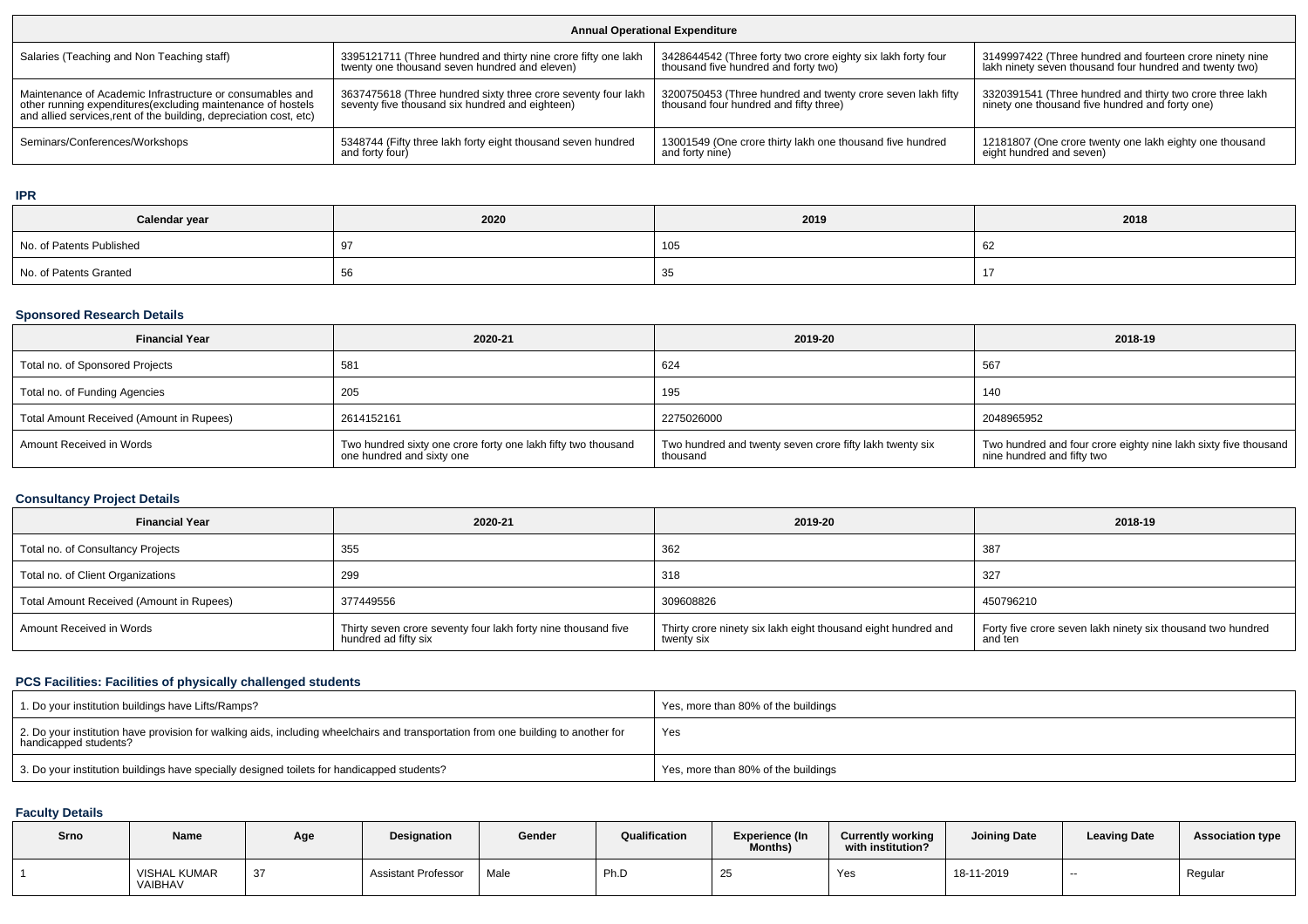| <b>SOUTIK BETAL</b>                      | 33 | <b>Assistant Professor</b> | Male   | Ph.D | 84  | Yes | 04-01-2021 | $\overline{\phantom{a}}$ | Regular |
|------------------------------------------|----|----------------------------|--------|------|-----|-----|------------|--------------------------|---------|
| <b>MUSTAFIJUR</b><br><b>RAHMAN</b>       | 35 | <b>Assistant Professor</b> | Male   | Ph.D | 90  | Yes | 12-01-2021 | $\overline{\phantom{a}}$ | Regular |
| ABHILASH JINDAL                          | 30 | <b>Assistant Professor</b> | Male   | Ph.D | 27  | Yes | 25-01-2021 | ⊷.                       | Regular |
| NIKHIL BALAJI C R                        | 34 | <b>Assistant Professor</b> | Male   | Ph.D | 52  | Yes | 25-01-2021 | $\overline{\phantom{a}}$ | Regular |
| <b>KAVERIK</b><br><b>IYCHETTIRA</b>      | 31 | <b>Assistant Professor</b> | Female | Ph.D | 102 | Yes | 01-02-2021 | --                       | Regular |
| <b>NARSING KUMAR</b><br><b>JHA</b>       | 33 | <b>Assistant Professor</b> | Male   | Ph.D | 124 | Yes | 11-02-2021 | $\overline{\phantom{a}}$ | Regular |
| <b>SACHIN KUMAR B</b>                    | 34 | <b>Assistant Professor</b> | Male   | Ph.D | 130 | Yes | 12-02-2021 | -−                       | Regular |
| JASLEEN LUGANI                           | 36 | <b>Assistant Professor</b> | Female | Ph.D | 153 | Yes | 24-02-2021 | $\overline{\phantom{a}}$ | Regular |
| <b>VIVEK G NAIR</b>                      | 35 | <b>Assistant Professor</b> | Male   | Ph.D | 18  | Yes | 22-03-2021 | $\overline{\phantom{a}}$ | Regular |
| ABHISHEK<br>MURALIDHAR IYER              | 35 | <b>Assistant Professor</b> | Male   | Ph.D | 111 | Yes | 30-03-2021 | ⊷.                       | Regular |
| PRAPANCH NAIR                            | 35 | <b>Assistant Professor</b> | Male   | Ph.D | 94  | Yes | 01-04-2021 | $\overline{\phantom{a}}$ | Regular |
| <b>AYAN BHOWMIK</b>                      | 37 | <b>Assistant Professor</b> | Male   | Ph.D | 109 | Yes | 09-04-2021 | ⊷.                       | Regular |
| SAPTARSHI BASAK                          | 33 | <b>Assistant Professor</b> | Male   | Ph.D | 37  | Yes | 12-04-2021 | $\overline{\phantom{a}}$ | Regular |
| <b>MADHURESH</b><br><b>SUMIT</b>         | 33 | <b>Assistant Professor</b> | Male   | Ph.D | 70  | No  | 16-04-2021 | 31-12-2021               | Regular |
| SAJESH P<br><b>THOMAS</b>                | 35 | <b>Assistant Professor</b> | Male   | Ph.D | 174 | Yes | 23-04-2021 | --                       | Regular |
| <b>KRISHNA B</b><br>BALASUBRAMANIA<br>N  | 35 | <b>Assistant Professor</b> | Male   | Ph.D | 69  | Yes | 18-05-2021 | --                       | Regular |
| ANEESHA<br>SHARMA                        | 46 | Associate Professor        | Female | Ph.D | 148 | Yes | 09-06-2021 | --                       | Regular |
| <b>SAGAR SARKAR</b>                      | 31 | <b>Assistant Professor</b> | Male   | Ph.D | 36  | Yes | 24-06-2021 | --                       | Regular |
| ANURAG GOYAL                             | 31 | <b>Assistant Professor</b> | Male   | Ph.D | 35  | Yes | 28-06-2021 | --                       | Regular |
| <b>TARAK KARMAKAR</b>                    | 32 | <b>Assistant Professor</b> | Male   | Ph.D | 118 | Yes | 28-06-2021 | --                       | Regular |
| <b>JOLLY XAVIER P</b>                    | 46 | Associate Professor        | Male   | Ph.D | 118 | Yes | 05-07-2021 | $\overline{\phantom{a}}$ | Regular |
| DEEPANSHU<br><b>SHIROLE</b>              | 29 | <b>Assistant Professor</b> | Male   | Ph.D | 29  | Yes | 14-07-2021 | $\overline{\phantom{a}}$ | Regular |
| DEBAYAN<br><b>BHATTACHARYA</b>           | 32 | <b>Assistant Professor</b> | Male   | Ph.D | 32  | Yes | 15-07-2021 | ⊶.                       | Regular |
| <b>DIBYAJYOTI</b><br><b>GHOSH</b>        | 32 | <b>Assistant Professor</b> | Male   | Ph.D | 126 | Yes | 23-07-2021 | $\sim$                   | Regular |
| PRATEEK GUPTA                            | 27 | <b>Assistant Professor</b> | Male   | Ph.D | 58  | Yes | 02-08-2021 | ш.                       | Regular |
| <b>SURAJIT</b><br>CHAKRAVARTY            | 42 | Associate Professor        | Male   | Ph.D | 92  | Yes | 05-08-2021 | $\overline{\phantom{a}}$ | Regular |
| SRIHARI<br>SANKARASARMA<br><b>VEMURI</b> | 33 | <b>Assistant Professor</b> | Male   | Ph.D | 90  | Yes | 31-08-2021 | ⊶.                       | Regular |
|                                          |    |                            |        |      |     |     |            |                          |         |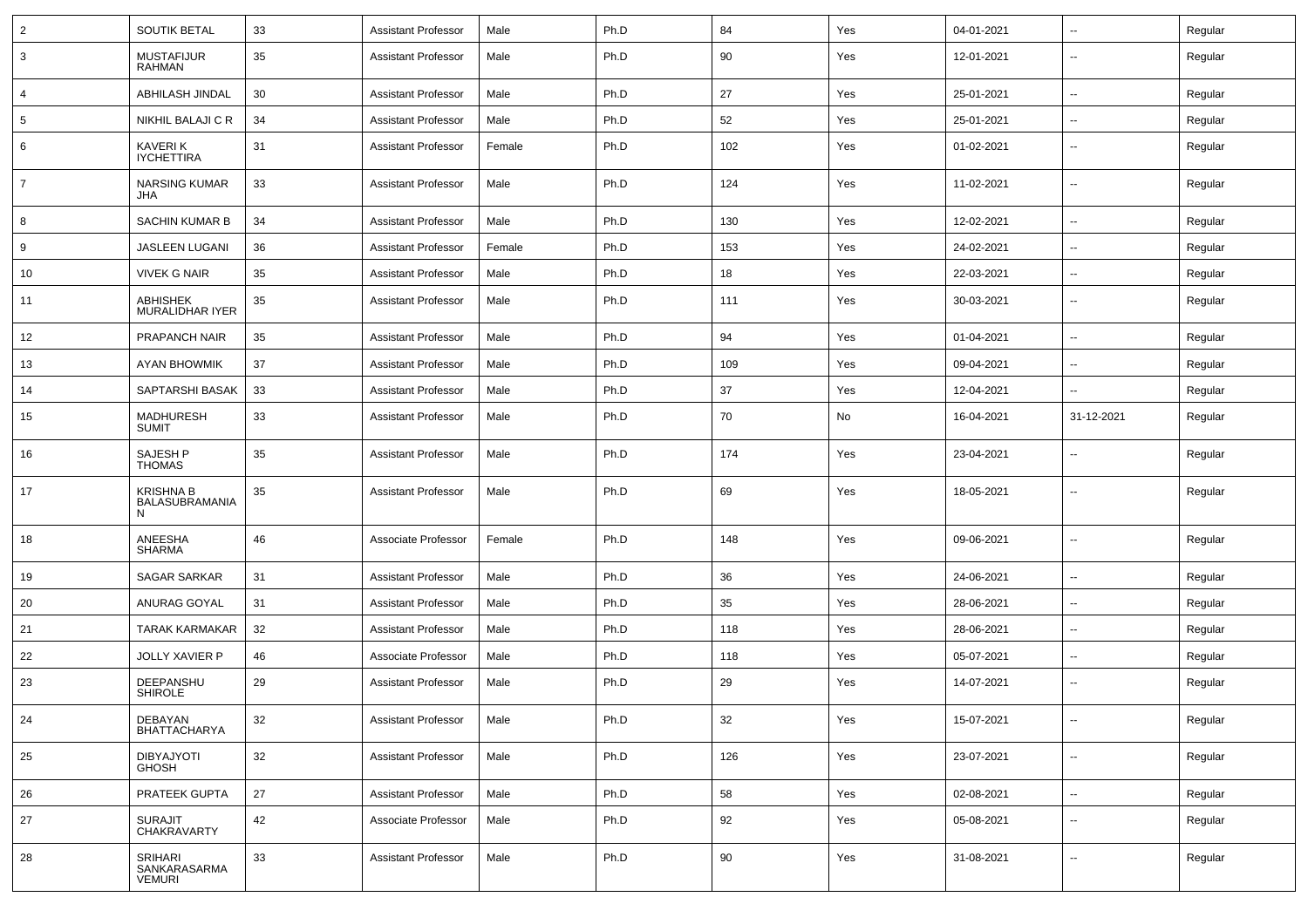| 29 | <b>HUSAIN</b><br><b>KANCHWALA</b>                    | 32 | <b>Assistant Professor</b> | Male   | Ph.D | 83             | Yes | 01-09-2021 | $\overline{\phantom{a}}$ | Regular             |
|----|------------------------------------------------------|----|----------------------------|--------|------|----------------|-----|------------|--------------------------|---------------------|
| 30 | SUMITASH JANA                                        | 34 | <b>Assistant Professor</b> | Male   | Ph.D | 56             | Yes | 15-09-2021 | $\overline{\phantom{a}}$ | Regular             |
| 31 | DEEPAK KUMAR<br>AGRAWAL                              | 37 | <b>Assistant Professor</b> | Male   | Ph.D | 95             | Yes | 30-09-2021 | $\overline{\phantom{a}}$ | Regular             |
| 32 | <b>DICKENS</b><br><b>LEONARD M</b>                   | 34 | <b>Assistant Professor</b> | Male   | Ph.D | 106            | Yes | 04-10-2021 | $\overline{\phantom{a}}$ | Regular             |
| 33 | <b>KUMAR</b><br><b>MADHUKAR</b>                      | 36 | <b>Assistant Professor</b> | Male   | Ph.D | 93             | Yes | 07-10-2021 | $\overline{\phantom{a}}$ | Regular             |
| 34 | YAMA DIXIT                                           | 36 | <b>Assistant Professor</b> | Male   | Ph.D | 92             | Yes | 18-10-2021 | $\overline{\phantom{a}}$ | Regular             |
| 35 | ABHISHEK DAS                                         | 35 | <b>Assistant Professor</b> | Male   | Ph.D | 139            | Yes | 01-11-2021 | $\overline{\phantom{a}}$ | Regular             |
| 36 | <b>SAJEEV PHILIP</b>                                 | 36 | <b>Assistant Professor</b> | Male   | Ph.D | 128            | Yes | 01-11-2021 | $\overline{\phantom{a}}$ | Regular             |
| 37 | ROHIT VAISH                                          | 32 | <b>Assistant Professor</b> | Male   | Ph.D | 24             | Yes | 25-11-2021 | $\overline{\phantom{a}}$ | Regular             |
| 38 | RAJDIP NAYEK                                         | 31 | <b>Assistant Professor</b> | Male   | Ph.D | 46             | Yes | 03-12-2021 | ⊶.                       | Regular             |
| 39 | <b>SUMIT SINHA RAY</b>                               | 32 | <b>Assistant Professor</b> | Male   | Ph.D | 116            | Yes | 08-12-2021 | $\overline{\phantom{a}}$ | Regular             |
| 40 | <b>GOURAB GHATAK</b>                                 | 29 | <b>Assistant Professor</b> | Male   | Ph.D | 72             | Yes | 15-12-2021 | $\overline{\phantom{a}}$ | Regular             |
| 41 | TEJ PRATAP<br><b>SINGH</b>                           | 33 | Other                      | Male   | Ph.D | 11             | Yes | 15-01-2021 | $\overline{\phantom{a}}$ | Adhoc / Contractual |
| 42 | <b>ASHISH KUMAR</b>                                  | 31 | Other                      | Male   | Ph.D | 11             | Yes | 15-01-2021 | $\overline{\phantom{a}}$ | Adhoc / Contractual |
| 43 | GREESHMA<br><b>SHARMA</b>                            | 34 | Other                      | Female | Ph.D | 11             | Yes | 18-01-2021 | $\overline{\phantom{a}}$ | Adhoc / Contractual |
| 44 | SHEETAL DEWAN                                        | 30 | Other                      | Female | Ph.D | 11             | Yes | 18-01-2021 | $\overline{\phantom{a}}$ | Adhoc / Contractual |
| 45 | <b>OINDRILA NATH</b>                                 | 32 | Other                      | Female | Ph.D | 11             | Yes | 25-01-2021 | $\overline{\phantom{a}}$ | Adhoc / Contractual |
| 46 | SINGH SWARNIMA<br>PREMKUMAR                          | 30 | Other                      | Female | Ph.D | 11             | Yes | 01-02-2021 | $\overline{\phantom{a}}$ | Adhoc / Contractual |
| 47 | PRITI GUPTA                                          | 37 | Other                      | Female | Ph.D | 11             | Yes | 01-02-2021 | $\overline{\phantom{a}}$ | Adhoc / Contractual |
| 48 | ANIRBAN NAG                                          | 33 | Other                      | Male   | Ph.D | 10             | Yes | 08-02-2021 | $\overline{\phantom{a}}$ | Adhoc / Contractual |
| 49 | <b>SUKUMAR ROY</b>                                   | 35 | Other                      | Male   | Ph.D | 9              | Yes | 08-03-2021 | $\overline{\phantom{a}}$ | Adhoc / Contractual |
| 50 | <b>RAVINDRA</b><br><b>GIRIRAJ</b><br><b>BHARDWAJ</b> | 29 | Other                      | Male   | Ph.D | 9              | Yes | 09-03-2021 | $\overline{\phantom{a}}$ | Adhoc / Contractual |
| 51 | Nayan Kumar                                          | 34 | Other                      | Male   | Ph.D | 9              | Yes | 09-03-2021 | $\overline{\phantom{a}}$ | Adhoc / Contractual |
| 52 | <b>VIBHUTI BHUSHAN</b><br><b>PANDEY</b>              | 32 | Other                      | Male   | Ph.D | 9              | Yes | 18-03-2021 | $\overline{\phantom{a}}$ | Adhoc / Contractual |
| 53 | <b>RESHMI BISWAS</b>                                 | 30 | Other                      | Female | Ph.D | 9              | Yes | 05-04-2021 | $\overline{\phantom{a}}$ | Adhoc / Contractual |
| 54 | PRIYANKA KALITA                                      | 30 | Other                      | Female | Ph.D | 9              | Yes | 05-04-2021 | $\overline{\phantom{a}}$ | Adhoc / Contractual |
| 55 | DEEPIKA RANI                                         | 30 | Other                      | Female | Ph.D | $\overline{7}$ | Yes | 01-06-2021 | $\overline{\phantom{a}}$ | Adhoc / Contractual |
| 56 | RICHA GOYAL                                          | 43 | Other                      | Female | Ph.D | $\overline{7}$ | Yes | 04-06-2021 | $\overline{\phantom{a}}$ | Adhoc / Contractual |
| 57 | MOHD ZEESHAN                                         | 33 | Other                      | Male   | Ph.D | 6              | Yes | 07-06-2021 | ⊷                        | Adhoc / Contractual |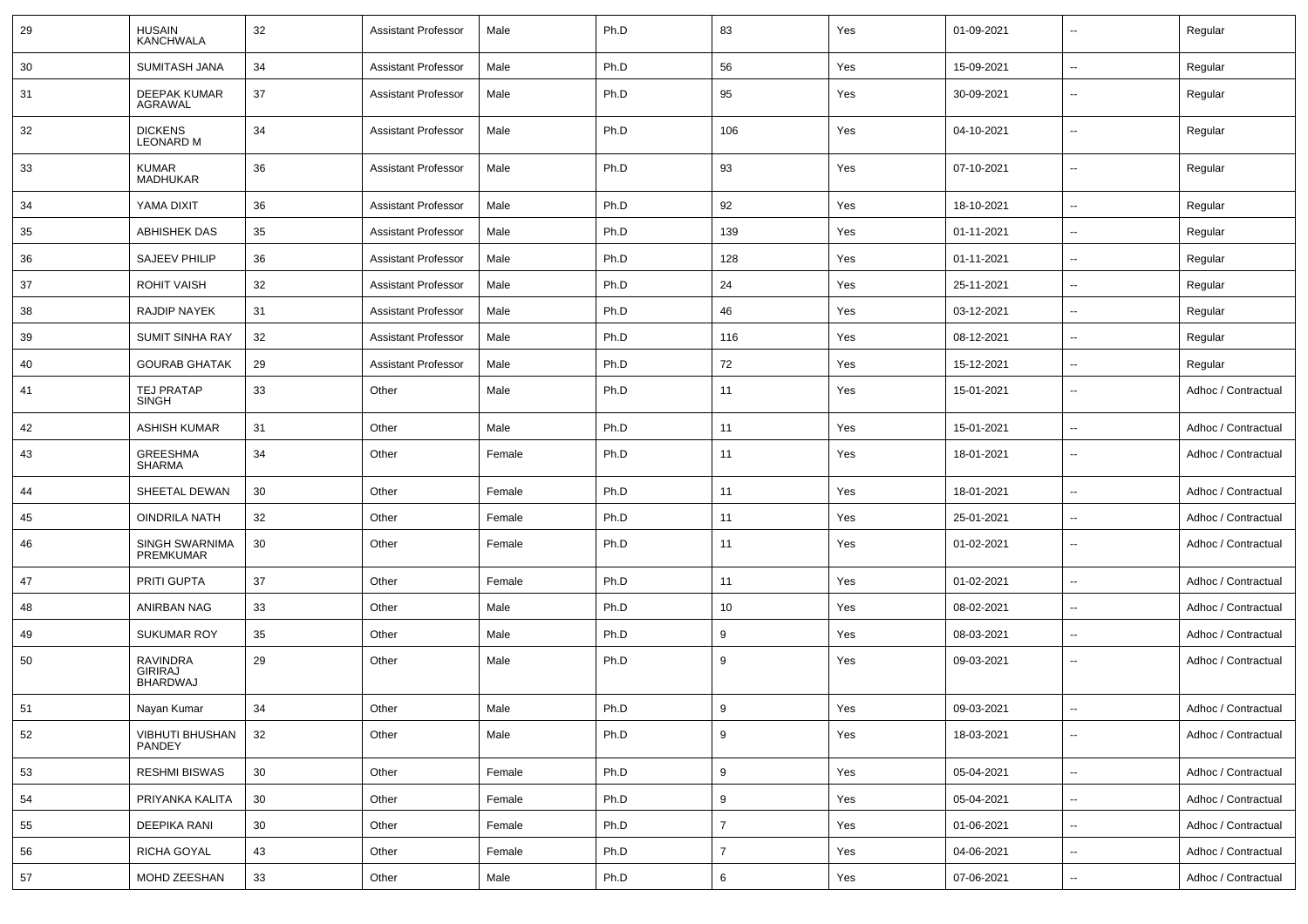| 58 | <b>MITHUN KUMAR</b><br><b>MAJEE</b> | 32     | Other | Male   | Ph.D | 6              | Yes | 14-06-2021 | $\overline{\phantom{a}}$ | Adhoc / Contractual |
|----|-------------------------------------|--------|-------|--------|------|----------------|-----|------------|--------------------------|---------------------|
| 59 | JOYDEEP SINGHA                      | 30     | Other | Male   | Ph.D | 6              | Yes | 16-06-2021 | $\overline{\phantom{a}}$ | Adhoc / Contractual |
| 60 | <b>MRINAL KANTI</b><br>ADAK         | 30     | Other | Male   | Ph.D | 6              | Yes | 28-06-2021 | $\overline{\phantom{a}}$ | Adhoc / Contractual |
| 61 | ABHIJITH T                          | 32     | Other | Male   | Ph.D | 5              | Yes | 08-07-2021 | $\sim$                   | Adhoc / Contractual |
| 62 | <b>AKSHI TYAGI</b>                  | 32     | Other | Female | Ph.D | 5              | Yes | 09-07-2021 | $\overline{\phantom{a}}$ | Adhoc / Contractual |
| 63 | <b>SACHIN KUMAR</b><br><b>GUPTA</b> | 28     | Other | Male   | Ph.D | 5              | Yes | 19-07-2021 | $\overline{\phantom{a}}$ | Adhoc / Contractual |
| 64 | <b>RASHMI PRAKASH</b>               | 30     | Other | Female | Ph.D | 5              | Yes | 19-07-2021 | $\overline{\phantom{a}}$ | Adhoc / Contractual |
| 65 | <b>PRIYATOSH</b><br>MAHISH          | 32     | Other | Male   | Ph.D | 5              | Yes | 22-07-2021 | $\overline{\phantom{a}}$ | Adhoc / Contractual |
| 66 | TRIPTI AHUJA                        | 28     | Other | Female | Ph.D | 5              | Yes | 02-08-2021 | $\overline{\phantom{a}}$ | Adhoc / Contractual |
| 67 | NITISH YADAV                        | 32     | Other | Male   | Ph.D | $\overline{4}$ | Yes | 09-08-2021 | --                       | Adhoc / Contractual |
| 68 | <b>PULKIT KUMAR</b>                 | 28     | Other | Male   | Ph.D | 4              | Yes | 17-08-2021 | $\overline{\phantom{a}}$ | Adhoc / Contractual |
| 69 | RANJAY SHAW                         | 31     | Other | Male   | Ph.D | $\overline{4}$ | Yes | 18-08-2021 | $\overline{\phantom{a}}$ | Adhoc / Contractual |
| 70 | POULOMI DEY                         | 30     | Other | Female | Ph.D | $\overline{4}$ | Yes | 23-08-2021 | --                       | Adhoc / Contractual |
| 71 | <b>SONIKA</b>                       | 29     | Other | Female | Ph.D | 3              | Yes | 07-09-2021 | $\overline{\phantom{a}}$ | Adhoc / Contractual |
| 72 | <b>NEHA TANEJA</b>                  | 32     | Other | Female | Ph.D | 3              | Yes | 07-09-2021 | $\sim$                   | Adhoc / Contractual |
| 73 | <b>BHUMIKA RAY</b>                  | 32     | Other | Female | Ph.D | 3              | Yes | 22-09-2021 | $\overline{\phantom{a}}$ | Adhoc / Contractual |
| 74 | SURABHI LAVANIA                     | 35     | Other | Female | Ph.D | 3              | Yes | 01-10-2021 | $\overline{\phantom{a}}$ | Adhoc / Contractual |
| 75 | KANTI NANDAN<br>MIHOOLIYA           | 30     | Other | Male   | Ph.D | 3              | Yes | 01-10-2021 | $\overline{\phantom{a}}$ | Adhoc / Contractual |
| 76 | SANGHATI<br><b>BHATTACHARYA</b>     | 34     | Other | Female | Ph.D | 3              | Yes | 01-10-2021 | $\overline{\phantom{a}}$ | Adhoc / Contractual |
| 77 | HEMLATA<br><b>CHHABRA</b>           | 36     | Other | Female | Ph.D | 3              | Yes | 01-10-2021 | $\overline{\phantom{a}}$ | Adhoc / Contractual |
| 78 | MUHAMMED<br><b>HANEEFA AP</b>       | 33     | Other | Male   | Ph.D | $\overline{4}$ | Yes | 06-10-2021 | $\overline{\phantom{a}}$ | Adhoc / Contractual |
| 79 | MANJU E P                           | 31     | Other | Female | Ph.D | $\overline{1}$ | Yes | 12-11-2021 | $\overline{\phantom{a}}$ | Adhoc / Contractual |
| 80 | NEHA KAILASH<br>NAWANDAR            | 30     | Other | Female | Ph.D | -1             | Yes | 12-11-2021 | $\overline{\phantom{a}}$ | Adhoc / Contractual |
| 81 | <b>ARIJIT PAL</b>                   | 33     | Other | Male   | Ph.D | -1             | Yes | 26-11-2021 | $\overline{\phantom{a}}$ | Adhoc / Contractual |
| 82 | RAJENDRA<br>PRASAD SONI             | 32     | Other | Male   | Ph.D |                | Yes | 29-11-2021 | $\overline{\phantom{a}}$ | Adhoc / Contractual |
| 83 | <b>NAINI BAJAJ</b>                  | 31     | Other | Female | Ph.D | $\overline{1}$ | Yes | 01-12-2021 | $\sim$                   | Adhoc / Contractual |
| 84 | MOHAMMAD<br><b>KHALID PANDIT</b>    | 30     | Other | Male   | Ph.D | $\overline{1}$ | Yes | 02-12-2021 | $\sim$                   | Adhoc / Contractual |
| 85 | PIYALI MAJUMDER                     | $32\,$ | Other | Female | Ph.D | $\overline{1}$ | Yes | 02-12-2021 | $\sim$                   | Adhoc / Contractual |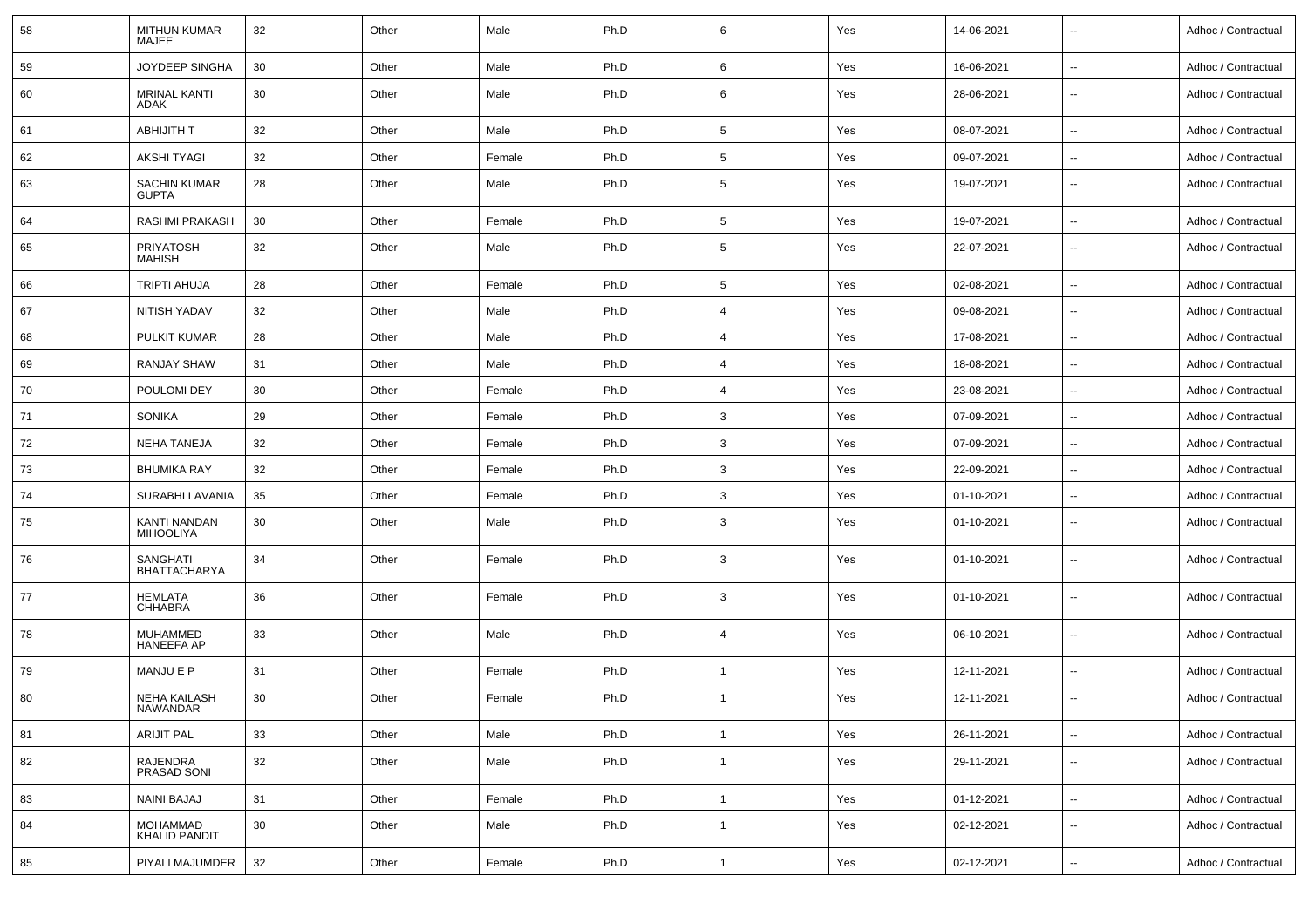| 86  | SABYASACHI<br><b>PALDAS</b>              | 53 | Professor                  | Male   | Master of Design | 277 | Yes | 01-03-2021 | $\sim$                   | Adhoc / Contractual |
|-----|------------------------------------------|----|----------------------------|--------|------------------|-----|-----|------------|--------------------------|---------------------|
| 87  | <b>KAUSHIK SAHA</b>                      | 56 | Professor                  | Male   | Ph.D             | 311 | Yes | 14-06-2021 | $\sim$                   | Adhoc / Contractual |
| 88  | <b>BENJAMIN LIONEL</b>                   | 60 | Professor                  | Male   | M.Tech           | 435 | Yes | 01-11-2021 | $\sim$                   | Adhoc / Contractual |
| 89  | <b>KRISHNA KUMAR</b><br><b>SIROHI</b>    | 56 | Professor                  | Male   | M.E.             | 10  | No  | 25-02-2021 | 24-11-2021               | Adhoc / Contractual |
| 90  | <b>ARUP ROY</b><br><b>CHOUDHURY</b>      | 64 | Professor                  | Male   | Ph.D             | 346 | Yes | 28-01-2021 | $\overline{\phantom{a}}$ | Adhoc / Contractual |
| 91  | YOSHIRO AZUMA                            | 66 | Professor                  | Male   | Ph.D             | 57  | Yes | 04-02-2021 | $\sim$                   | Visiting            |
| 92  | AKI YONEHARA                             | 45 | Professor                  | Male   | Ph.D             | 114 | Yes | 05-04-2021 | $\sim$                   | Visiting            |
| 93  | RAHUL GOEL                               | 35 | Lecturer                   | Male   | Ph.D             | 53  | Yes | 20-05-2021 | $\sim$                   | Visiting            |
| 94  | <b>BRIJESH KUMAR</b><br>BANSAL           | 60 | Professor                  | Male   | Ph.D             | 445 | Yes | 05-08-2021 | $\sim$                   | Visiting            |
| 95  | <b>JACQUES</b><br><b>GIACOMONI</b>       | 51 | Professor                  | Male   | Ph.D             | 291 | Yes | 01-09-2021 | $\overline{\phantom{a}}$ | Visiting            |
| 96  | <b>ARUN KUMAR</b>                        | 68 | Professor                  | Male   | Ph.D             | 530 | Yes | 18-07-2018 | $\sim$                   | Adhoc / Contractual |
| 97  | SANTANU KUMAR<br><b>MISHRA</b>           | 44 | Professor                  | Male   | Ph.D             |     | Yes | 01-12-2021 | $\sim$                   | Visiting            |
| 98  | <b>VINOD KUMAR</b>                       | 41 | Lecturer                   | Male   | Ph.D             | 131 | No  | 01-11-2021 | 31-12-2021               | Visiting            |
| 99  | <b>ANUP KUMAR</b><br><b>GHOSH</b>        | 65 | Professor                  | Male   | Ph.D             | 366 | Yes | 25-07-1991 | $\sim$                   | Adhoc / Contractual |
| 100 | <b>DEVENDRA</b><br><b>KUMAR DUBEY</b>    | 38 | Associate Professor        | Male   | Ph.D             | 122 | Yes | 09-01-2014 | $\sim$                   | Regular             |
| 101 | SHIBAN KISHEN<br>KOUL                    | 67 | Professor                  | Male   | Ph.D             | 437 | Yes | 04-07-2019 | $\sim$                   | Adhoc / Contractual |
| 102 | ARUDRA VENKATA<br><b>BURRA</b>           | 43 | <b>Assistant Professor</b> | Male   | Ph.D             | 130 | Yes | 17-12-2012 | $\sim$                   | Regular             |
| 103 | <b>KRISHNA MIRLE</b><br><b>ACHUTARAO</b> | 57 | Associate Professor        | Male   | Ph.D             | 327 | Yes | 01-06-2007 | $\sim$                   | Regular             |
| 104 | <b>NEETU SINGH</b>                       | 42 | Associate Professor        | Female | Ph.D             | 138 | Yes | 16-04-2014 | $\sim$                   | Regular             |
| 105 | <b>RITU</b><br>KULSHRESHTHA              | 46 | Associate Professor        | Female | Ph.D             | 218 | Yes | 01-02-2010 | $\overline{\phantom{a}}$ | Regular             |
| 106 | S K GUPTA                                | 70 | Professor                  | Male   | Ph.D             | 500 | No  | 14-07-2016 | 13-07-2019               | Adhoc / Contractual |
| 107 | BAPPADITYA<br><b>MANNA</b>               | 42 | Associate Professor        | Male   | Ph.D             | 160 | Yes | 12-05-2010 | $\sim$                   | Regular             |
| 108 | S N NAIK                                 | 66 | Professor                  | Male   | Ph.D             | 321 | Yes | 01-01-1996 | $\overline{\phantom{a}}$ | Adhoc / Contractual |
| 109 | R ALAGIRUSAMY                            | 60 | Professor                  | Male   | Ph.D             | 340 | Yes | 05-11-1998 | $\sim$                   | Regular             |
| 110 | AMRUTA MISHRA                            | 56 | Professor                  | Female | Ph.D             | 250 | Yes | 19-04-2004 | $\sim$                   | Regular             |
| 111 | DEO RAJ KAUSHAL                          | 54 | Professor                  | Male   | Ph.D             | 222 | Yes | 21-10-2004 | $\sim$                   | Regular             |
| 112 | Ankur Gupta                              | 40 | <b>Assistant Professor</b> | Male   | Ph.D             | 85  | Yes | 21-07-2016 | $\sim$                   | Regular             |
| 113 | SESHAN<br>SRIRANGARAJAN                  | 41 | <b>Assistant Professor</b> | Male   | Ph.D             | 154 | Yes | 12-02-2015 | $\sim$                   | Regular             |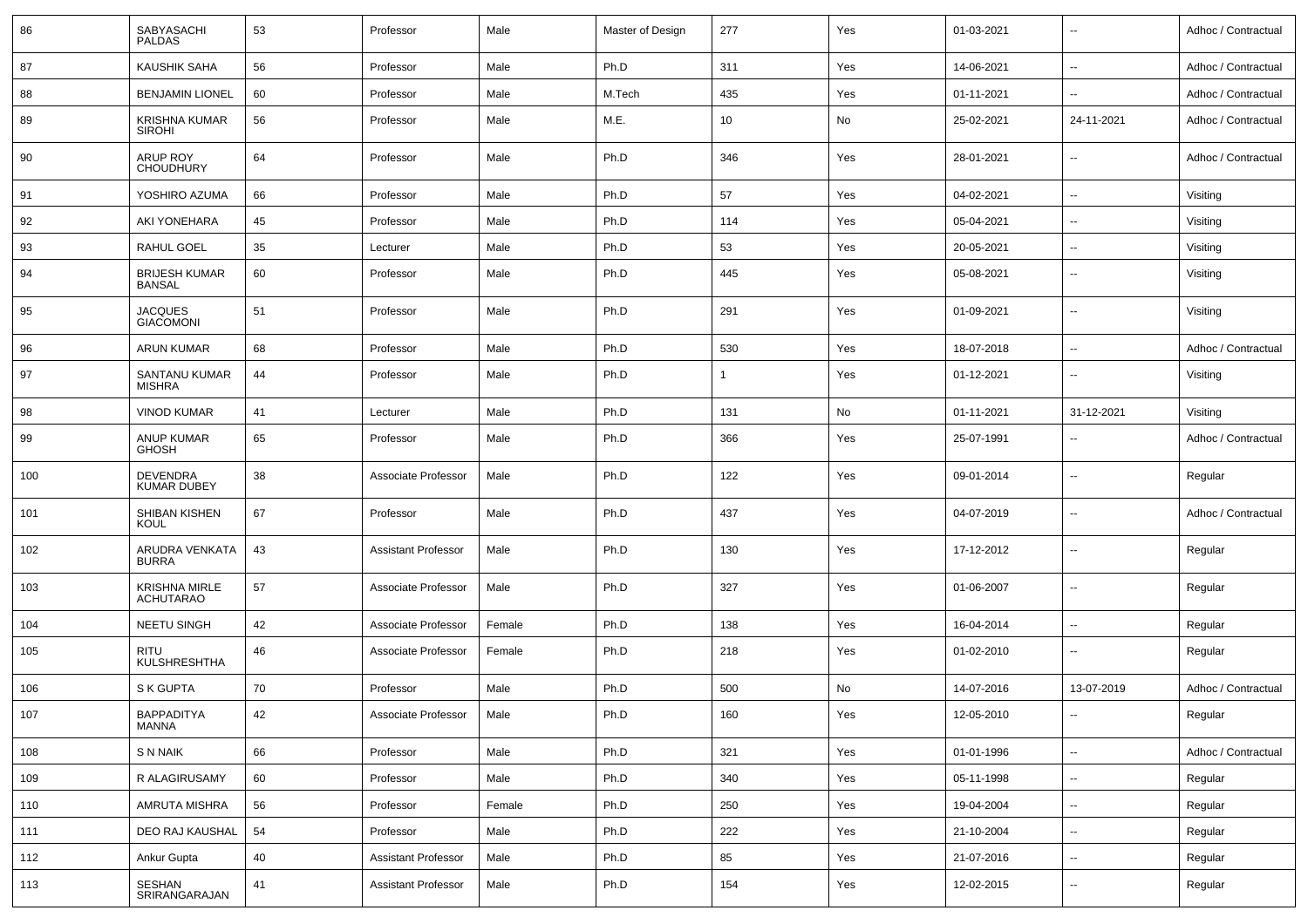| 114 | <b>SAWAN SUMAN</b><br><b>SINHA</b>      | 43     | Associate Professor                                 | Male   | Ph.D | 152 | Yes | 05-06-2012 | ۰.                       | Regular             |
|-----|-----------------------------------------|--------|-----------------------------------------------------|--------|------|-----|-----|------------|--------------------------|---------------------|
| 115 | SUDARSAN<br><b>GHOSH</b>                | 46     | Associate Professor                                 | Male   | Ph.D | 186 | Yes | 07-12-2007 | $\overline{\phantom{a}}$ | Regular             |
| 116 | <b>TANMAY DUTTA</b>                     | 41     | <b>Assistant Professor</b>                          | Male   | Ph.D | 102 | Yes | 01-08-2014 | $\overline{\phantom{a}}$ | Regular             |
| 117 | <b>H C GUPTA</b>                        | 69     | Professor                                           | Male   | Ph.D | 486 | No  | 17-02-2017 | 30-09-2020               | Visiting            |
| 118 | A GANGULI                               | 70     | Professor                                           | Male   | Ph.D | 516 | No  | 03-07-2017 | 30-07-2021               | Adhoc / Contractual |
| 119 | <b>SAGNIK DEY</b>                       | 44     | Associate Professor                                 | Male   | Ph.D | 246 | Yes | 08-07-2010 | $-$                      | Regular             |
| 120 | P M V SUBBARAO                          | 55     | Professor                                           | Male   | Ph.D | 324 | Yes | 22-07-1996 | --                       | Regular             |
| 121 | MANJEET JASSAL                          | 62     | Professor                                           | Female | Ph.D | 450 | Yes | 02-11-1999 | $\overline{\phantom{a}}$ | Regular             |
| 122 | ANGELIE MULTANI                         | 51     | Professor                                           | Female | Ph.D | 240 | Yes | 05-12-2003 | $\overline{\phantom{a}}$ | Regular             |
| 123 | <b>MUKUL SARKAR</b>                     | 40     | Associate Professor                                 | Male   | Ph.D | 139 | Yes | 31-01-2012 | ۰.                       | Regular             |
| 124 | V Ramgopal Rao                          | 55     | Dean / Principal /<br>Director / Vice<br>Chancellor | Male   | Ph.D | 289 | Yes | 13-04-2016 | ۰.                       | Regular             |
| 125 | <b>BIJAY PRAKASH</b><br><b>TRIPATHI</b> | 38     | <b>Assistant Professor</b>                          | Male   | Ph.D | 117 | Yes | 27-02-2017 | --                       | Regular             |
| 126 | SAROJ KANTA<br><b>MISHRA</b>            | 44     | <b>Assistant Professor</b>                          | Male   | Ph.D | 146 | Yes | 24-05-2012 | --                       | Regular             |
| 127 | <b>HARIPRASAD P</b>                     | 43     | <b>Assistant Professor</b>                          | Male   | Ph.D | 140 | Yes | 30-10-2013 | --                       | Regular             |
| 128 | S NAGENDRAN                             | 47     | Associate Professor                                 | Male   | Ph.D | 166 | Yes | 10-03-2008 | $\overline{\phantom{a}}$ | Regular             |
| 129 | <b>KIRAN SETH</b>                       | 72     | Professor                                           | Male   | Ph.D | 524 | No  | 01-07-2014 | 26-04-2019               | Adhoc / Contractual |
| 130 | <b>RAMKRISHAN</b><br>MAHESHWARI         | 38     | <b>Assistant Professor</b>                          | Male   | Ph.D | 108 | No  | 01-10-2014 | 30-11-2019               | Regular             |
| 131 | A K SHUKLA                              | 62     | Professor                                           | Male   | Ph.D | 401 | Yes | 19-09-1989 |                          | Regular             |
| 132 | <b>SUBIMAN KUNDU</b>                    | 64     | Professor                                           | Male   | Ph.D | 388 | Yes | 03-01-1992 | $\overline{\phantom{a}}$ | Regular             |
| 133 | RATAN MOHAN                             | 68     | Professor                                           | Male   | Ph.D | 311 | Yes | 01-07-2019 | ۰.                       | Visiting            |
| 134 | RAJESH KHANNA                           | 54     | Professor                                           | Male   | Ph.D | 264 | Yes | 04-04-2002 | ۰.                       | Regular             |
| 135 | V HARIDAS                               | 52     | Professor                                           | Male   | Ph.D | 222 | Yes | 01-07-2004 | $\overline{\phantom{a}}$ | Regular             |
| 136 | <b>MALOY KUMAR</b><br><b>SINGHA</b>     | 48     | Professor                                           | Male   | Ph.D | 234 | Yes | 22-12-2004 | $-$                      | Regular             |
| 137 | Sandeep Kumar<br>Pathak                 | 41     | Associate Professor                                 | Male   | Ph.D | 132 | Yes | 01-02-2016 | Ξ.                       | Regular             |
| 138 | VARUN<br><b>RAMAMOHAN</b>               | $35\,$ | <b>Assistant Professor</b>                          | Male   | Ph.D | 65  | Yes | 01-05-2017 | Ξ.                       | Regular             |
| 139 | S N SINGH                               | 68     | Professor                                           | Male   | Ph.D | 492 | Yes | 23-07-1980 | Щ,                       | Adhoc / Contractual |
| 140 | JAYANT JAIN                             | 41     | Associate Professor                                 | Male   | Ph.D | 134 | Yes | 27-08-2012 | Ξ.                       | Regular             |
| 141 | PINTU DAS                               | 47     | <b>Assistant Professor</b>                          | Male   | Ph.D | 282 | Yes | 29-11-2013 | ۰.                       | Regular             |
| 142 | D SUNDAR                                | 47     | Professor                                           | Male   | Ph.D | 249 | Yes | 05-05-2008 | $\overline{\phantom{a}}$ | Regular             |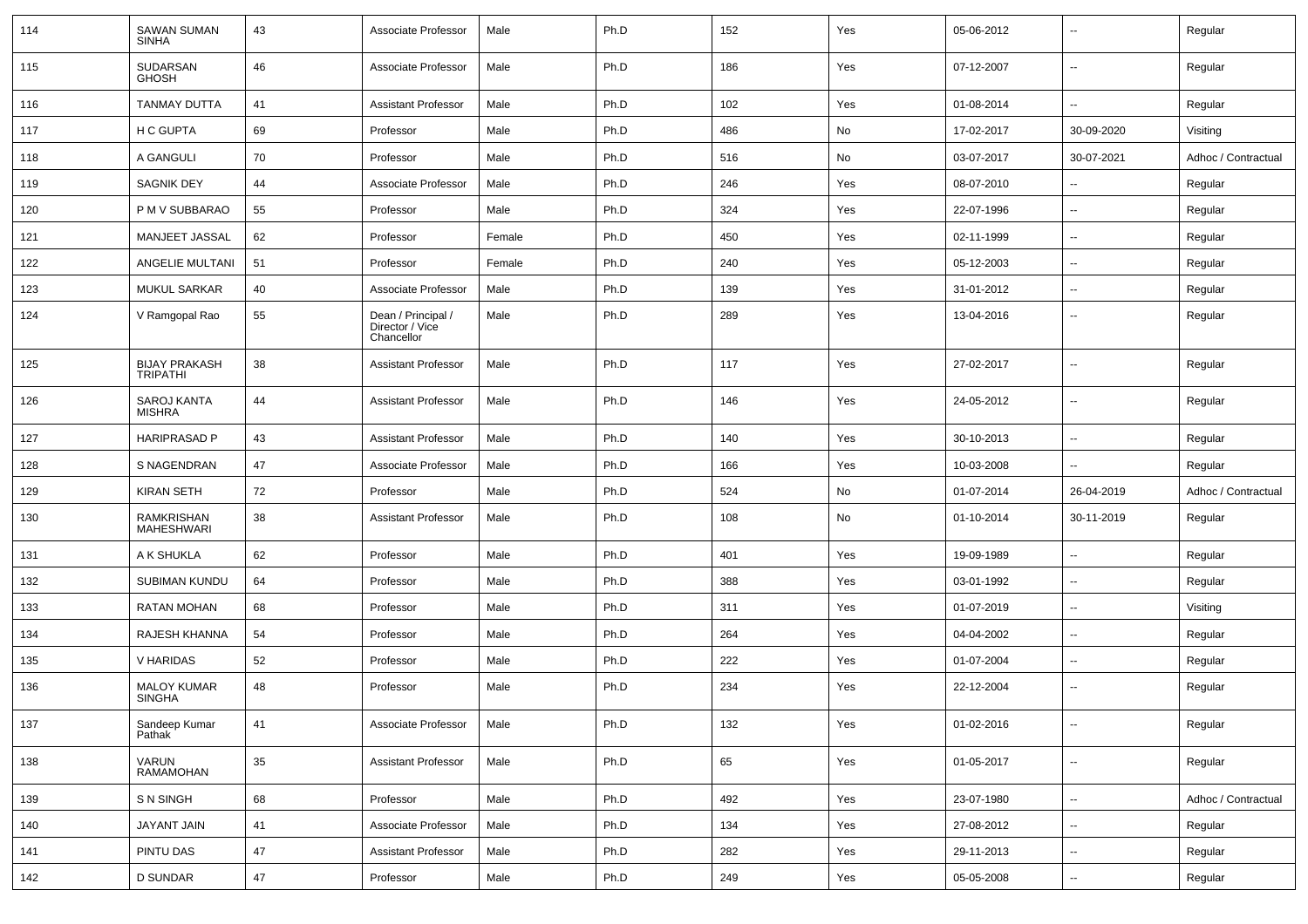| 143 | <b>JAYATI SARKAR</b>                        | 44 | Associate Professor        | Female | Ph.D | 174 | Yes | 22-09-2008 | $\overline{\phantom{a}}$ | Regular             |
|-----|---------------------------------------------|----|----------------------------|--------|------|-----|-----|------------|--------------------------|---------------------|
| 144 | SNEH ANAND                                  | 71 | Professor                  | Female | Ph.D | 525 | No  | 01-07-2015 | 01-08-2019               | Adhoc / Contractual |
| 145 | <b>M R SHENOY</b>                           | 64 | Professor                  | Male   | Ph.D | 406 | Yes | 05-09-1988 | $\overline{\phantom{a}}$ | Regular             |
| 146 | DIPTI RANJAN<br>SAHOO                       | 43 | Associate Professor        | Male   | Ph.D | 176 | Yes | 15-12-2010 | $\overline{\phantom{a}}$ | Regular             |
| 147 | NARAYANAN D<br><b>KURUR</b>                 | 58 | Professor                  | Male   | Ph.D | 336 | Yes | 07-07-1997 | --                       | Regular             |
| 148 | R K PANDEY                                  | 54 | Professor                  | Male   | Ph.D | 396 | Yes | 06-02-2002 | $\overline{\phantom{a}}$ | Regular             |
| 149 | <b>ALOKA SINHA</b>                          | 49 | Associate Professor        | Female | Ph.D | 237 | Yes | 09-08-2004 | $\overline{\phantom{a}}$ | Regular             |
| 150 | <b>BADRI PRASAD</b><br><b>PATEL</b>         | 53 | Professor                  | Male   | Ph.D | 309 | Yes | 28-12-2004 | $\overline{\phantom{a}}$ | Regular             |
| 151 | Suresh Neelakanta                           | 41 | <b>Assistant Professor</b> | Male   | Ph.D | 141 | Yes | 26-02-2016 | $\overline{\phantom{a}}$ | Regular             |
| 152 | <b>KHUSHBOO</b><br>RAKHA                    | 32 | Other                      | Female | Ph.D | 37  | No  | 08-06-2017 | 15-01-2019               | Adhoc / Contractual |
| 153 | <b>SUNIL KUMAR</b>                          | 39 | <b>Assistant Professor</b> | Male   | Ph.D | 127 | Yes | 19-05-2016 | Ξ.                       | Regular             |
| 154 | AMIT KUMAR JAIN                             | 45 | Associate Professor        | Male   | Ph.D | 141 | Yes | 16-07-2012 | --                       | Regular             |
| 155 | PRAVIN POPINAND<br><b>INGOLE</b>            | 40 | <b>Assistant Professor</b> | Male   | Ph.D | 114 | Yes | 23-12-2013 | $\overline{\phantom{a}}$ | Regular             |
| 156 | V V K SRINIVAS<br><b>KUMAR</b>              | 48 | <b>Assistant Professor</b> | Male   | Ph.D | 232 | Yes | 04-07-2008 | $\overline{\phantom{a}}$ | Regular             |
| 157 | <b>STUTI KHANNA</b>                         | 46 | Associate Professor        | Female | Ph.D | 172 | Yes | 01-01-2009 | $\overline{\phantom{a}}$ | Regular             |
| 158 | S C KAUSHIK                                 | 69 | Professor                  | Male   | Ph.D | 528 | No  | 03-07-2017 | 05-12-2021               | Adhoc / Contractual |
| 159 | <b>BHANU NANDAN</b>                         | 46 | Associate Professor        | Male   | Ph.D | 220 | Yes | 30-06-2010 | $\overline{\phantom{a}}$ | Regular             |
| 160 | SATINDER PAUL<br><b>SINGH</b>               | 53 | Professor                  | Male   | Ph.D | 252 | Yes | 12-07-1996 | $\overline{\phantom{a}}$ | Regular             |
| 161 | ANANJAN BASU                                | 51 | Professor                  | Male   | Ph.D | 282 | Yes | 29-01-1999 | $\overline{\phantom{a}}$ | Regular             |
| 162 | ANIMA NAGAR                                 | 50 | Associate Professor        | Female | Ph.D | 246 | Yes | 25-09-2003 | $\overline{\phantom{a}}$ | Regular             |
| 163 | <b>KEDAR</b><br><b>BHALCHANDRA</b><br>KHARE | 44 | Associate Professor        | Male   | Ph.D | 131 | Yes | 19-12-2011 | --                       | Regular             |
| 164 | Anuradha Vashisth                           | 39 | Other                      | Female | Ph.D | 24  | No  | 16-07-2018 | 15-07-2020               | Adhoc / Contractual |
| 165 | <b>JAYANTA</b><br><b>BHATTACHARYYA</b>      | 39 | <b>Assistant Professor</b> | Male   | Ph.D | 131 | Yes | 23-01-2017 | $\overline{\phantom{a}}$ | Regular             |
| 166 | VINAY JOSEPH<br>RIBEIRO                     | 45 | Associate Professor        | Male   | Ph.D | 264 | Yes | 16-10-2006 | Щ,                       | Regular             |
| 167 | MOHAMMAD ALI<br>HAIDER                      | 37 | Associate Professor        | Male   | Ph.D | 141 | Yes | 31-05-2013 | н,                       | Regular             |
| 168 | <b>SUNIL JHA</b>                            | 47 | Associate Professor        | Male   | Ph.D | 186 | Yes | 16-07-2007 | Щ,                       | Regular             |
| 169 | <b>VIKRAM SINGH</b>                         | 36 | <b>Assistant Professor</b> | Male   | Ph.D | 131 | Yes | 24-06-2014 | $\overline{\phantom{a}}$ | Regular             |
| 170 | ARCHANA CHUGH                               | 47 | Associate Professor        | Female | Ph.D | 222 | Yes | 01-04-2010 | −−                       | Regular             |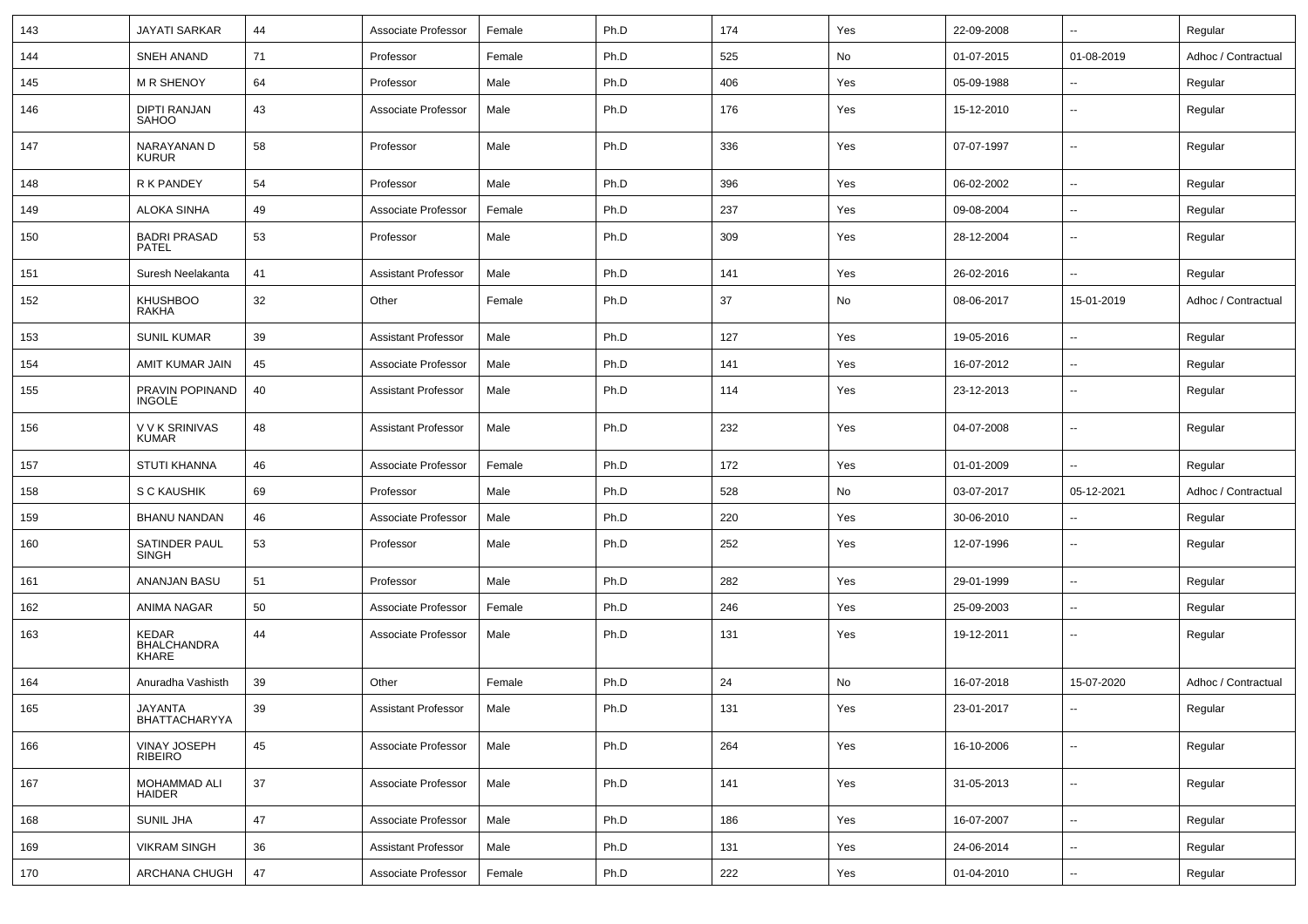| 171 | <b>KSHITIJ GUPTA</b>                 | 70 | Professor                  | Male   | Ph.D | 493 | No  | 14-07-2016 | 06-01-2021               | Adhoc / Contractual |
|-----|--------------------------------------|----|----------------------------|--------|------|-----|-----|------------|--------------------------|---------------------|
| 172 | <b>S ARUN KUMAR</b>                  | 62 | Professor                  | Male   | Ph.D | 430 | Yes | 17-07-1989 | --                       | Regular             |
| 173 | SUBHRA DATTA                         | 43 | Associate Professor        | Male   | Ph.D | 170 | Yes | 14-06-2010 | $\overline{\phantom{a}}$ | Regular             |
| 174 | <b>SUBIR KUMAR</b><br>SAHA           | 59 | Professor                  | Male   | Ph.D | 332 | Yes | 05-07-1996 | --                       | Regular             |
| 175 | CHANDRASHEKHA<br>R IYER              | 61 | Professor                  | Male   | Ph.D | 426 | No  | 28-12-1998 | 12-06-2021               | Regular             |
| 176 | APARNA MEHRA                         | 51 | Professor                  | Female | Ph.D | 234 | Yes | 26-08-2003 | $\overline{\phantom{a}}$ | Regular             |
| 177 | SHUBHENDU<br>BHASIN                  | 38 | Associate Professor        | Male   | Ph.D | 137 | Yes | 12-12-2011 | --                       | Regular             |
| 178 | RAJIV RANJAN<br>MAHATO               | 40 | Other                      | Male   | M.A  | 100 | No  | 16-07-2018 | 15-07-2019               | Adhoc / Contractual |
| 179 | KUNTAL MANNA                         | 38 | <b>Assistant Professor</b> | Male   | Ph.D | 99  | Yes | 18-01-2017 | --                       | Regular             |
| 180 | ANANDARUP DAS                        | 42 | Associate Professor        | Male   | Ph.D | 152 | Yes | 15-12-2014 | $\overline{\phantom{a}}$ | Regular             |
| 181 | KUMAR NEERAJ<br>JHA                  | 48 | Professor                  | Male   | Ph.D | 312 | Yes | 07-09-2006 | $\overline{\phantom{a}}$ | Regular             |
| 182 | <b>VARSHA SINGH</b>                  | 44 | Associate Professor        | Female | Ph.D | 151 | Yes | 08-04-2013 | u.                       | Regular             |
| 183 | <b>SHAIK ABDUL</b><br>MUNAWAR        | 45 | Associate Professor        | Male   | Ph.D | 270 | Yes | 25-06-2007 | --                       | Regular             |
| 184 | <b>NARESH VARMA</b><br>DATLA         | 42 | Associate Professor        | Male   | Ph.D | 132 | Yes | 06-05-2014 | --                       | Regular             |
| 185 | VIVEKANANDAN<br>PERUMAL              | 45 | Associate Professor        | Male   | Ph.D | 186 | Yes | 11-03-2010 | --                       | Regular             |
| 186 | <b>SAROJ KAUSHIK</b>                 | 67 | Professor                  | Female | Ph.D | 548 | No  | 04-09-1980 | 30-06-2019               | Adhoc / Contractual |
| 187 | <b>SHASHANK</b><br><b>BISHNOI</b>    | 40 | Associate Professor        | Male   | Ph.D | 166 | Yes | 07-06-2010 | --                       | Regular             |
| 188 | <b>MRRAVI</b>                        | 57 | Professor                  | Male   | Ph.D | 427 | Yes | 04-07-1996 | $\overline{\phantom{a}}$ | Regular             |
| 189 | RANJAN KUMAR<br><b>MALLIK</b>        | 56 | Professor                  | Male   | Ph.D | 360 | Yes | 21-12-1998 | $\overline{\phantom{a}}$ | Regular             |
| 190 | S DHARMARAJA                         | 49 | Professor                  | Male   | Ph.D | 218 | Yes | 02-07-2003 | $\overline{\phantom{a}}$ | Regular             |
| 191 | DHANYA C T                           | 38 | Associate Professor        | Female | Ph.D | 149 | Yes | 25-11-2011 | --                       | Regular             |
| 192 | A K JAIN                             | 64 | Professor                  | Male   | Ph.D | 524 | Yes | 17-08-1979 | --                       | Regular             |
| 193 | JAVED<br>NABIBAKSHA<br><b>SHEIKH</b> | 37 | <b>Assistant Professor</b> | Male   | Ph.D | 87  | Yes | 05-01-2017 | $\overline{\phantom{a}}$ | Regular             |
| 194 | SAPTARSHI<br><b>MUKHERJEE</b>        | 41 | Associate Professor        | Male   | Ph.D | 131 | Yes | 23-12-2014 | ÷.                       | Regular             |
| 195 | <b>AMITABHA BAGCHI</b>               | 46 | Professor                  | Male   | Ph.D | 213 | Yes | 24-08-2006 | Ξ.                       | Regular             |
| 196 | JOYEE GHOSH                          | 42 | <b>Assistant Professor</b> | Female | Ph.D | 116 | Yes | 06-05-2013 | u.                       | Regular             |
| 197 | NILANJAN<br>SENROY                   | 44 | Professor                  | Male   | Ph.D | 214 | Yes | 06-07-2007 | --                       | Regular             |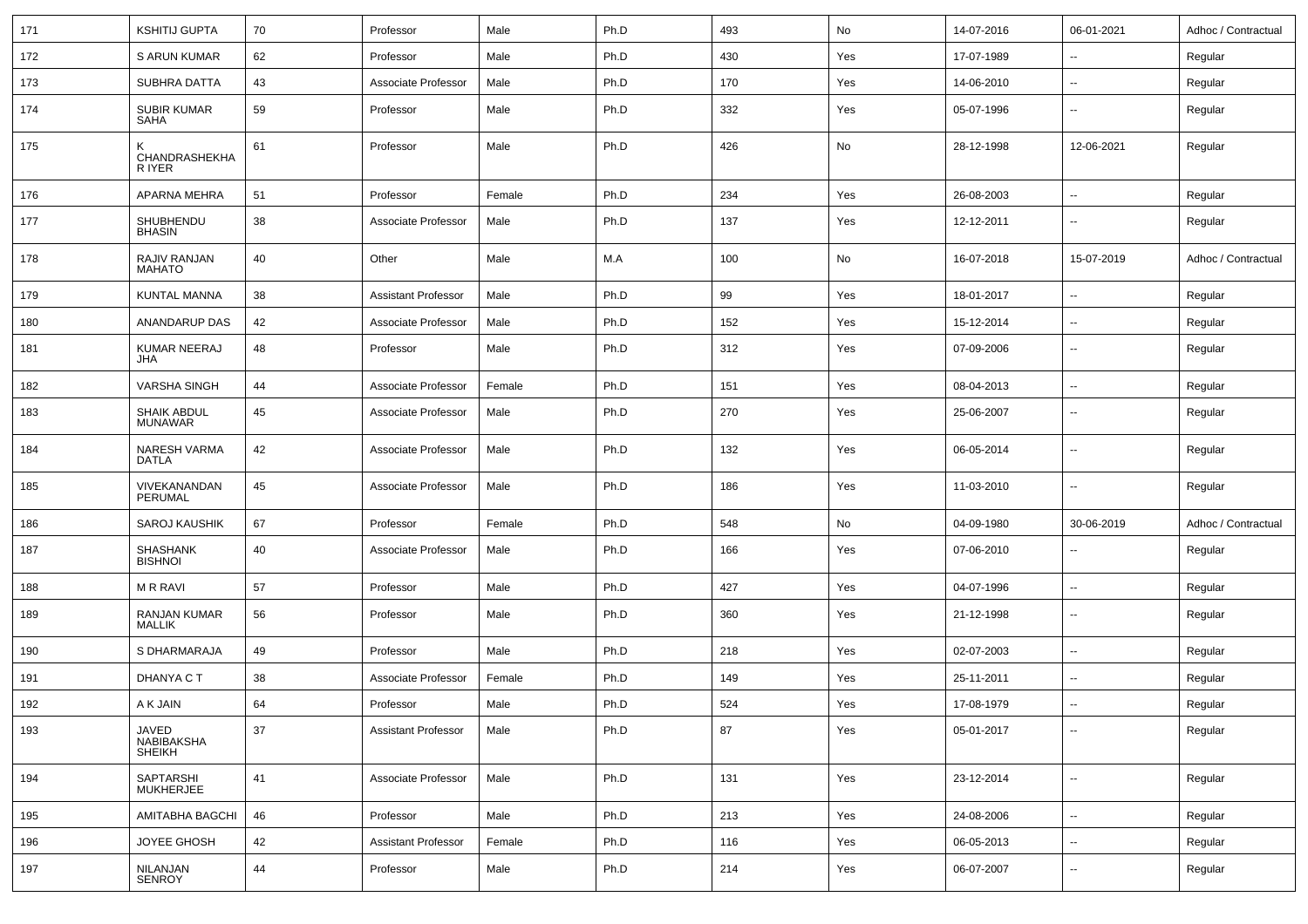| 198 | <b>SUJIN B BABU</b>                      | 39     | Associate Professor        | Male   | Ph.D | 139 | Yes | 19-05-2014 | $\sim$                   | Regular             |
|-----|------------------------------------------|--------|----------------------------|--------|------|-----|-----|------------|--------------------------|---------------------|
| 199 | RAVI KRISHNAN<br>ELANGOVAN               | 39     | Assistant Professor        | Male   | Ph.D | 163 | Yes | 15-03-2010 | --                       | Regular             |
| 200 | <b>MUKESH</b><br><b>CHANDER</b>          | 66     | Professor                  | Male   | Ph.D | 534 | Yes | 07-01-1980 | --                       | Regular             |
| 201 | SHASHI MATHUR                            | 67     | Professor                  | Male   | Ph.D | 398 | Yes | 17-05-1988 | $\overline{\phantom{a}}$ | Regular             |
| 202 | ASHOK KUMAR<br><b>GANGULI</b>            | 60     | Professor                  | Male   | Ph.D | 330 | Yes | 09-11-1995 | --                       | Regular             |
| 203 | <b>ARUN KUMAR</b>                        | 53     | Professor                  | Male   | Ph.D | 378 | Yes | 30-12-1997 | $\overline{\phantom{a}}$ | Regular             |
| 204 | JAGDISH<br>TELANGRAO<br><b>SHAHU</b>     | 56     | Professor                  | Male   | Ph.D | 336 | Yes | 18-10-2002 | --                       | Regular             |
| 205 | SEYED E HASNAIN                          | 67     | Professor                  | Male   | Ph.D | 426 | Yes | 01-04-2011 | Ξ.                       | Regular             |
| 206 | SUBODH VASANT<br><b>MODAK</b>            | 53     | Professor                  | Male   | Ph.D | 294 | Yes | 12-12-2005 | ۰.                       | Regular             |
| 207 | DEBABRATA<br><b>DASGUPTA</b>             | 40     | <b>Assistant Professor</b> | Male   | Ph.D | 83  | Yes | 15-11-2016 | --                       | Regular             |
| 208 | ANOOPKRISHNAN<br>NADUVATH MANA           | 33     | <b>Assistant Professor</b> | Male   | Ph.D | 62  | Yes | 31-10-2017 | --                       | Regular             |
| 209 | Sandeep<br>Sukumaran                     | 40     | <b>Assistant Professor</b> | Male   | Ph.D | 137 | Yes | 28-11-2017 | ۰.                       | Regular             |
| 210 | RIJUREKHA SEN                            | 36     | Assistant Professor        | Female | Ph.D | 134 | Yes | 01-01-2018 | $\overline{a}$           | Regular             |
| 211 | <b>VIKRANT SAXENA</b>                    | 39     | Assistant Professor        | Male   | Ph.D | 122 | Yes | 09-02-2018 |                          | Regular             |
| 212 | <b>MS ANUSHREE</b>                       | 32     | Other                      | Female | Ph.D | 29  | No  | 26-02-2018 | 26-02-2019               | Adhoc / Contractual |
| 213 | <b>RITU DAS</b>                          | 33     | Other                      | Female | Ph.D | 28  | No  | 01-03-2018 | 31-05-2019               | Adhoc / Contractual |
| 214 | MINATI DE                                | 34     | <b>Assistant Professor</b> | Female | Ph.D | 105 | Yes | 04-04-2018 | --                       | Regular             |
| 215 | SHIV PRAKASH<br>PATEL                    | 36     | <b>Assistant Professor</b> | Male   | Ph.D | 102 | Yes | 19-04-2018 | --                       | Regular             |
| 216 | KRISHNA KANT<br>AGRAWAL                  | 36     | <b>Assistant Professor</b> | Male   | Ph.D | 131 | Yes | 01-05-2018 | --                       | Regular             |
| 217 | <b>GAURAV SINGH</b>                      | 33     | <b>Assistant Professor</b> | Male   | Ph.D | 90  | Yes | 16-05-2018 | $\overline{\phantom{a}}$ | Regular             |
| 218 | SUMIT KUMAR<br><b>CHATTOPADHYAY</b>      | 39     | <b>Assistant Professor</b> | Male   | Ph.D | 132 | Yes | 19-06-2018 | ۰.                       | Regular             |
| 219 | CHOKKAPU<br><b>ESWARA RAO</b>            | $37\,$ | Other                      | Male   | Ph.D | 24  | No  | 03-07-2018 | 30-09-2019               | Adhoc / Contractual |
| 220 | ADITYA NARAIN<br><b>AGNIHOTRI</b>        | 35     | <b>Assistant Professor</b> | Male   | Ph.D | 89  | Yes | 10-07-2018 | $\sim$                   | Regular             |
| 221 | AMBIKA SHARMA                            | 54     | Other                      | Female | Ph.D | 301 | No  | 18-07-2018 | 17-07-2020               | Adhoc / Contractual |
| 222 | SRIKANTA<br>BEDATHUR<br><b>JAGANNATH</b> | 48     | Associate Professor        | Male   | Ph.D | 205 | Yes | 16-08-2018 | Ξ.                       | Regular             |
| 223 | YAYATI GUPTA                             | 30     | Other                      | Female | Ph.D | 23  | No  | 24-08-2018 | 29-07-2019               | Adhoc / Contractual |
| 224 | <b>VARUN THAKUR</b>                      | 34     | Other                      | Male   | Ph.D | 22  | No  | 17-09-2018 | 16-09-2020               | Adhoc / Contractual |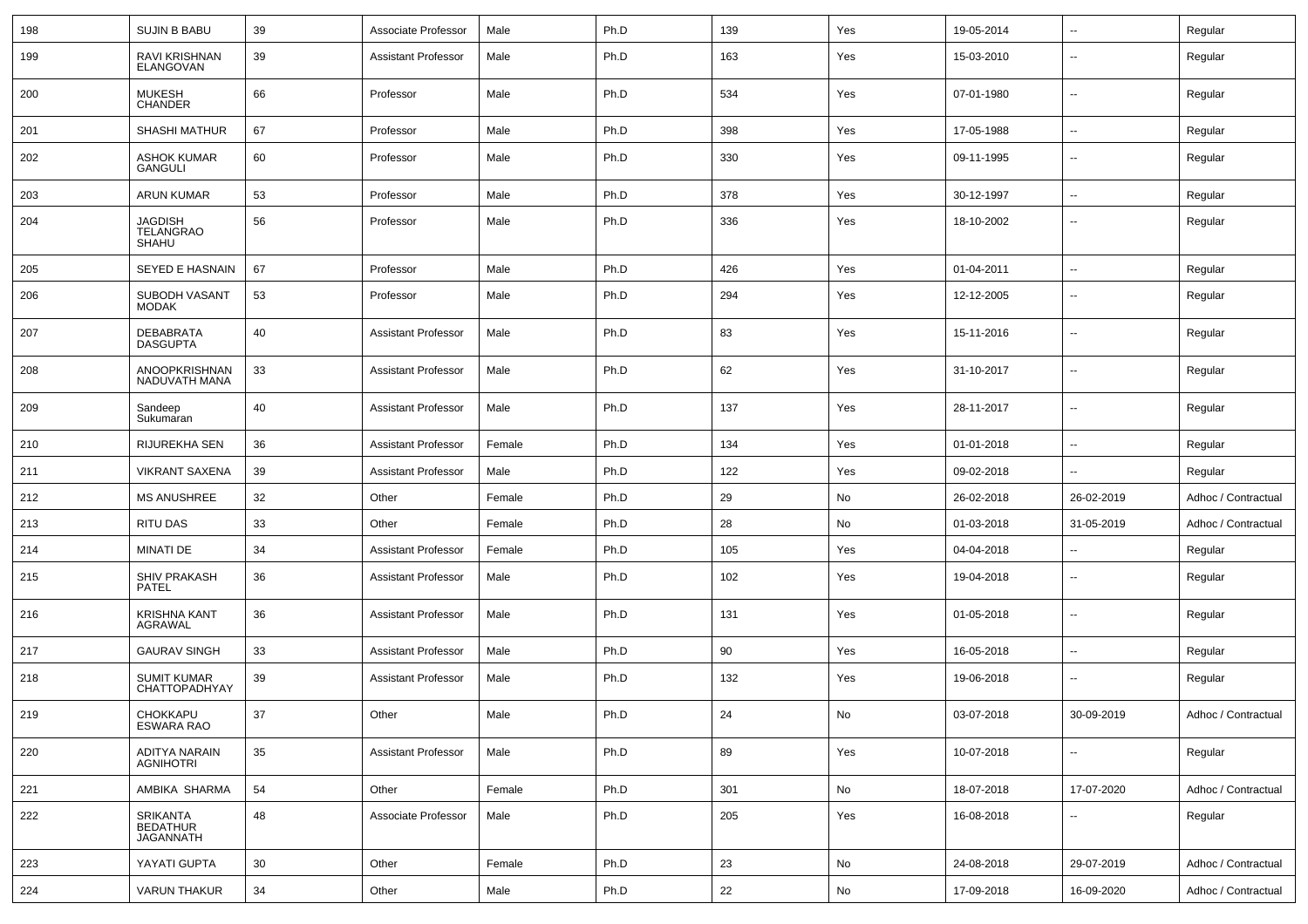| 225 | <b>KSHITIJ CHANDRA</b><br>JHA           | 38 | Professor                  | Male   | Ph.D | 132 | No  | 17-08-2018 | 31-05-2019               | Visiting            |
|-----|-----------------------------------------|----|----------------------------|--------|------|-----|-----|------------|--------------------------|---------------------|
| 226 | ARABINDA<br><b>BARMAN</b>               | 34 | Other                      | Male   | Ph.D | 21  | No  | 03-10-2018 | 30-12-2019               | Adhoc / Contractual |
| 227 | <b>AARTI TIWARI</b>                     | 34 | Other                      | Female | Ph.D | 33  | No  | 11-10-2018 | 09-10-2021               | Adhoc / Contractual |
| 228 | PREM KUMAR<br>KALRA                     | 58 | Professor                  | Male   | Ph.D | 424 | Yes | 15-12-1997 | --                       | Regular             |
| 229 | <b>DILIP GANGULY</b>                    | 42 | Associate Professor        | Male   | Ph.D | 88  | Yes | 18-02-2013 | $\overline{\phantom{a}}$ | Regular             |
| 230 | <b>BHASKAR</b><br><b>KANSERI</b>        | 37 | <b>Assistant Professor</b> | Male   | Ph.D | 134 | Yes | 21-09-2015 | $\overline{\phantom{a}}$ | Regular             |
| 231 | <b>ASHISH MISRA</b>                     | 40 | <b>Assistant Professor</b> | Male   | Ph.D | 144 | Yes | 21-12-2015 | $\overline{\phantom{a}}$ | Regular             |
| 232 | D T SHAHANI                             | 71 | Professor                  | Male   | Ph.D | 467 | No  | 01-07-2015 | 14-04-2020               | Adhoc / Contractual |
| 233 | TAPAN KUMAR<br>GANDHI                   | 41 | Associate Professor        | Male   | Ph.D | 127 | Yes | 06-04-2015 | $\overline{\phantom{a}}$ | Regular             |
| 234 | <b>SHAUNAK SEN</b>                      | 39 | Associate Professor        | Male   | Ph.D | 131 | Yes | 21-06-2012 | $\overline{\phantom{a}}$ | Regular             |
| 235 | <b>HEMANT KUMAR</b><br><b>KASHYAP</b>   | 37 | Associate Professor        | Male   | Ph.D | 120 | Yes | 02-12-2013 | $\overline{\phantom{a}}$ | Regular             |
| 236 | AMBUJ D SAGAR                           | 58 | Professor                  | Male   | Ph.D | 320 | Yes | 29-04-2008 | $\overline{\phantom{a}}$ | Regular             |
| 237 | C A TOMY                                | 59 | Professor                  | Male   | Ph.D | 308 | Yes | 01-10-2008 | $\sim$                   | Regular             |
| 238 | <b>HARPAL SINGH</b>                     | 64 | Professor                  | Male   | Ph.D | 492 | Yes | 31-03-1982 | --                       | Regular             |
| 239 | R K VARSHNEY                            | 60 | Professor                  | Male   | Ph.D | 406 | Yes | 15-09-1988 | $\overline{\phantom{a}}$ | Regular             |
| 240 | <b>NALIN PANT</b>                       | 60 | Professor                  | Male   | Ph.D | 424 | Yes | 30-11-1992 | $\overline{\phantom{a}}$ | Regular             |
| 241 | <b>DEBASIS MONDAL</b>                   | 43 | Associate Professor        | Male   | Ph.D | 185 | Yes | 24-12-2010 | --                       | Regular             |
| 242 | <b>VENKATA RAMANA</b><br><b>GUNTURI</b> | 54 | Professor                  | Male   | Ph.D | 391 | Yes | 30-06-1997 | $\overline{\phantom{a}}$ | Regular             |
| 243 | HITENDRA KUMAR<br><b>MALIK</b>          | 50 | Professor                  | Male   | Ph.D | 285 | Yes | 27-09-2002 | $\overline{\phantom{a}}$ | Regular             |
| 244 | <b>GUFRAN SAYEED</b><br>KHAN            | 46 | Associate Professor        | Male   | Ph.D | 176 | Yes | 07-03-2011 | $\overline{\phantom{a}}$ | Regular             |
| 245 | NEERAJ KHARE                            | 62 | Professor                  | Male   | Ph.D | 291 | Yes | 14-10-2005 | $\overline{\phantom{a}}$ | Regular             |
| 246 | SATYANANDA KAR                          | 39 | <b>Assistant Professor</b> | Male   | Ph.D | 107 | Yes | 24-10-2016 | $\overline{\phantom{a}}$ | Regular             |
| 247 | SHINOD N K                              | 36 | Other                      | Male   | Ph.D | 35  | No  | 21-08-2017 | 13-12-2019               | Adhoc / Contractual |
| 248 | ASHOK KUMAR<br>SRIVASTAVA               | 65 | Professor                  | Male   | Ph.D | 404 | Yes | 30-08-1991 | $\overline{\phantom{a}}$ | Regular             |
| 249 | N SHRAVAN<br><b>KUMAR</b>               | 39 | <b>Assistant Professor</b> | Male   | Ph.D | 136 | Yes | 17-12-2012 | $\overline{\phantom{a}}$ | Regular             |
| 250 | RAJENDRA SINGH                          | 48 | Associate Professor        | Male   | Ph.D | 259 | Yes | 24-11-2006 | Щ,                       | Regular             |
| 251 | SAMRAT<br>MUKHOPADHYAY                  | 48 | Associate Professor        | Male   | Ph.D | 204 | Yes | 12-08-2008 | $\sim$                   | Regular             |
| 252 | RITUMONI SARMA                          | 45 | Associate Professor        | Male   | Ph.D | 238 | Yes | 31-12-2008 | $\overline{\phantom{a}}$ | Regular             |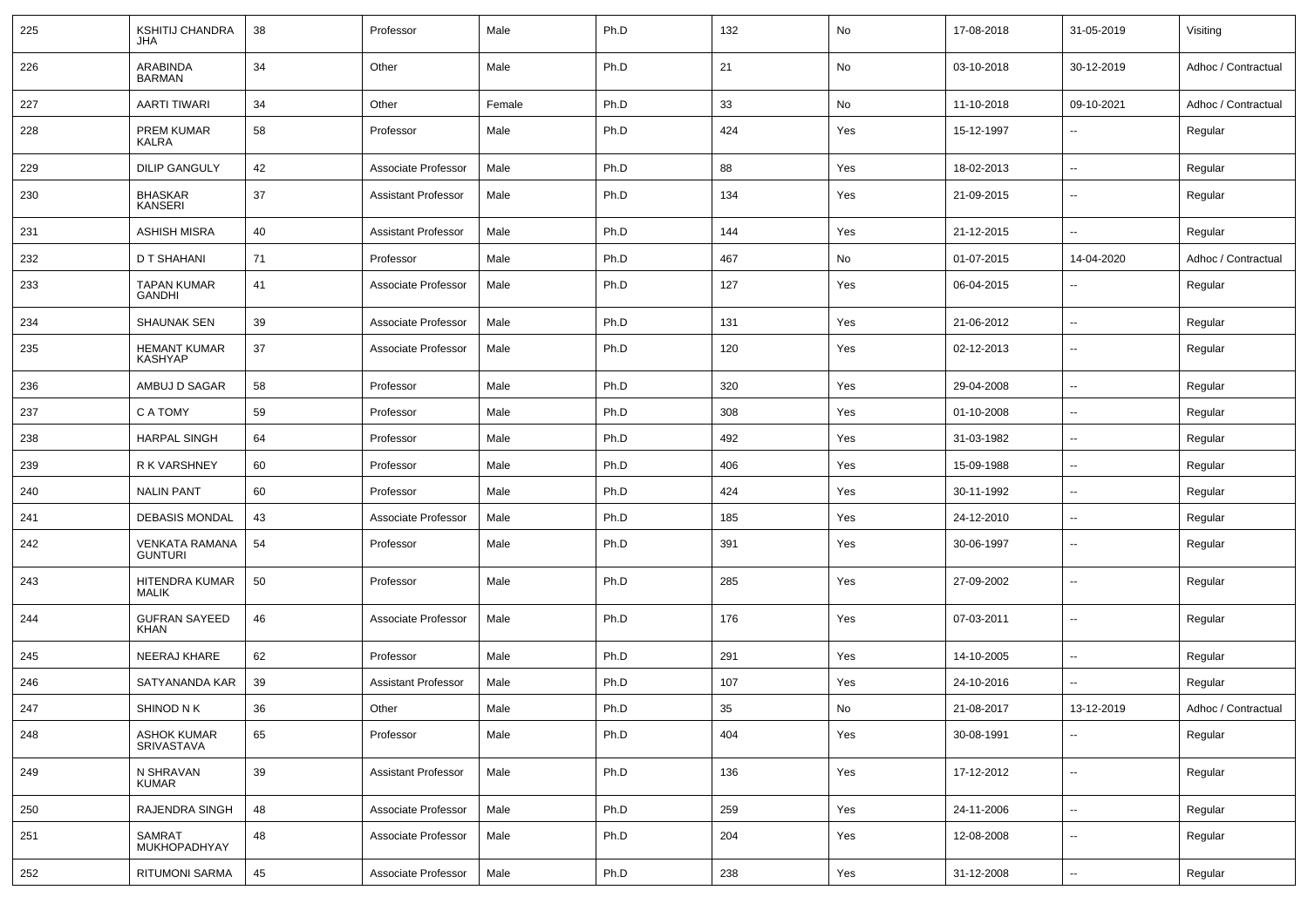| 253 | <b>BASABI BHAUMIK</b>                             | 69 | Professor                  | Female | Ph.D | 497 | Yes | 03-07-2017 | --                       | Adhoc / Contractual |
|-----|---------------------------------------------------|----|----------------------------|--------|------|-----|-----|------------|--------------------------|---------------------|
| 254 | A N BHASKARWAR                                    | 61 | Professor                  | Male   | Ph.D | 412 | Yes | 04-07-1990 | $\overline{\phantom{a}}$ | Regular             |
| 255 | <b>JAMES GOMES</b>                                | 58 | Professor                  | Male   | Ph.D | 340 | Yes | 18-07-1994 | --                       | Regular             |
| 256 | <b>RANJAN BOSE</b>                                | 50 | Professor                  | Male   | Ph.D | 334 | Yes | 03-11-1997 | --                       | Regular             |
| 257 | <b>ARVIND KUMAR</b><br>NEMA                       | 53 | Professor                  | Male   | Ph.D | 373 | Yes | 10-09-2002 | --                       | Regular             |
| 258 | REETIKA KHERA                                     | 47 | Associate Professor        | Female | Ph.D | 190 | Yes | 15-02-2011 | --                       | Regular             |
| 259 | <b>BREJESH LALL</b>                               | 50 | Professor                  | Male   | Ph.D | 290 | Yes | 01-07-2005 | $\overline{\phantom{a}}$ | Regular             |
| 260 | <b>SUNIL NATH</b>                                 | 59 | Professor                  | Male   | Ph.D | 408 | Yes | 30-05-1991 | --                       | Regular             |
| 261 | SUBODH KUMAR                                      | 52 | Professor                  | Male   | Ph.D | 306 | Yes | 01-03-2007 | $\overline{\phantom{a}}$ | Regular             |
| 262 | <b>GHOLAP</b><br>SHIVAJIRAO LAHU                  | 40 | <b>Assistant Professor</b> | Male   | Ph.D | 102 | Yes | 01-04-2014 | --                       | Regular             |
| 263 | SORAV BANSAL                                      | 41 | <b>Assistant Professor</b> | Male   | Ph.D | 172 | Yes | 29-06-2009 | $\overline{\phantom{a}}$ | Regular             |
| 264 | <b>BHIM SINGH</b>                                 | 65 | Professor                  | Male   | Ph.D | 459 | Yes | 14-12-1990 | ۰.                       | Regular             |
| 265 | <b>VEENA</b><br><b>CHOUDHARY</b>                  | 70 | Professor                  | Female | Ph.D | 496 | No  | 31-10-2016 | 22-09-2020               | Adhoc / Contractual |
| 266 | RAGESH JAISWAL                                    | 40 | <b>Assistant Professor</b> | Male   | Ph.D | 170 | Yes | 26-04-2010 | --                       | Regular             |
| 267 | RAJESH PRASAD                                     | 58 | Professor                  | Male   | Ph.D | 366 | Yes | 05-12-1995 | $\sim$                   | Regular             |
| 268 | S CHANDRA<br>SEKHARA RAO                          | 56 | Professor                  | Male   | Ph.D | 323 | Yes | 09-07-1998 | --                       | Regular             |
| 269 | ANIL JACOB ELIAS                                  | 60 | Professor                  | Male   | Ph.D | 402 | Yes | 30-12-2002 | --                       | Regular             |
| 270 | <b>GAURAV GOEL</b>                                | 38 | <b>Assistant Professor</b> | Male   | Ph.D | 154 | Yes | 11-07-2011 | --                       | Regular             |
| 271 | <b>BHATTACHARJEE</b>                              | 67 | Professor                  | Male   | Ph.D | 469 | Yes | 01-07-2019 | --                       | Other               |
| 272 | YASHPAL<br><b>ASHOKRAO</b><br><b>JOGDAND</b>      | 38 | <b>Assistant Professor</b> | Male   | Ph.D | 78  | Yes | 13-12-2016 | $\overline{\phantom{a}}$ | Regular             |
| 273 | SURESH CHAND<br><b>GUPTA</b>                      | 67 | Professor                  | Male   | Ph.D | 537 | No  | 10-12-2014 | 09-12-2019               | Visiting            |
| 274 | <b>BHARATI PURI</b>                               | 53 | Associate Professor        | Female | Ph.D | 237 | Yes | 17-07-2006 | $\overline{\phantom{a}}$ | Regular             |
| 275 | DEEPAK KUMAR                                      | 44 | Associate Professor        | Male   | Ph.D | 116 | Yes | 01-04-2013 | $\overline{a}$           | Regular             |
| 276 | S JANARDHANAN                                     | 42 | Associate Professor        | Male   | Ph.D | 191 | Yes | 28-05-2007 | Ξ.                       | Regular             |
| 277 | JITENDRA PRASAD<br>KHATAIT                        | 43 | <b>Assistant Professor</b> | Male   | Ph.D | 109 | Yes | 03-04-2014 | ÷.                       | Regular             |
| 278 | <b>NOMESH</b><br><b>BHOJKUMAR</b><br><b>BOLIA</b> | 41 | Associate Professor        | Male   | Ph.D | 213 | Yes | 31-12-2009 | Ξ.                       | Regular             |
| 279 | ANSHUL KUMAR                                      | 68 | Professor                  | Male   | Ph.D | 449 | Yes | 01-07-2019 | Ξ.                       | Adhoc / Contractual |
| 280 | S PRADYUMNA                                       | 42 | Associate Professor        | Male   | Ph.D | 155 | Yes | 12-05-2010 | Ξ.                       | Regular             |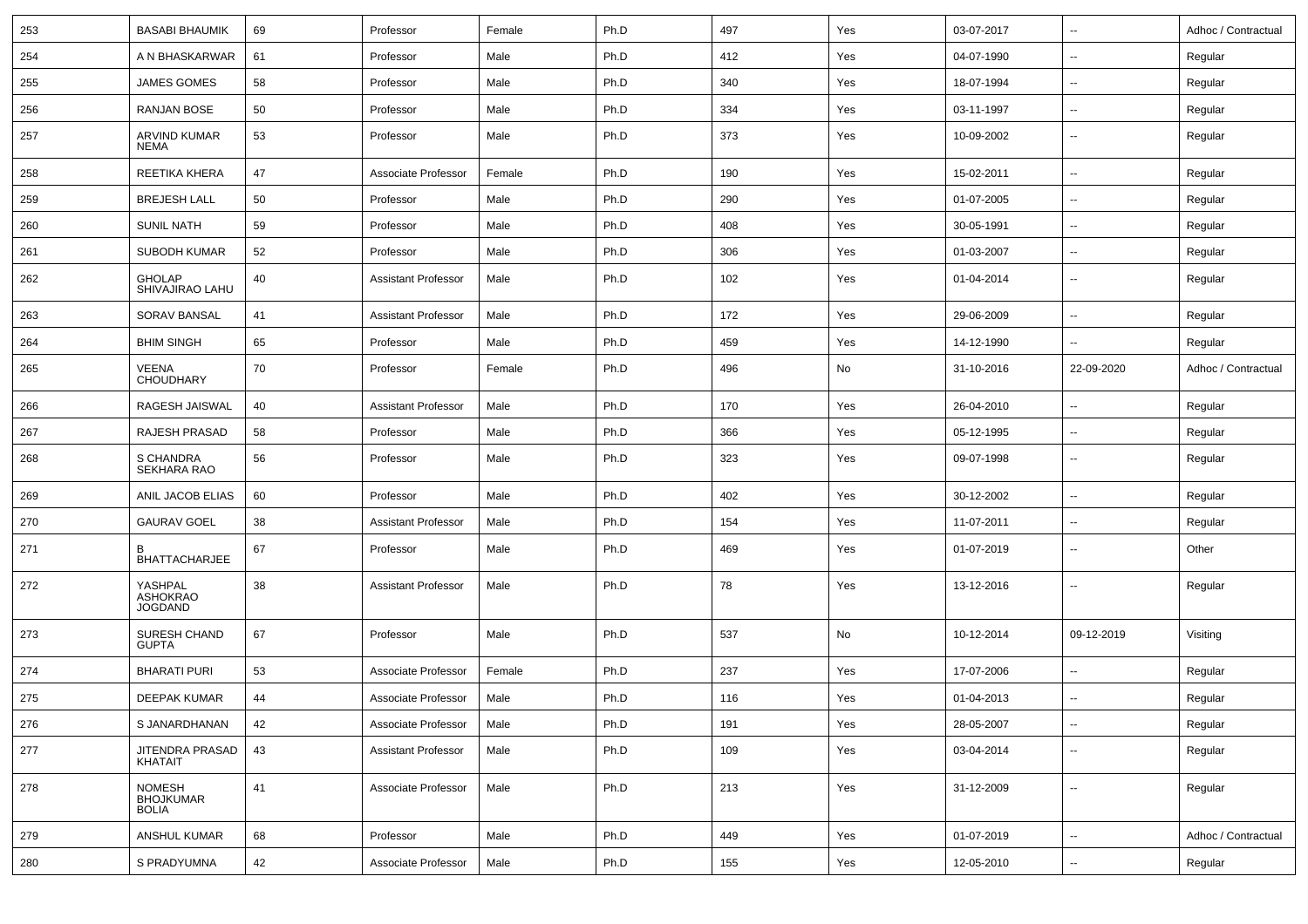| 281 | M JAGADESH<br><b>KUMAR</b>              | 61     | Professor                  | Male   | Ph.D | 398 | Yes | 26-12-1995 | $\overline{\phantom{a}}$ | Regular             |
|-----|-----------------------------------------|--------|----------------------------|--------|------|-----|-----|------------|--------------------------|---------------------|
| 282 | DIGAVALLI RAVI<br><b>KUMAR</b>          | 54     | Professor                  | Male   | Ph.D | 404 | Yes | 02-11-1998 | $\sim$                   | Regular             |
| 283 | RAMACHANDRA<br>RAO KALAGA               | 53     | Professor                  | Male   | Ph.D | 367 | Yes | 13-01-2003 | $\sim$                   | Regular             |
| 284 | ANUJ DHAWAN                             | 45     | Associate Professor        | Male   | Ph.D | 186 | Yes | 10-10-2011 | $\sim$                   | Regular             |
| 285 | RAKESH KHOSA                            | 63     | Professor                  | Male   | Ph.D | 412 | Yes | 23-03-1988 | $\overline{\phantom{a}}$ | Regular             |
| 286 | <b>SAYAN RANU</b>                       | 36     | Associate Professor        | Male   | Ph.D | 113 | Yes | 21-12-2016 | $\overline{\phantom{a}}$ | Regular             |
| 287 | RAHUL GARG                              | 48     | Professor                  | Male   | Ph.D | 274 | Yes | 14-10-2014 | $\overline{\phantom{a}}$ | Regular             |
| 288 | SREEDEVI<br><b>UPADHYAYULA</b>          | 51     | Associate Professor        | Female | Ph.D | 318 | Yes | 03-04-2006 | --                       | Regular             |
| 289 | SHAIKH ZIAUDDIN<br>AHAMMAD              | 40     | <b>Assistant Professor</b> | Male   | Ph.D | 144 | Yes | 03-06-2013 | $\overline{\phantom{a}}$ | Regular             |
| 290 | <b>BHUPENDRA</b><br>SINGH BUTOLA        | 53     | Professor                  | Male   | Ph.D | 199 | Yes | 20-07-2007 | $\overline{\phantom{a}}$ | Regular             |
| 291 | RAJENDRA<br>PRASAD                      | 72     | Professor                  | Male   | Ph.D | 501 | No  | 01-07-2014 | 01-01-2019               | Adhoc / Contractual |
| 292 | <b>T S BHATTI</b>                       | 68     | Professor                  | Male   | Ph.D | 480 | No  | 02-07-2018 | 30-09-2020               | Visiting            |
| 293 | R<br>CHATTOPADHYAY                      | 64     | Professor                  | Male   | Ph.D | 484 | Yes | 31-12-1982 | $\overline{\phantom{a}}$ | Regular             |
| 294 | PUNEET MAHAJAN                          | 60     | Professor                  | Male   | Ph.D | 392 | Yes | 20-01-1992 | $\sim$                   | Regular             |
| 295 | RATANAMALA<br><b>CHATTERJEE</b>         | 63     | Professor                  | Female | Ph.D | 342 | Yes | 08-03-1994 | $\overline{\phantom{a}}$ | Regular             |
| 296 | <b>DALIP SINGH</b><br>MEHTA             | 57     | Professor                  | Male   | Ph.D | 249 | Yes | 28-06-2002 | $\overline{\phantom{a}}$ | Regular             |
| 297 | <b>ARJUN GHOSH</b>                      | 45     | Associate Professor        | Male   | Ph.D | 175 | Yes | 02-02-2011 | ⊷.                       | Regular             |
| 298 | <b>BIJAYA KETAN</b><br><b>PANIGRAHI</b> | 53     | Professor                  | Male   | Ph.D | 229 | Yes | 28-03-2005 | $\overline{\phantom{a}}$ | Regular             |
| 299 | PRADEEP KUMAR<br><b>GUPTA</b>           | 66     | Professor                  | Male   | Ph.D | 542 | Yes | 14-07-2017 | ⊷.                       | Visiting            |
| 300 | <b>SUMEET</b><br><b>AGARWAL</b>         | 37     | Associate Professor        | Male   | Ph.D | 132 | Yes | 05-11-2015 | $\overline{\phantom{a}}$ | Regular             |
| 301 | <b>ASHOK KUMAR</b><br>PATEL             | 41     | <b>Assistant Professor</b> | Male   | Ph.D | 157 | Yes | 30-12-2013 | --                       | Regular             |
| 302 | <b>GAZALA HABIB</b>                     | 47     | Associate Professor        | Female | Ph.D | 225 | Yes | 27-06-2008 | $\sim$                   | Regular             |
| 303 | R AYOTHIRAMAN                           | 44     | Professor                  | Male   | Ph.D | 209 | Yes | 03-12-2008 | ⊷.                       | Regular             |
| 304 | A K SINGH                               | 68     | Other                      | Male   | Ph.D | 461 | No  | 02-07-2018 | 21-06-2019               | Adhoc / Contractual |
| 305 | SANJEEV SANGHI                          | 58     | Professor                  | Male   | Ph.D | 450 | Yes | 16-01-1992 | Ξ.                       | Regular             |
| 306 | JAYADEVA                                | 54     | Professor                  | Male   | Ph.D | 350 | Yes | 02-03-1994 | $\sim$                   | Regular             |
| 307 | A K KESHARI                             | $53\,$ | Professor                  | Male   | Ph.D | 393 | Yes | 06-08-1997 | $\sim$                   | Regular             |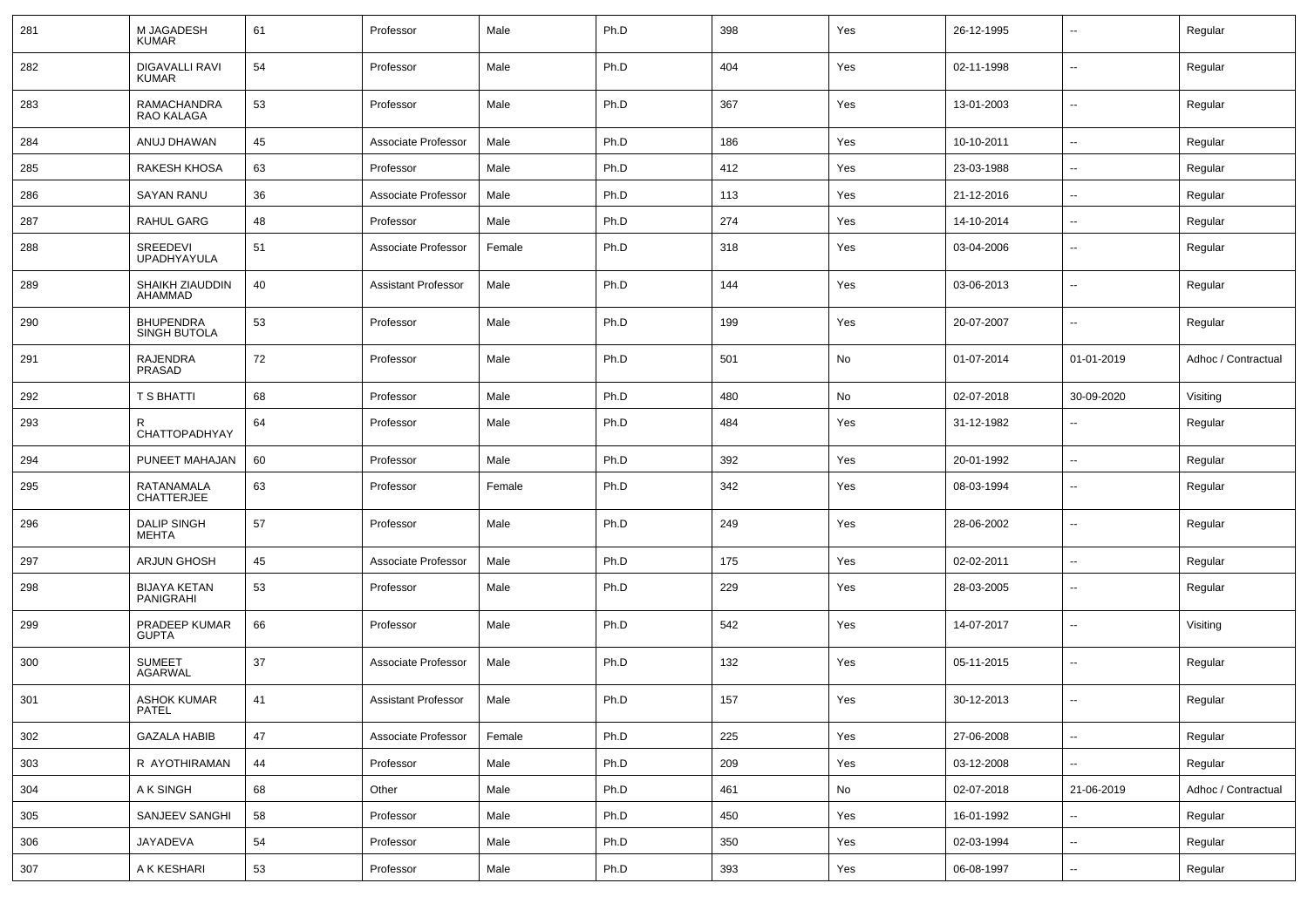| 308 | <b>MUMMADI</b><br>VEERACHARY              | 53 | Professor                  | Male   | Ph.D   | 276 | Yes | 05-07-2002 | $\overline{\phantom{a}}$ | Regular             |
|-----|-------------------------------------------|----|----------------------------|--------|--------|-----|-----|------------|--------------------------|---------------------|
| 309 | SMRUTI RANJAN<br>SARANGI                  | 41 | Associate Professor        | Male   | Ph.D   | 189 | Yes | 19-01-2011 | $\sim$                   | Regular             |
| 310 | <b>MAHESH P</b><br>ABEGAONKAR             | 48 | Associate Professor        | Male   | Ph.D   | 292 | Yes | 15-02-2005 | $\sim$                   | Regular             |
| 311 | Tuhin Suvra Khan                          | 34 | Professor                  | Male   | Ph.D   | 61  | Yes | 22-06-2016 | $\sim$                   | Adhoc / Contractual |
| 312 | <b>HARSHAN</b><br>JAGADEESH               | 38 | <b>Assistant Professor</b> | Male   | Ph.D   | 113 | Yes | 03-07-2017 | $\overline{a}$           | Regular             |
| 313 | PAROMA SANYAL                             | 40 | <b>Assistant Professor</b> | Female | Ph.D   | 133 | Yes | 10-09-2012 | $\sim$                   | Regular             |
| 314 | SOMNATH BAIDYA<br><b>ROY</b>              | 51 | Associate Professor        | Male   | Ph.D   | 250 | Yes | 17-12-2013 | $\overline{\phantom{a}}$ | Regular             |
| 315 | <b>BALAJI</b><br>SRINIVASAN               | 44 | Associate Professor        | Male   | Ph.D   | 174 | Yes | 15-05-2008 | $\overline{\phantom{a}}$ | Regular             |
| 316 | <b>SHILPI SHARMA</b>                      | 44 | Professor                  | Female | Ph.D   | 216 | Yes | 12-11-2008 | ۰.                       | Regular             |
| 317 | S M K RAHMAN                              | 65 | <b>Assistant Professor</b> | Male   | M.Tech | 509 | No  | 24-12-1979 | 31-07-2020               | Regular             |
| 318 | <b>SANTOSH</b>                            | 69 | Professor                  | Female | Ph.D   | 500 | Yes | 29-09-2017 | $\sim$                   | Adhoc / Contractual |
| 319 | <b>G B REDDY</b>                          | 67 | Professor                  | Male   | Ph.D   | 419 | Yes | 01-07-2019 | $\sim$                   | Adhoc / Contractual |
| 320 | TANUSREE<br><b>CHAKRABORTY</b>            | 42 | Associate Professor        | Female | Ph.D   | 159 | Yes | 28-12-2010 | $\overline{\phantom{a}}$ | Regular             |
| 321 | <b>ALOK MADAN</b>                         | 54 | Professor                  | Male   | Ph.D   | 349 | Yes | 25-07-1997 | $\sim$                   | Regular             |
| 322 | <b>BHAWANI SANKAR</b><br>PANDA            | 57 | Professor                  | Male   | Ph.D   | 299 | Yes | 17-06-2002 | $\overline{\phantom{a}}$ | Regular             |
| 323 | SANTANU GHOSH                             | 49 | Professor                  | Male   | Ph.D   | 249 | Yes | 04-10-2004 | $\sim$                   | Regular             |
| 324 | JITENDRA PRATAP<br>SINGH                  | 48 | Professor                  | Male   | Ph.D   | 250 | Yes | 10-01-2005 | ۰.                       | Regular             |
| 325 | Manoj M                                   | 34 | <b>Assistant Professor</b> | Male   | Ph.D   | 84  | Yes | 15-09-2016 | --                       | Regular             |
| 326 | <b>G P AGARWAL</b>                        | 69 | Professor                  | Male   | Ph.D   | 468 | No  | 03-07-2017 | 30-09-2019               | Adhoc / Contractual |
| 327 | AMARTYA<br><b>SENGUPTA</b>                | 43 | <b>Assistant Professor</b> | Male   | Ph.D   | 176 | Yes | 01-10-2012 | $-$                      | Regular             |
| 328 | <b>SIMONA SAWHNEY</b>                     | 56 | Associate Professor        | Female | Ph.D   | 292 | Yes | 24-12-2013 | $\sim$                   | Regular             |
| 329 | <b>ABHIJIT</b><br>RAMCHANDRA<br>ABHYANKAR | 46 | Professor                  | Male   | Ph.D   | 191 | Yes | 02-06-2008 | $\sim$                   | Regular             |
| 330 | HARISH HIRANI                             | 52 | Professor                  | Male   | Ph.D   | 341 | Yes | 01-12-2008 | $\overline{\phantom{a}}$ | Regular             |
| 331 | <b>DEVI CHADHA</b>                        | 71 | Professor                  | Female | Ph.D   | 412 | No  | 27-07-2015 | 08-01-2019               | Adhoc / Contractual |
| 332 | A RAMANAN                                 | 64 | Professor                  | Male   | Ph.D   | 430 | Yes | 19-09-1990 | $\sim$                   | Regular             |
| 333 | <b>JYOTI KUMAR</b>                        | 42 | Associate Professor        | Male   | Ph.D   | 150 | Yes | 01-12-2010 | $\sim$                   | Regular             |
| 334 | <b>SUDIPTO</b><br><b>MUKHERJEE</b>        | 58 | Professor                  | Male   | Ph.D   | 329 | Yes | 27-12-1996 | $\overline{\phantom{a}}$ | Regular             |
| 335 | <b>MANGALA JOSHI</b>                      | 60 | Professor                  | Female | Ph.D   | 382 | Yes | 27-03-2000 | $\sim$                   | Regular             |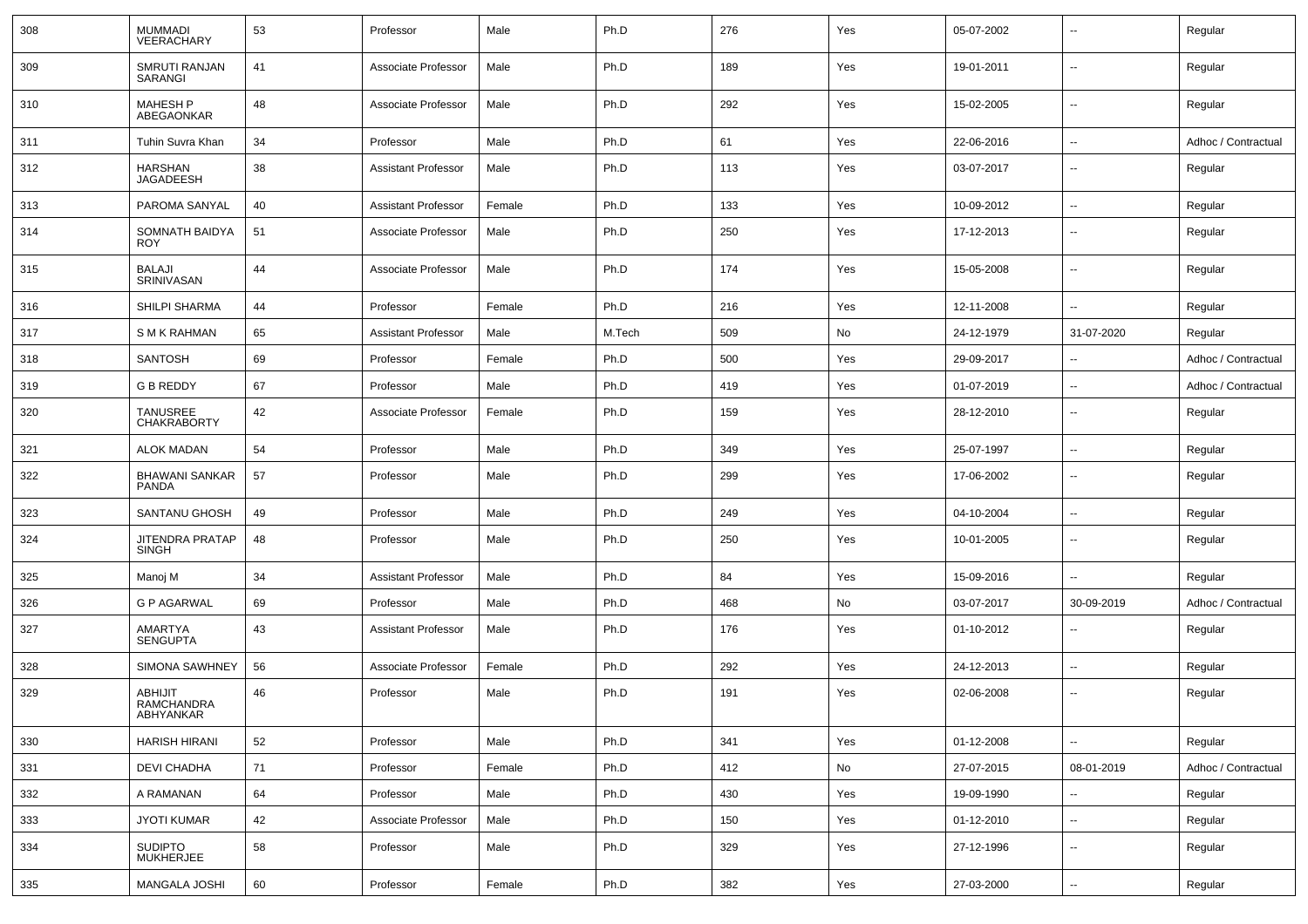| 336 | ASHISH<br><b>KAMALAKAR</b><br>DARPE       | 52 | Professor                  | Male   | Ph.D | 288 | Yes | 30-04-2004 | $\overline{\phantom{a}}$ | Regular             |
|-----|-------------------------------------------|----|----------------------------|--------|------|-----|-----|------------|--------------------------|---------------------|
| 337 | <b>ANUSHREE MALIK</b>                     | 52 | Associate Professor        | Female | Ph.D | 354 | Yes | 01-12-2004 | $\overline{\phantom{a}}$ | Regular             |
| 338 | <b>DEEPAK JOSHI</b>                       | 39 | <b>Assistant Professor</b> | Male   | Ph.D | 119 | Yes | 14-07-2016 | $\sim$                   | Regular             |
| 339 | SAYANTAN PARIA                            | 37 | <b>Assistant Professor</b> | Male   | Ph.D | 97  | Yes | 03-04-2017 | $\overline{\phantom{a}}$ | Regular             |
| 340 | Srinivasan<br>Venkataraman                | 39 | <b>Assistant Professor</b> | Male   | Ph.D | 114 | Yes | 03-10-2017 | $\overline{\phantom{a}}$ | Regular             |
| 341 | Apurba Mandal                             | 39 | Other                      | Male   | Ph.D | 31  | No  | 11-12-2017 | 14-05-2018               | Adhoc / Contractual |
| 342 | MEENAKSHI                                 | 35 | Other                      | Female | Ph.D | 42  | No  | 23-01-2018 | 22-01-2021               | Adhoc / Contractual |
| 343 | <b>MS JISHA BABU</b>                      | 36 | Other                      | Female | Ph.D | 58  | No  | 22-02-2018 | 21-02-2021               | Adhoc / Contractual |
| 344 | <b>MS SRISHTI JOSHI</b>                   | 34 | Other                      | Female | Ph.D | 59  | No  | 01-03-2018 | 23-02-2021               | Adhoc / Contractual |
| 345 | RAVI KUMAR<br><b>KUNCHALA</b>             | 37 | <b>Assistant Professor</b> | Male   | Ph.D | 73  | Yes | 22-03-2018 | $\overline{\phantom{a}}$ | Regular             |
| 346 | <b>SURJEET KOUR</b>                       | 36 | Associate Professor        | Female | Ph.D | 113 | Yes | 17-04-2018 | $\sim$                   | Regular             |
| 347 | <b>STUTI JOSHI</b>                        | 34 | Other                      | Female | Ph.D | 82  | No  | 12-04-2018 | 11-10-2020               | Adhoc / Contractual |
| 348 | <b>SOMESH MISHRA</b>                      | 38 | Other                      | Male   | Ph.D | 26  | No  | 11-05-2018 | 10-05-2020               | Adhoc / Contractual |
| 349 | SUBHANKAR<br><b>CHATTERJEE</b>            | 35 | Other                      | Male   | Ph.D | 26  | No  | 28-05-2018 | 27-11-2020               | Adhoc / Contractual |
| 350 | SUBASHISH<br><b>DATAA</b>                 | 38 | <b>Assistant Professor</b> | Male   | Ph.D | 105 | Yes | 25-06-2018 | $\overline{\phantom{a}}$ | Regular             |
| 351 | SUDHANSHU<br>KUMAR                        | 34 | Other                      | Male   | Ph.D | 24  | No  | 06-07-2018 | 03-01-2019               | Adhoc / Contractual |
| 352 | ASHWINI J VAIDYA                          | 38 | <b>Assistant Professor</b> | Male   | Ph.D | 85  | Yes | 10-07-2018 | $\sim$                   | Regular             |
| 353 | <b>SHAHAB FATIMA</b>                      | 33 | <b>Assistant Professor</b> | Female | Ph.D | 98  | Yes | 03-08-2018 | $\overline{\phantom{a}}$ | Regular             |
| 354 | <b>RAM CHANDRA</b>                        | 43 | <b>Assistant Professor</b> | Male   | Ph.D | 145 | Yes | 02-08-2018 | $\mathbf{u}$             | Regular             |
| 355 | PRATIBHA<br>SHARMA                        | 30 | Other                      | Female | Ph.D | 35  | No  | 31-08-2018 | 30-08-2021               | Adhoc / Contractual |
| 356 | <b>FOLKE TOBIAS</b><br><b>FLORUS TOLL</b> | 41 | <b>Assistant Professor</b> | Male   | Ph.D | 153 | Yes | 03-10-2018 | $\overline{\phantom{a}}$ | Regular             |
| 357 | <b>SHRI RAM</b><br>VAISHYA                | 29 | Other                      | Male   | Ph.D | 33  | No  | 10-10-2018 | 09-10-2021               | Adhoc / Contractual |
| 358 | S M ISHTIAQUE                             | 67 | Professor                  | Male   | Ph.D | 447 | Yes | 02-07-2019 | $\sim$                   | Adhoc / Contractual |
| 359 | <b>TAPAN KUMAR</b><br>CHAUDHURI           | 57 | Professor                  | Male   | Ph.D | 242 | Yes | 02-09-2000 | $\sim$                   | Regular             |
| 360 | <b>B N JAIN</b>                           | 72 | Professor                  | Male   | Ph.D | 544 | No  | 03-08-2015 | 30-06-2019               | Visiting            |
| 361 | VISWANATHAN<br>PUTHAN VEEDU               | 40 | <b>Assistant Professor</b> | Male   | Ph.D | 105 | Yes | 23-11-2015 | $\overline{\phantom{a}}$ | Regular             |
| 362 | NITYA NAND<br>GOSVAMI                     | 41 | <b>Assistant Professor</b> | Male   | Ph.D | 113 | Yes | 29-02-2016 | $\overline{\phantom{a}}$ | Regular             |
| 363 | SAMAR HUSAIN                              | 39 | <b>Assistant Professor</b> | Male   | Ph.D | 135 | Yes | 11-12-2014 | $\overline{\phantom{a}}$ | Regular             |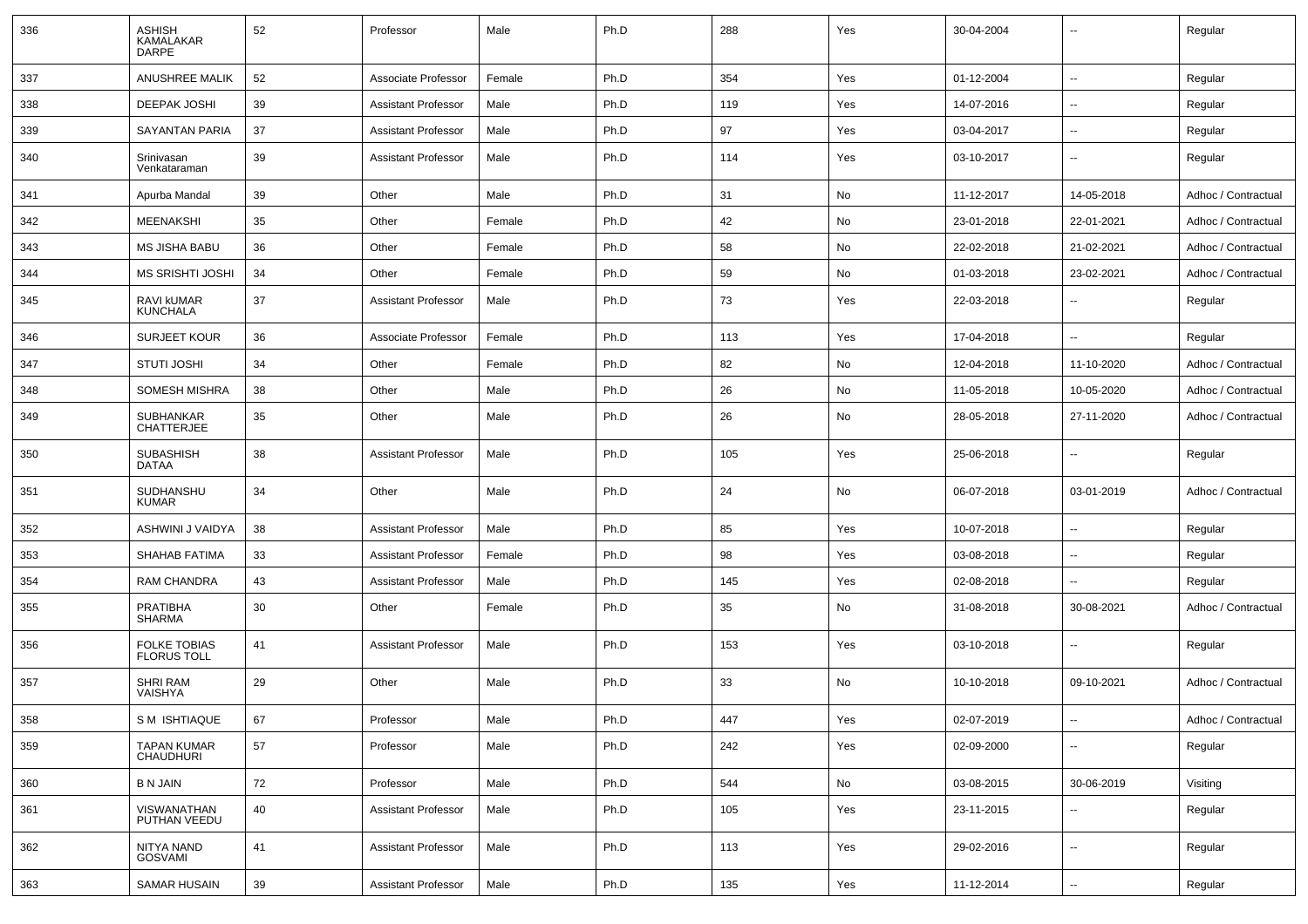| 364 | SANKALPA GHOSH                       | 50     | Professor                  | Male   | Ph.D | 284 | Yes | 24-07-2006 | $\sim$                   | Regular             |
|-----|--------------------------------------|--------|----------------------------|--------|------|-----|-----|------------|--------------------------|---------------------|
| 365 | <b>JYOTI PHIRANI</b>                 | 36     | <b>Assistant Professor</b> | Female | Ph.D | 130 | Yes | 23-04-2013 | ⊷.                       | Regular             |
| 366 | <b>AMIT RAWAL</b>                    | 44     | Professor                  | Male   | Ph.D | 232 | Yes | 01-01-2008 | $\sim$                   | Regular             |
| 367 | AMIT<br>MEHNDIRATTA                  | 39     | Associate Professor        | Male   | Ph.D | 100 | Yes | 26-08-2014 | $\overline{\phantom{a}}$ | Regular             |
| 368 | <b>VIRESH DUTTA</b>                  | 67     | Professor                  | Male   | Ph.D | 490 | Yes | 01-07-2019 | ⊶.                       | Adhoc / Contractual |
| 369 | SARBESWAR<br><b>SAHOO</b>            | 43     | <b>Assistant Professor</b> | Male   | Ph.D | 166 | Yes | 19-07-2010 | --                       | Regular             |
| 370 | <b>ANJAN RAY</b>                     | 54     | Professor                  | Male   | Ph.D | 322 | Yes | 26-08-1996 | ⊷.                       | Regular             |
| 371 | <b>ANIL KUMAR</b><br>SAROHA          | 57     | Professor                  | Male   | Ph.D | 311 | Yes | 11-06-2002 | $\sim$                   | Regular             |
| 372 | <b>BHAGU RAM</b><br>CHAHAR           | 54     | Professor                  | Male   | Ph.D | 362 | Yes | 06-09-2004 | $\sim$                   | Regular             |
| 373 | SURESH BHALLA                        | 48     | Professor                  | Male   | Ph.D | 285 | Yes | 28-12-2004 | $\sim$                   | Regular             |
| 374 | Sushma Santapuri                     | 36     | <b>Assistant Professor</b> | Female | Ph.D | 105 | Yes | 18-07-2016 | $\sim$                   | Regular             |
| 375 | RIMIKA KAPOOR                        | 39     | Other                      | Female | Ph.D | 215 | No  | 14-06-2017 | 13-06-2020               | Adhoc / Contractual |
| 376 | SAMPA SAHA                           | 43     | Associate Professor        | Female | Ph.D | 239 | Yes | 29-05-2015 | $\sim$                   | Regular             |
| 377 | DIVYA DWIVEDI                        | 40     | <b>Assistant Professor</b> | Female | Ph.D | 149 | Yes | 17-08-2015 | --                       | Regular             |
| 378 | <b>DINESH</b><br>KALYANASUNDAR<br>AM | 41     | <b>Assistant Professor</b> | Male   | Ph.D | 148 | Yes | 07-11-2013 | --                       | Regular             |
| 379 | <b>DIPAYAN DAS</b>                   | 44     | Professor                  | Male   | Ph.D | 198 | Yes | 01-05-2008 | ⊷.                       | Regular             |
| 380 | PREMACHANDRAN                        | 47     | Professor                  | Male   | Ph.D | 209 | Yes | 08-09-2008 | Ξ.                       | Regular             |
| 381 | <b>MANJU MOHAN</b>                   | 62     | Professor                  | Female | Ph.D | 454 | Yes | 27-08-1984 | --                       | Regular             |
| 382 | <b>B D GUPTA</b>                     | 69     | Professor                  | Male   | Ph.D | 512 | No  | 14-07-2017 | 30-09-2020               | Adhoc / Contractual |
| 383 | ANOOP CHAWLA                         | 56     | Professor                  | Male   | Ph.D | 420 | Yes | 03-05-1993 | ⊷.                       | Regular             |
| 384 | <b>SHALINI GUPTA</b>                 | 41     | Associate Professor        | Female | Ph.D | 170 | Yes | 14-12-2010 | ⊷.                       | Regular             |
| 385 | P V<br>MADHUSUDHAN<br><b>RAO</b>     | 55     | Professor                  | Male   | Ph.D | 417 | Yes | 20-06-1997 | --                       | Regular             |
| 386 | <b>SUJEET</b><br>CHAUDHARY           | 52     | Professor                  | Male   | Ph.D | 246 | Yes | 13-05-2002 | -−                       | Regular             |
| 387 | <b>ADITYA MITTAL</b>                 | 46     | Professor                  | Male   | Ph.D | 222 | Yes | 05-07-2004 | Щ,                       | Regular             |
| 388 | KAMLESH SINGH                        | 54     | Associate Professor        | Female | Ph.D | 326 | Yes | 23-12-2004 | $\overline{\phantom{a}}$ | Regular             |
| 389 | Supravat Karak                       | 37     | <b>Assistant Professor</b> | Male   | Ph.D | 166 | Yes | 24-10-2016 | $\overline{\phantom{a}}$ | Regular             |
| 390 | <b>BIPIN KUMAR</b>                   | 34     | <b>Assistant Professor</b> | Male   | Ph.D | 87  | Yes | 16-05-2017 | $\sim$                   | Regular             |
| 391 | DEBAPRASAD<br>SAHU                   | 38     | <b>Assistant Professor</b> | Male   | Ph.D | 89  | Yes | 01-08-2016 | $\overline{\phantom{a}}$ | Regular             |
| 392 | <b>HARISH KUMAR</b>                  | $40\,$ | <b>Assistant Professor</b> | Male   | Ph.D | 166 | Yes | 03-12-2012 | Щ,                       | Regular             |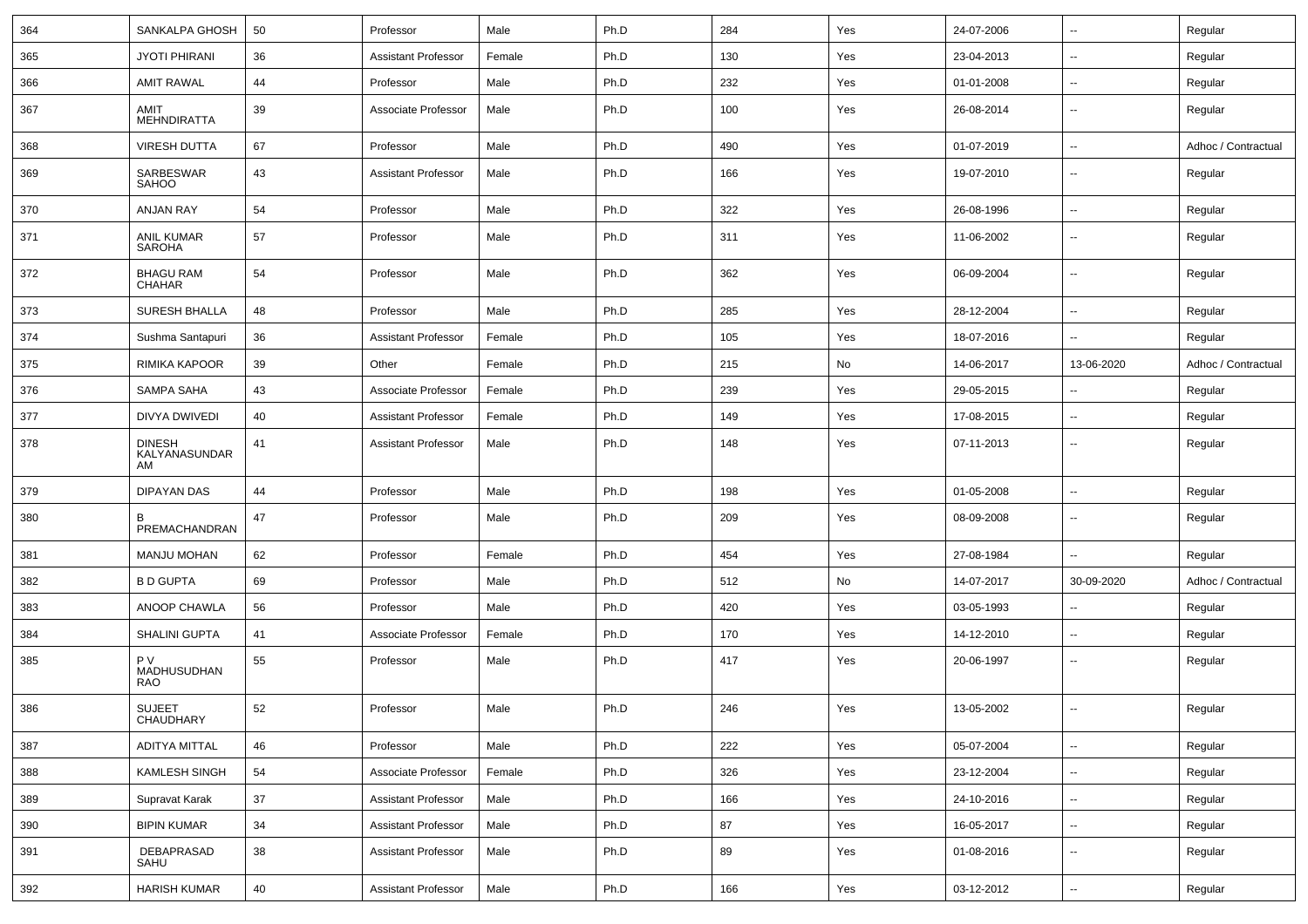| 393 | <b>MRS R UMA</b>                    | 61 | Associate Professor        | Female | Ph.D | 330 | Yes | 06-11-2006 | $\overline{\phantom{a}}$ | Regular             |
|-----|-------------------------------------|----|----------------------------|--------|------|-----|-----|------------|--------------------------|---------------------|
| 394 | <b>SAMEER SAPRA</b>                 | 46 | Associate Professor        | Male   | Ph.D | 174 | Yes | 07-07-2008 | $\sim$                   | Regular             |
| 395 | VASANT A<br><b>MATSAGAR</b>         | 45 | Professor                  | Male   | Ph.D | 206 | Yes | 01-01-2009 | $\sim$                   | Regular             |
| 396 | K G SHARMA                          | 72 | Professor                  | Male   | Ph.D | 477 | No  | 01-07-2015 | 09-07-2019               | Adhoc / Contractual |
| 397 | S V VEERAVALLI                      | 60 | Professor                  | Male   | Ph.D | 402 | Yes | 11-12-1991 | --                       | Regular             |
| 398 | <b>SUBRAT KAR</b>                   | 55 | Professor                  | Male   | Ph.D | 366 | Yes | 11-07-1995 | Ξ.                       | Regular             |
| 399 | VARSHA<br><b>BANERJEE</b>           | 57 | Professor                  | Female | Ph.D | 373 | Yes | 11-08-1997 | $\sim$                   | Regular             |
| 400 | PREETI RANJAN<br>PANDA              | 52 | Professor                  | Male   | Ph.D | 357 | Yes | 12-08-2002 | $\overline{\phantom{a}}$ | Regular             |
| 401 | <b>PREETI</b><br>SRIVASTAVA         | 45 | Associate Professor        | Female | Ph.D | 179 | Yes | 15-02-2011 | $\overline{\phantom{a}}$ | Regular             |
| 402 | <b>SHASHANK DEEP</b>                | 50 | Associate Professor        | Male   | Ph.D | 210 | Yes | 06-06-2005 | $\overline{\phantom{a}}$ | Regular             |
| 403 | Deepak Kumar                        | 36 | Other                      | Male   | Ph.D | 48  | No  | 01-07-2016 | 08-04-2019               | Adhoc / Contractual |
| 404 | RAJENDAR BAHL                       | 68 | Professor                  | Male   | Ph.D | 479 | Yes | 02-06-2018 | ۰.                       | Adhoc / Contractual |
| 405 | AMIT<br>PRIYADARSHI                 | 39 | <b>Assistant Professor</b> | Male   | Ph.D | 126 | Yes | 26-12-2012 | $\sim$                   | Regular             |
| 406 | K A SUBRAMANIAN                     | 50 | Professor                  | Male   | Ph.D | 237 | Yes | 01-12-2006 | $\overline{\phantom{a}}$ | Regular             |
| 407 | <b>SUMEDHA</b><br><b>CHAKMA</b>     | 44 | Associate Professor        | Male   | Ph.D | 166 | Yes | 06-01-2014 | $\sim$                   | Regular             |
| 408 | FARHANA IBRAHIM                     | 46 | Associate Professor        | Female | Ph.D | 196 | Yes | 15-01-2009 | $\sim$                   | Regular             |
| 409 | <b>SUBHASHIS</b><br><b>BANERJEE</b> | 61 | Professor                  | Male   | Ph.D | 414 | Yes | 30-11-1989 | ۰.                       | Regular             |
| 410 | SANJIVA PRASAD                      | 58 | Professor                  | Male   | Ph.D | 338 | Yes | 02-09-1994 | $\sim$                   | Regular             |
| 411 | <b>SHANKAR</b><br><b>PRAKRIYA</b>   | 56 | Professor                  | Male   | Ph.D | 315 | Yes | 07-11-1997 | ۰.                       | Regular             |
| 412 | <b>SANTOSH</b><br><b>KAPURIA</b>    | 53 | Professor                  | Male   | Ph.D | 392 | Yes | 17-09-2002 | Ξ.                       | Regular             |
| 413 | <b>PURNIMA SINGH</b>                | 62 | Professor                  | Female | Ph.D | 450 | Yes | 01-07-2005 | Ξ.                       | Regular             |
| 414 | A K Gosain                          | 68 | Professor                  | Male   | Ph.D | 523 | Yes | 09-07-2018 | Ξ.                       | Adhoc / Contractual |
| 415 | <b>VIVEK</b><br>VENKATARAMAN        | 37 | <b>Assistant Professor</b> | Male   | Ph.D | 65  | Yes | 28-07-2017 | --                       | Regular             |
| 416 | PK.<br><b>ROYCHOUDHURY</b>          | 67 | Professor                  | Male   | Ph.D | 474 | Yes | 15-10-1984 | $\overline{\phantom{a}}$ | Regular             |
| 417 | SOURABH BIKAS<br><b>PAUL</b>        | 43 | <b>Assistant Professor</b> | Male   | Ph.D | 142 | Yes | 01-11-2012 | $\overline{\phantom{a}}$ | Regular             |
| 418 | PRABAL<br><b>TALUKDAR</b>           | 53 | Professor                  | Male   | Ph.D | 267 | Yes | 05-02-2007 | $\overline{\phantom{a}}$ | Regular             |
| 419 | <b>DIVESH BHATIA</b>                | 38 | Associate Professor        | Male   | Ph.D | 152 | Yes | 31-03-2014 | Ξ.                       | Regular             |
| 420 | MANAV<br>BHATNAGAR                  | 45 | Professor                  | Male   | Ph.D | 175 | Yes | 01-07-2009 | $\overline{\phantom{a}}$ | Regular             |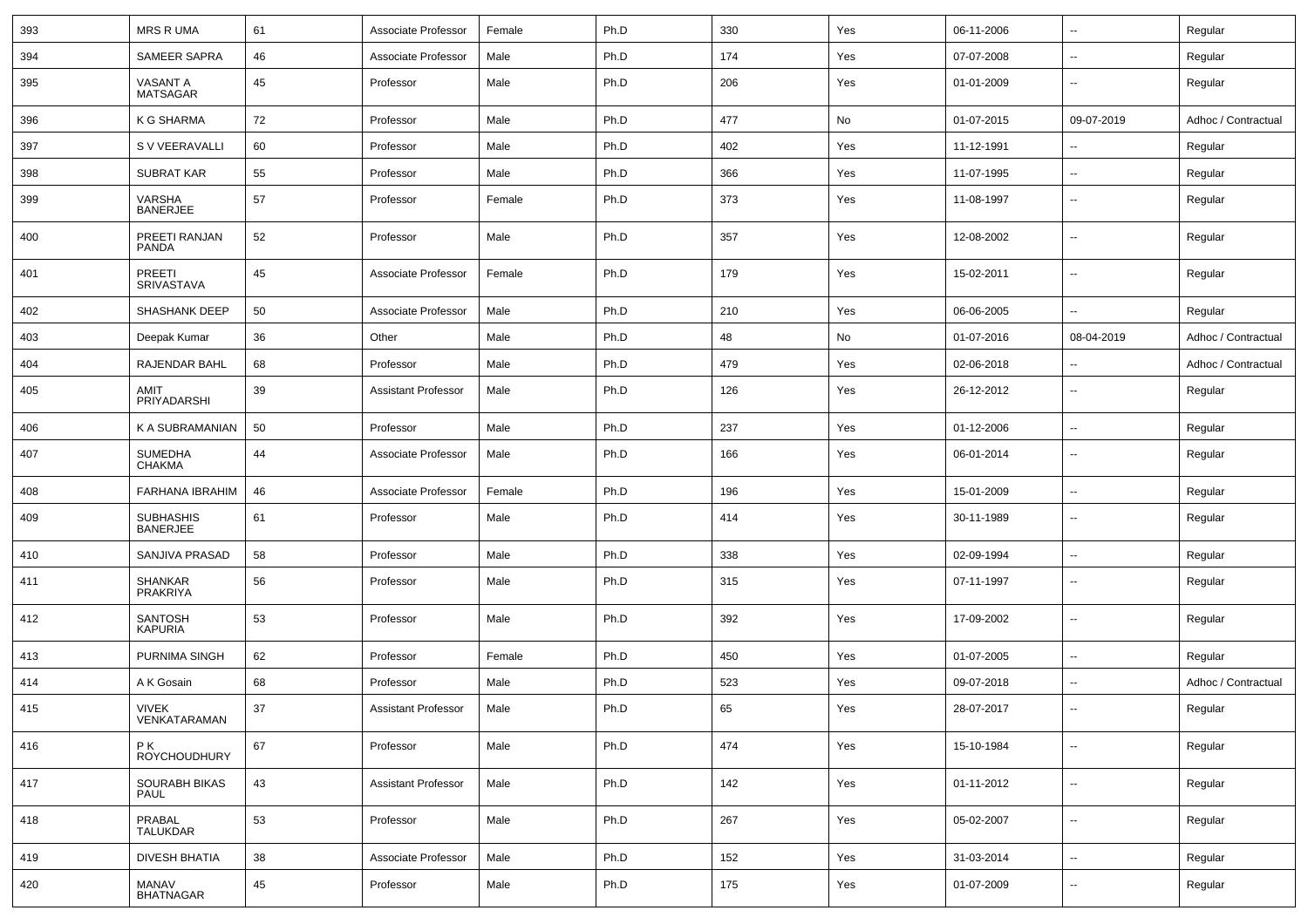| 421 | <b>BODH RAJ MEHTA</b>             | 65 | Professor                  | Male   | Ph.D   | 468 | Yes | 13-06-1985 | --                       | Adhoc / Contractual |
|-----|-----------------------------------|----|----------------------------|--------|--------|-----|-----|------------|--------------------------|---------------------|
| 422 | D K<br>BANDYOPADHYAY              | 64 | Professor                  | Male   | Ph.D   | 360 | Yes | 29-06-1992 | $\overline{a}$           | Regular             |
| 423 | <b>SUMER SINGH</b>                | 42 | <b>Assistant Professor</b> | Male   | M.Tech | 211 | Yes | 29-11-2010 | u.                       | Regular             |
| 424 | JAI DEO SINGH                     | 62 | Professor                  | Male   | Ph.D   | 382 | Yes | 02-06-1997 | $\overline{a}$           | Regular             |
| 425 | N G RAMESH                        | 56 | Professor                  | Male   | Ph.D   | 346 | Yes | 22-05-2000 | ۰.                       | Regular             |
| 426 | <b>KOLIN PAUL</b>                 | 51 | Professor                  | Male   | Ph.D   | 251 | Yes | 31-05-2004 | --                       | Regular             |
| 427 | <b>GADDAM VIJAYA</b><br>PRAKASH   | 51 | Professor                  | Male   | Ph.D   | 317 | Yes | 13-12-2004 | u.                       | Regular             |
| 428 | Pushpapraj Singh                  | 38 | <b>Assistant Professor</b> | Male   | Ph.D   | 125 | Yes | 05-09-2016 | $\overline{\phantom{a}}$ | Regular             |
| 429 | <b>KAMANA PORWAL</b>              | 33 | <b>Assistant Professor</b> | Female | Ph.D   | 95  | Yes | 02-05-2017 | $\overline{\phantom{a}}$ | Regular             |
| 430 | JATINDRA KUMAR<br>SAHU            | 40 | Associate Professor        | Male   | Ph.D   | 168 | Yes | 21-04-2015 | $\overline{a}$           | Regular             |
| 431 | <b>ASHU VERMA</b>                 | 40 | Associate Professor        | Female | Ph.D   | 135 | Yes | 16-07-2012 | --                       | Regular             |
| 432 | <b>MAUSAM</b>                     | 41 | Associate Professor        | Male   | Ph.D   | 188 | Yes | 21-07-2014 | $\overline{a}$           | Regular             |
| 433 | <b>MANI MEHRA</b>                 | 41 | Associate Professor        | Female | Ph.D   | 191 | Yes | 30-01-2008 | ۰.                       | Regular             |
| 434 | DURLUBH KUMAR<br>SHARMA           | 72 | Professor                  | Male   | Ph.D   | 72  | No  | 01-07-2014 | 27-02-2019               | Adhoc / Contractual |
| 435 | RAHUL SURESH<br>MARATHE           | 40 | <b>Assistant Professor</b> | Male   | Ph.D   | 147 | Yes | 01-09-2014 | $\overline{a}$           | Regular             |
| 436 | R K SONI                          | 66 | Professor                  | Male   | Ph.D   | 450 | Yes | 02-09-2019 | --                       | Visiting            |
| 437 | <b>B JAYARAM</b>                  | 68 | Professor                  | Male   | Ph.D   | 369 | Yes | 01-07-2019 | $\overline{\phantom{a}}$ | Regular             |
| 438 | NIDHI JAIN                        | 43 | Professor                  | Female | Ph.D   | 150 | Yes | 01-12-2010 | --                       | Regular             |
| 439 | <b>DEEPTI GUPTA</b>               | 55 | Professor                  | Female | Ph.D   | 330 | Yes | 05-05-1997 | $\overline{a}$           | Regular             |
| 440 | SUNIL KUMAR<br>KHARE              | 60 | Professor                  | Male   | Ph.D   | 400 | Yes | 07-04-2000 | $\overline{a}$           | Regular             |
| 441 | SIDDHARTH<br>PANDEY               | 50 | Professor                  | Male   | Ph.D   | 297 | Yes | 03-06-2004 | $\overline{\phantom{a}}$ | Regular             |
| 442 | <b>BISHWAJIT KUNDU</b>            | 50 | Professor                  | Male   | Ph.D   | 243 | Yes | 06-12-2004 | $\overline{a}$           | Regular             |
| 443 | Prabhu Babu                       | 37 | <b>Assistant Professor</b> | Male   | Ph.D   | 108 | Yes | 28-01-2016 | --                       | Regular             |
| 444 | S K TYAGI                         | 47 | Associate Professor        | Male   | Ph.D   | 225 | Yes | 10-04-2017 |                          | Regular             |
| 445 | SUBODH VISHNU<br>SHARMA           | 38 | <b>Assistant Professor</b> | Male   | Ph.D   | 135 | Yes | 13-04-2015 | Щ,                       | Regular             |
| 446 | PRANABA KISHOR<br><b>MUDULI</b>   | 42 | Associate Professor        | Male   | Ph.D   | 180 | Yes | 03-07-2012 | $\overline{\phantom{a}}$ | Regular             |
| 447 | SUPREET SINGH<br><b>BAHGA</b>     | 36 | Associate Professor        | Male   | Ph.D   | 118 | Yes | 15-07-2013 | Щ,                       | Regular             |
| 448 | <b>BHABANI KUMAR</b><br>SATAPATHY | 49 | Professor                  | Male   | Ph.D   | 210 | Yes | 01-01-2008 | Щ,                       | Regular             |
| 449 | <b>MANAN SURI</b>                 | 34 | Associate Professor        | Male   | Ph.D   | 105 | Yes | 01-07-2014 | $\overline{\phantom{a}}$ | Regular             |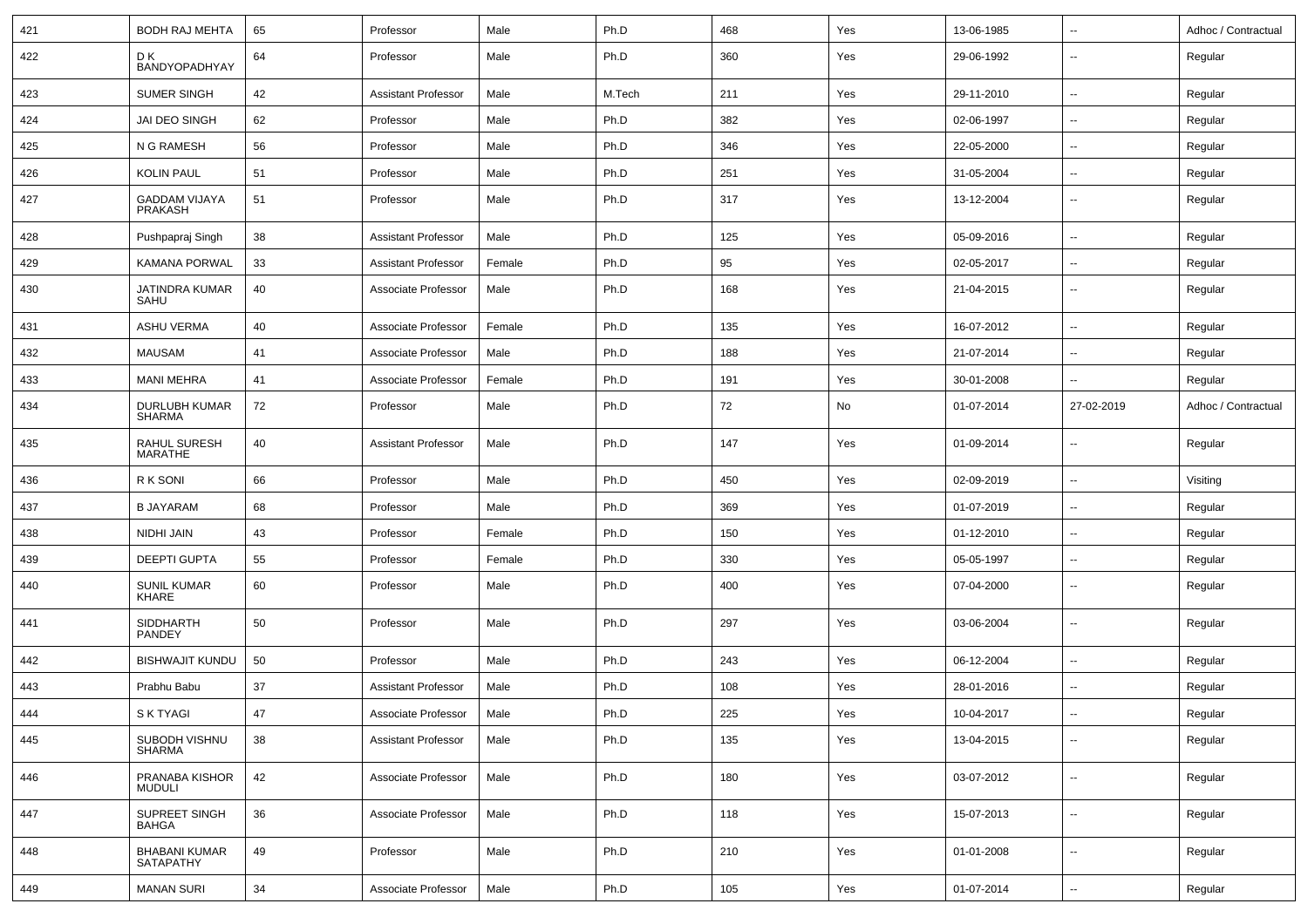| 450 | <b>DIBAKAR RAKSHIT</b>                  | 43     | Associate Professor        | Male   | Ph.D | 100    | Yes | 01-09-2014 | $\overline{\phantom{a}}$ | Regular             |
|-----|-----------------------------------------|--------|----------------------------|--------|------|--------|-----|------------|--------------------------|---------------------|
| 451 | ANURAG SHARMA                           | 66     | Professor                  | Male   | Ph.D | 534    | Yes | 09-10-1978 | Ξ.                       | Regular             |
| 452 | RUKMINI BHAYA<br><b>NAIR</b>            | 68     | Professor                  | Female | Ph.D | 356    | Yes | 02-07-2018 | --                       | Adhoc / Contractual |
| 453 | RAJIV K<br>SRIVASTAVA                   | 46     | Associate Professor        | Male   | Ph.D | 171    | Yes | 04-10-2010 | --                       | Regular             |
| 454 | P VENKATESWARA<br><b>RAO</b>            | 58     | Professor                  | Male   | Ph.D | 320    | Yes | 09-09-1996 | $\overline{\phantom{a}}$ | Regular             |
| 455 | <b>BABU J ALAPPAT</b>                   | 57     | Professor                  | Male   | Ph.D | 440    | Yes | 28-02-2000 | --                       | Regular             |
| 456 | PULAK MOHAN<br>PANDEY                   | 48     | Professor                  | Male   | Ph.D | 306    | Yes | 30-04-2004 | $\overline{\phantom{a}}$ | Regular             |
| 457 | <b>KONIJETI</b><br><b>SREENADH</b>      | 46     | Professor                  | Male   | Ph.D | 248    | Yes | 22-11-2004 | $\overline{\phantom{a}}$ | Regular             |
| 458 | Arghya Samanta                          | 39     | Associate Professor        | Male   | Ph.D | 119    | Yes | 20-08-2016 | $\overline{\phantom{a}}$ | Regular             |
| 459 | <b>VIKAS VIKRAM</b><br><b>SINGH</b>     | 35     | <b>Assistant Professor</b> | Male   | Ph.D | 94     | Yes | 28-03-2017 | $\overline{\phantom{a}}$ | Regular             |
| 460 | <b>LEENA NEBHANI</b>                    | 40     | Associate Professor        | Female | Ph.D | 132    | Yes | 27-04-2015 | $\overline{\phantom{a}}$ | Regular             |
| 461 | SIVANANTHAN<br>SAMPATH                  | 39     | <b>Assistant Professor</b> | Male   | Ph.D | 180    | Yes | 05-07-2012 | --                       | Regular             |
| 462 | SANDEEP KUMAR<br>JHA                    | 43     | Associate Professor        | Male   | Ph.D | 117    | Yes | 26-09-2013 | $\overline{\phantom{a}}$ | Regular             |
| 463 | J UMA<br><b>MAHESWARI</b>               | 45     | Associate Professor        | Female | Ph.D | 196    | Yes | 07-01-2008 | $\overline{\phantom{a}}$ | Regular             |
| 464 | <b>MILIND</b><br>WAKANKAR               | 53     | Associate Professor        | Male   | Ph.D | 244    | Yes | 01-09-2014 | $\overline{\phantom{a}}$ | Regular             |
| 465 | M BALAKRISHNAN                          | 64     | Professor                  | Male   | Ph.D | 436    | Yes | 27-12-1988 | $\overline{\phantom{a}}$ | Regular             |
| 466 | <b>VAMSI KRISHNA</b><br><b>KOMARALA</b> | 46     | Professor                  | Male   | Ph.D | 156    | Yes | 11-06-2010 | --                       | Regular             |
| 467 | RAVINDER KAUR                           | 63     | Professor                  | Female | Ph.D | 441    | Yes | 17-06-1996 | $\overline{\phantom{a}}$ | Regular             |
| 468 | <b>NILADRI</b><br><b>CHATTERJEE</b>     | 60     | Professor                  | Male   | Ph.D | 328    | Yes | 14-12-1998 | $\overline{\phantom{a}}$ | Regular             |
| 469 | AMIT KUMAR                              | 45     | Professor                  | Male   | Ph.D | 234    | Yes | 18-07-2003 | $\overline{\phantom{a}}$ | Regular             |
| 470 | PARAG SINGLA                            | 40     | Associate Professor        | Male   | Ph.D | 157    | Yes | 07-12-2011 | $\overline{\phantom{a}}$ | Regular             |
| 471 | K S RAO                                 | 66     | Professor                  | Male   | Ph.D | $37\,$ | Yes | 01-10-2019 |                          | Regular             |
| 472 | NEZAMUDDIN                              | 39     | <b>Assistant Professor</b> | Male   | Ph.D | 128    | Yes | 04-01-2017 | $\overline{\phantom{a}}$ | Regular             |
| 473 | Pradipta Ghosh                          | 39     | <b>Assistant Professor</b> | Male   | Ph.D | 132    | Yes | 12-03-2018 | Щ,                       | Regular             |
| 474 | Asit Kumar Parida                       | 34     | Other                      | Male   | Ph.D | 31     | No  | 04-12-2017 | 03-12-2019               | Adhoc / Contractual |
| 475 | RAHUL NARAIN                            | 36     | <b>Assistant Professor</b> | Male   | Ph.D | 116    | Yes | 15-01-2018 | $\sim$                   | Regular             |
| 476 | TEJINDER KAUR                           | 33     | Other                      | Female | Ph.D | 41     | No  | 05-02-2018 | 04-02-2021               | Adhoc / Contractual |
| 477 | RICHA SHARMA                            | $34\,$ | Other                      | Female | Ph.D | 41     | No  | 28-02-2018 | 27-02-2021               | Adhoc / Contractual |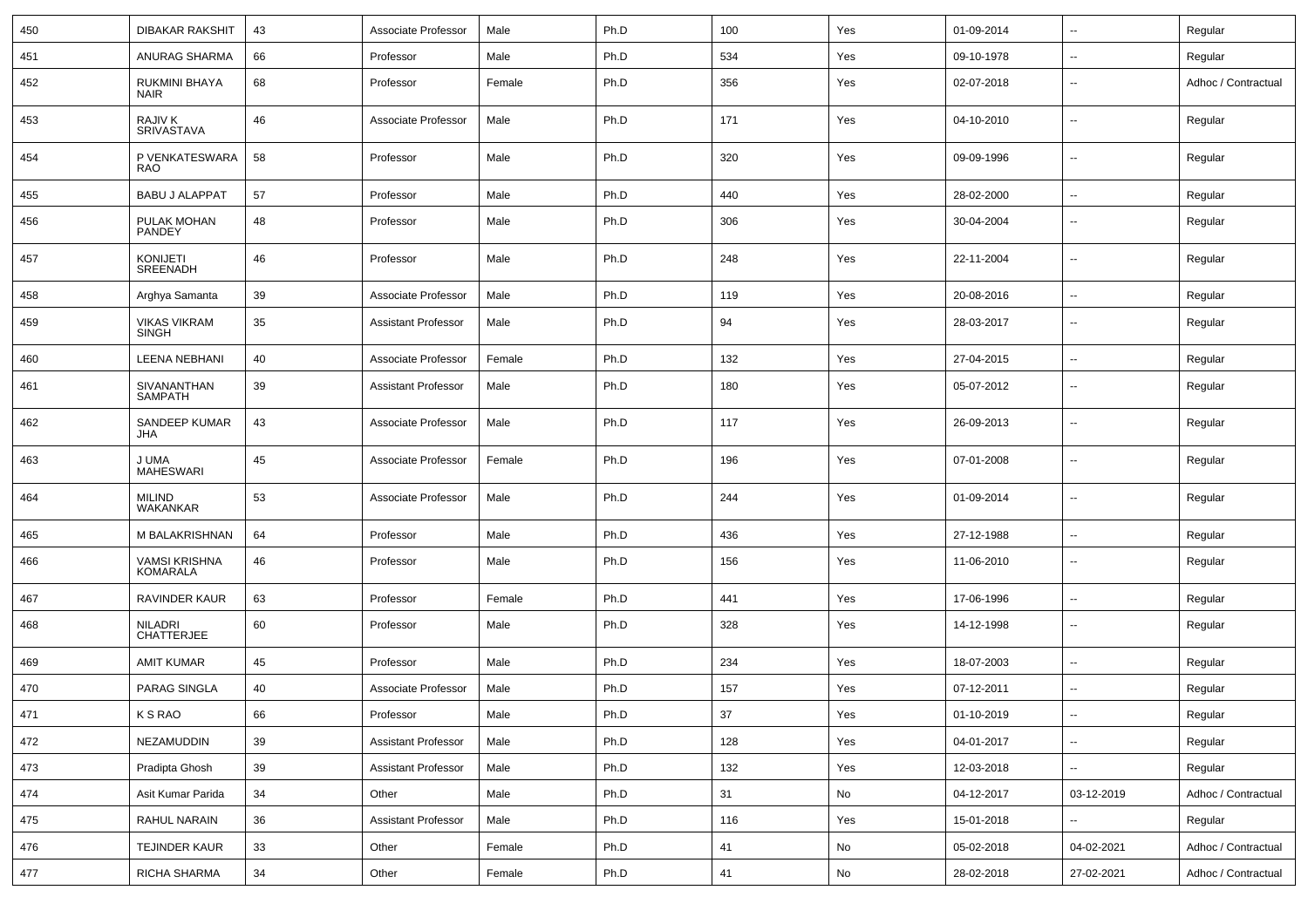| 478 | <b>INDRANI MISHRA</b>                   | 35 | Other                      | Female | Ph.D | 28  | No  | 05-03-2018 | 04-09-2020               | Adhoc / Contractual |
|-----|-----------------------------------------|----|----------------------------|--------|------|-----|-----|------------|--------------------------|---------------------|
| 479 | <b>SUMIT KUMAR</b><br><b>PRAMANICK</b>  | 31 | Associate Professor        | Male   | Ph.D | 132 | Yes | 19-06-2018 | $\overline{\phantom{a}}$ | Regular             |
| 480 | <b>MANOJ KUMAR</b>                      | 34 | Other                      | Male   | Ph.D | 39  | No  | 13-04-2018 | 03-01-2021               | Adhoc / Contractual |
| 481 | SRI HARSHA KOTA                         | 35 | <b>Assistant Professor</b> | Male   | Ph.D | 87  | Yes | 10-05-2018 | $\overline{\phantom{a}}$ | Regular             |
| 482 | <b>HARESH A RAVAL</b>                   | 32 | Other                      | Male   | Ph.D | 38  | No  | 21-05-2018 | 20-05-2021               | Adhoc / Contractual |
| 483 | <b>RICHA</b><br><b>BHARADWAJ</b>        | 34 | Other                      | Female | Ph.D | 37  | No  | 15-06-2018 | 14-06-2021               | Adhoc / Contractual |
| 484 | ANANTA KUMAR<br>MAJEE                   | 34 | <b>Assistant Professor</b> | Male   | Ph.D | 91  | Yes | 03-07-2018 | $\overline{\phantom{a}}$ | Regular             |
| 485 | <b>GAURAV PANDEY</b>                    | 34 | Other                      | Male   | Ph.D | 36  | No  | 10-07-2018 | 09-07-2021               | Adhoc / Contractual |
| 486 | <b>SNEHASIS</b><br><b>BHAKTA</b>        | 32 | Other                      | Male   | Ph.D | 23  | No  | 16-08-2018 | 26-03-2020               | Adhoc / Contractual |
| 487 | <b>CHETAN ARORA</b>                     | 43 | Associate Professor        | Male   | Ph.D | 265 | Yes | 29-08-2018 | $\overline{a}$           | Regular             |
| 488 | PRATEEK<br>VARSHNEY                     | 33 | Other                      | Male   | Ph.D | 22  | No  | 14-09-2018 | 13-09-2020               | Adhoc / Contractual |
| 489 | <b>PRASHANTH</b><br>VANGLA              | 35 | <b>Assistant Professor</b> | Male   | Ph.D | 62  | Yes | 28-09-2018 | $\overline{\phantom{a}}$ | Regular             |
| 490 | <b>HENAM SYLVIA</b><br><b>DEVI</b>      | 32 | Other                      | Female | Ph.D | 33  | No  | 09-10-2018 | 08-10-2021               | Adhoc / Contractual |
| 491 | PANKAJ<br><b>SRIVASTAVA</b>             | 54 | Professor                  | Male   | Ph.D | 312 | Yes | 14-02-2000 | $\overline{\phantom{a}}$ | Regular             |
| 492 | <b>SAMRESH DAS</b>                      | 38 | <b>Assistant Professor</b> | Male   | Ph.D | 100 | Yes | 10-09-2014 | $\sim$                   | Regular             |
| 493 | <b>ROHIT NARULA</b>                     | 40 | Assistant Professor        | Male   | Ph.D | 144 | Yes | 10-11-2015 | $\overline{\phantom{a}}$ | Regular             |
| 494 | <b>BRAJESH KUMAR</b><br><b>MANI</b>     | 40 | <b>Assistant Professor</b> | Male   | Ph.D | 132 | Yes | 28-12-2015 | $\sim$                   | Regular             |
| 495 | <b>SUHAIL AHMED</b>                     | 69 | Professor                  | Male   | Ph.D | 479 | Yes | 03-07-2017 | $\sim$                   | Adhoc / Contractual |
| 496 | AJEET KUMAR                             | 36 | Associate Professor        | Male   | Ph.D | 148 | Yes | 10-09-2012 | $\overline{\phantom{a}}$ | Regular             |
| 497 | <b>JAYANTA KUMAR</b><br><b>DUTT</b>     | 60 | Professor                  | Male   | Ph.D | 409 | Yes | 15-12-2006 | $\overline{\phantom{a}}$ | Regular             |
| 498 | <b>PRAMIT KUMAR</b><br><b>CHOWDHURY</b> | 46 | Professor                  | Male   | Ph.D | 216 | Yes | 29-01-2009 | $\overline{\phantom{a}}$ | Regular             |
| 499 | <b>MANOJ DATTA</b>                      | 65 | Professor                  | Male   | Ph.D | 511 | Yes | 16-10-1980 |                          | Regular             |
| 500 | SANDEEP SEN                             | 59 | Professor                  | Male   | Ph.D | 395 | Yes | 03-06-1991 | $\sim$                   | Regular             |
| 501 | JAYASHREE BIJWE                         | 64 | Professor                  | Female | Ph.D | 498 | Yes | 03-01-1995 | $\sim$                   | Regular             |
| 502 | SUDDHASATWA<br><b>BASU</b>              | 58 | Professor                  | Male   | Ph.D | 372 | Yes | 07-01-1998 | $\sim$                   | Regular             |
| 503 | <b>MONIKA</b><br>AGGARWAL               | 49 | Professor                  | Female | Ph.D | 234 | Yes | 17-01-2003 | $\sim$                   | Regular             |
| 504 | SITIKANTHA ROY                          | 43 | <b>Assistant Professor</b> | Male   | Ph.D | 132 | Yes | 22-11-2011 | $\sim$                   | Regular             |
| 505 | <b>ASHOK GUPTA</b>                      | 64 | Professor                  | Male   | Ph.D | 525 | Yes | 10-08-1979 | $\sim$                   | Regular             |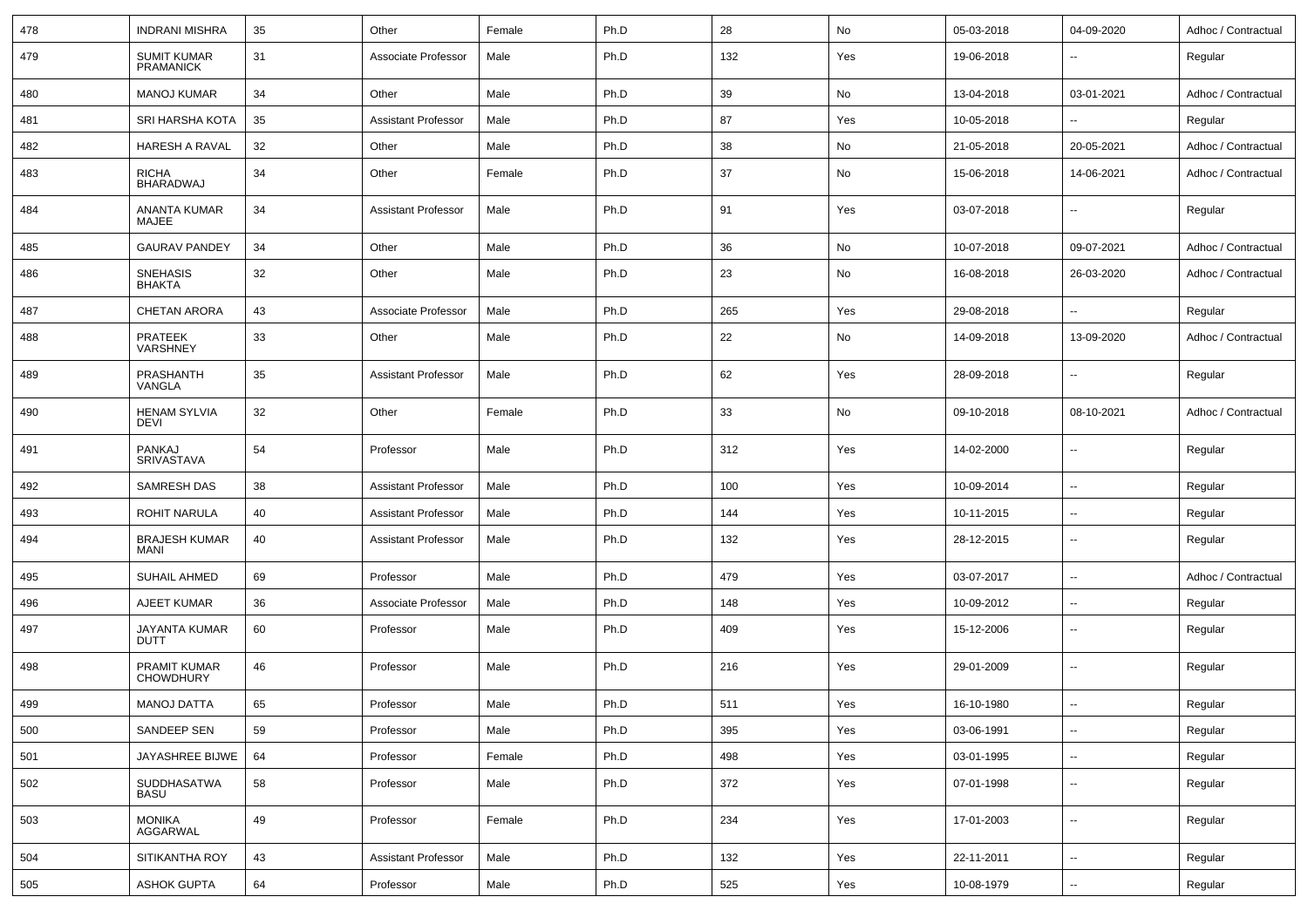| 506 | DEBANJAN<br><b>BHOWMIK</b>                | 33 | <b>Assistant Professor</b> | Male   | Ph.D | 69  | Yes | 02-01-2017 | --                       | Regular             |
|-----|-------------------------------------------|----|----------------------------|--------|------|-----|-----|------------|--------------------------|---------------------|
| 507 | <b>VIBHA ARORA</b>                        | 48 | Associate Professor        | Female | Ph.D | 214 | Yes | 06-07-2006 | $\overline{\phantom{a}}$ | Regular             |
| 508 | SAIF KHAN<br><b>MOHAMMED</b>              | 44 | Associate Professor        | Male   | Ph.D | 145 | Yes | 04-03-2013 | --                       | Regular             |
| 509 | <b>MURALI RAMAN</b><br>CHOLEMARI          | 49 | Associate Professor        | Male   | Ph.D | 210 | Yes | 13-03-2007 | $\sim$                   | Regular             |
| 510 | RAJENDRA SINGH<br><b>DHAKA</b>            | 41 | Associate Professor        | Male   | Ph.D | 141 | Yes | 02-04-2014 | $\overline{a}$           | Regular             |
| 511 | AADITESHWAR<br><b>SETH</b>                | 41 | Associate Professor        | Male   | Ph.D | 190 | Yes | 31-08-2009 | $\overline{\phantom{a}}$ | Regular             |
| 512 | <b>MANIDIPA</b><br><b>BANERJEE</b>        | 45 | Associate Professor        | Female | Ph.D | 198 | Yes | 26-04-2010 | $\sim$                   | Regular             |
| 513 | <b>BHUVANESH</b><br><b>GUPTA</b>          | 64 | Professor                  | Male   | Ph.D | 486 | Yes | 15-12-1995 | $\overline{a}$           | Regular             |
| 514 | <b>NARESH</b><br><b>BHATNAGAR</b>         | 57 | Professor                  | Male   | Ph.D | 286 | Yes | 02-11-1998 | $\overline{a}$           | Regular             |
| 515 | SUPRATIC GUPTA                            | 53 | <b>Assistant Professor</b> | Male   | Ph.D | 280 | Yes | 06-01-2003 | $\sim$                   | Regular             |
| 516 | PARESH<br>PRAVINCHANDRA<br><b>CHOKSHI</b> | 46 | Associate Professor        | Male   | Ph.D | 135 | Yes | 25-07-2011 | $-$                      | Regular             |
| 517 | SANTANU<br><b>CHAUDHURY</b>               | 60 | Professor                  | Male   | Ph.D | 405 | Yes | 29-01-1992 | $\overline{\phantom{a}}$ | Regular             |
| 518 | <b>LALAN KUMAR</b>                        | 35 | <b>Assistant Professor</b> | Male   | Ph.D | 72  | Yes | 13-12-2016 | $\sim$                   | Regular             |
| 519 | MD S WAZED ALI                            | 41 | Associate Professor        | Male   | Ph.D | 136 | Yes | 28-10-2014 | $\overline{\phantom{a}}$ | Regular             |
| 520 | <b>VIVEK VITTHAL</b><br>BUWA              | 47 | Professor                  | Male   | Ph.D | 263 | Yes | 15-06-2006 | --                       | Regular             |
| 521 | <b>RAVI P SINGH</b>                       | 44 | Associate Professor        | Male   | Ph.D | 114 | Yes | 25-06-2013 | ۰.                       | Regular             |
| 522 | ABHIJIT<br><b>MAJUMDAR</b>                | 47 | Professor                  | Male   | Ph.D | 194 | Yes | 30-11-2007 | $\sim$                   | Regular             |
| 523 | <b>SUJEET KUMAR</b><br><b>SINHA</b>       | 52 | Professor                  | Male   | Ph.D | 335 | Yes | 01-08-2014 | $\sim$                   | Regular             |
| 524 | S G DESHMUKH                              | 61 | Professor                  | Male   | Ph.D | 426 | Yes | 12-07-1990 | $\mathbf{u}$             | Regular             |
| 525 | R P SHARMA                                | 71 | Professor                  | Male   | Ph.D | 514 | No  | 14-07-2016 | 30-06-2020               | Adhoc / Contractual |
| 526 | <b>ARUN KUMAR</b>                         | 41 | Associate Professor        | Male   | Ph.D | 156 | Yes | 05-07-2010 | $\mathbf{u}$             | Regular             |
| 527 | JOBY JOSEPH                               | 58 | Professor                  | Male   | Ph.D | 312 | Yes | 15-07-1996 | u.                       | Regular             |
| 528 | SANGEETA KOHLI                            | 57 | Professor                  | Female | Ph.D | 355 | Yes | 04-10-1999 | $\sim$                   | Regular             |
| 529 | SUKUMAR MISHRA                            | 51 | Professor                  | Male   | Ph.D | 266 | Yes | 27-10-2003 | $\overline{\phantom{a}}$ | Regular             |
| 530 | ARAVIND KRISHNA<br>SWAMY                  | 40 | Associate Professor        | Male   | Ph.D | 183 | Yes | 09-01-2012 | $\sim$                   | Regular             |
| 531 | <b>Abhishek Dixit</b>                     | 36 | <b>Assistant Professor</b> | Male   | Ph.D | 91  | Yes | 08-12-2015 | $\overline{\phantom{a}}$ | Regular             |
| 532 | <b>BAHNI RAY</b>                          | 39 | <b>Assistant Professor</b> | Female | Ph.D | 99  | Yes | 30-01-2017 | $\sim$                   | Regular             |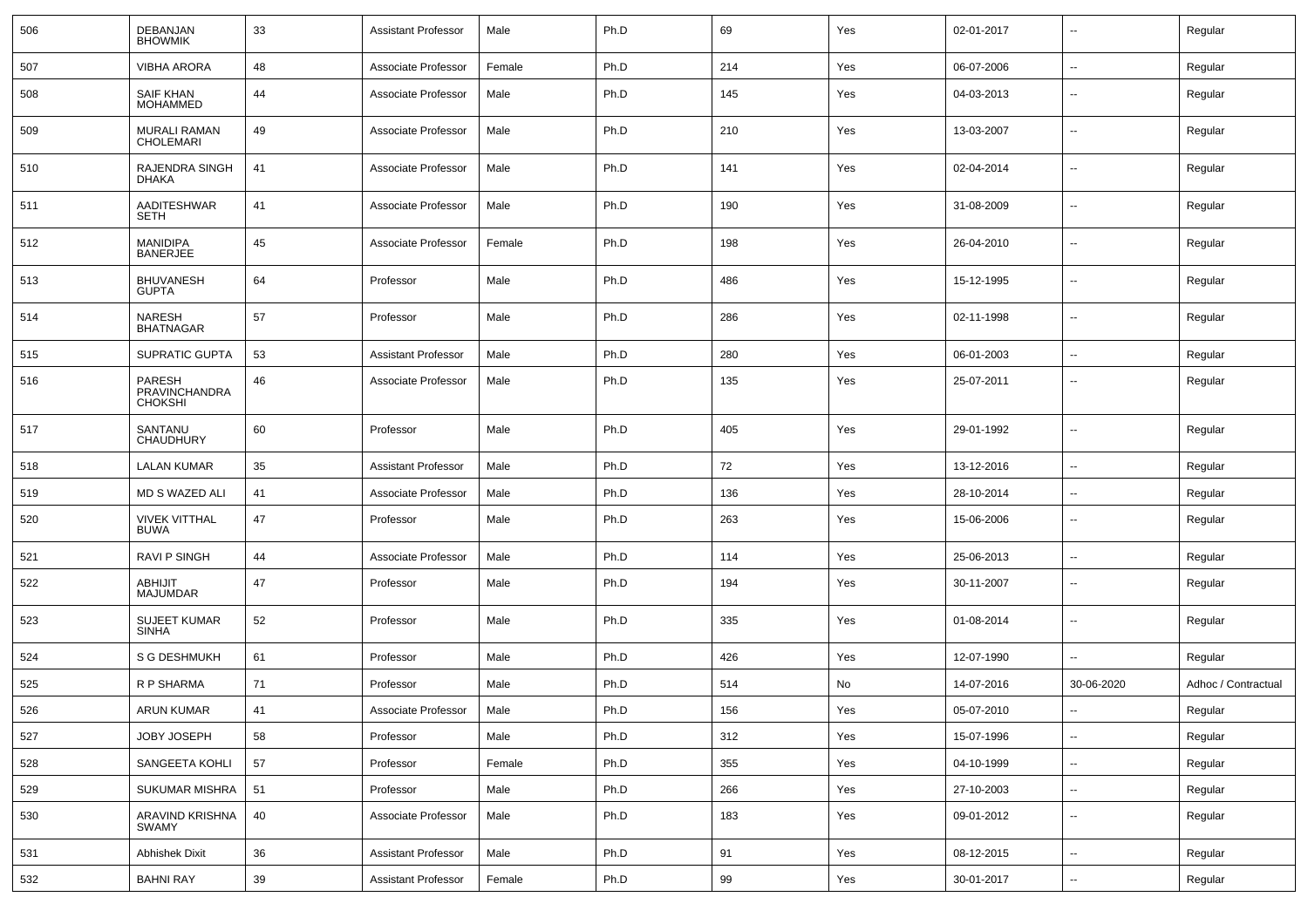| 533 | SASWATA<br><b>BHATTACHARYA</b>      | 39 | Associate Professor        | Male   | Ph.D   | 128 | Yes | 30-03-2015 | --                       | Regular             |
|-----|-------------------------------------|----|----------------------------|--------|--------|-----|-----|------------|--------------------------|---------------------|
| 534 | V RAVISHANKAR                       | 62 | Professor                  | Male   | Ph.D   | 126 | Yes | 26-06-2014 | $\overline{\phantom{a}}$ | Regular             |
| 535 | MADHUSUDAN<br>SINGH                 | 45 | Associate Professor        | Male   | Ph.D   | 203 | Yes | 01-07-2013 | $\overline{\phantom{a}}$ | Regular             |
| 536 | PRITHA CHANDRA                      | 45 | Professor                  | Female | Ph.D   | 184 | Yes | 24-12-2007 | -−                       | Regular             |
| 537 | <b>ANIL VERMA</b>                   | 45 | Professor                  | Male   | Ph.D   | 202 | Yes | 19-08-2014 | $\overline{\phantom{a}}$ | Regular             |
| 538 | <b>AJIT KUMAR</b>                   | 68 | Professor                  | Male   | Ph.D   | 463 | No  | 02-07-2018 | 30-06-2021               | Adhoc / Contractual |
| 539 | T C KANDPAL                         | 64 | Professor                  | Male   | Ph.D   | 522 | Yes | 19-05-1979 |                          | Regular             |
| 540 | JAYAN JOSE<br><b>THOMAS</b>         | 47 | Associate Professor        | Male   | Ph.D   | 198 | Yes | 15-07-2010 | $\overline{\phantom{a}}$ | Regular             |
| 541 | <b>KAMAL KISHORE</b><br><b>PANT</b> | 55 | Professor                  | Male   | Ph.D   | 385 | Yes | 29-11-1999 | Ξ.                       | Regular             |
| 542 | <b>SHANTANU ROY</b>                 | 48 | Professor                  | Male   | Ph.D   | 332 | Yes | 01-01-2004 | $\overline{\phantom{a}}$ | Regular             |
| 543 | <b>VIMLESH PANT</b>                 | 42 | <b>Assistant Professor</b> | Male   | Ph.D   | 163 | Yes | 21-05-2012 | $\overline{\phantom{a}}$ | Regular             |
| 544 | DEEPAK UMAKANT<br>PATIL             | 33 | <b>Assistant Professor</b> | Male   | Ph.D   | 88  | Yes | 07-11-2016 | ⊷.                       | Regular             |
| 545 | <b>VIVEK KUMAR</b>                  | 49 | Associate Professor        | Male   | Ph.D   | 234 | Yes | 09-03-2017 | --                       | Regular             |
| 546 | JUN BAE SEO                         | 47 | <b>Assistant Professor</b> | Male   | Ph.D   | 152 | No  | 27-01-2015 | 02-08-2019               | Regular             |
| 547 | <b>SHOURIBRATA</b><br>CHATTERJEE    | 43 | Professor                  | Male   | Ph.D   | 204 | Yes | 13-11-2006 | --                       | Regular             |
| 548 | <b>ABHISEK DIXIT</b>                | 44 | Associate Professor        | Male   | Ph.D   | 169 | Yes | 28-10-2013 | --                       | Regular             |
| 549 | SOURABH GHOSH                       | 48 | Associate Professor        | Male   | Ph.D   | 200 | Yes | 01-02-2008 |                          | Regular             |
| 550 | ANAND DEV<br><b>GUPTA</b>           | 72 | Professor                  | Male   | M.Tech | 550 | No  | 01-07-2014 | 31-05-2019               | Visiting            |
| 551 | <b>GEETAM TEWARI</b>                | 63 | Professor                  | Female | Ph.D   | 508 | Yes | 16-01-1990 | $\overline{\phantom{a}}$ | Regular             |
| 552 | <b>RAMESH</b><br>NARAYANAN          | 46 | Associate Professor        | Male   | Ph.D   | 169 | Yes | 19-04-2010 | $\overline{\phantom{a}}$ | Regular             |
| 553 | <b>SANIL V</b>                      | 59 | Professor                  | Male   | Ph.D   | 340 | Yes | 06-11-1995 | ⊷.                       | Regular             |
| 554 | <b>INDRA NARAYAN</b><br>KAR         | 54 | Professor                  | Male   | Ph.D   | 331 | Yes | 02-04-1998 | --                       | Regular             |
| 555 | P<br>SENTHILKUMARAN                 | 55 | Professor                  | Male   | Ph.D   | 260 | Yes | 11-12-2002 | $\overline{\phantom{a}}$ | Regular             |
| 556 | <b>VIKRANT TIWARI</b>               | 45 | Associate Professor        | Male   | Ph.D   | 154 | Yes | 10-06-2011 | $\sim$                   | Regular             |
| 557 | JOSEMON JACOB                       | 49 | Professor                  | Male   | Ph.D   | 328 | Yes | 30-01-2006 | Ξ.                       | Regular             |
| 558 | KAVYA DASHORA                       | 43 | Associate Professor        | Female | Ph.D   | 191 | Yes | 01-12-2016 | ⊷.                       | Regular             |
| 559 | <b>RAVI SHANKAR</b>                 | 62 | Professor                  | Male   | Ph.D   | 354 | Yes | 15-07-1997 | $\overline{\phantom{a}}$ | Regular             |
| 560 | A D RAO                             | 64 | Professor                  | Male   | Ph.D   | 522 | Yes | 31-05-1982 | $\overline{\phantom{a}}$ | Regular             |
| 561 | ANKUSH<br>AGRAWAL                   | 37 | <b>Assistant Professor</b> | Male   | Ph.D   | 180 | Yes | 01-02-2013 | ⊷.                       | Regular             |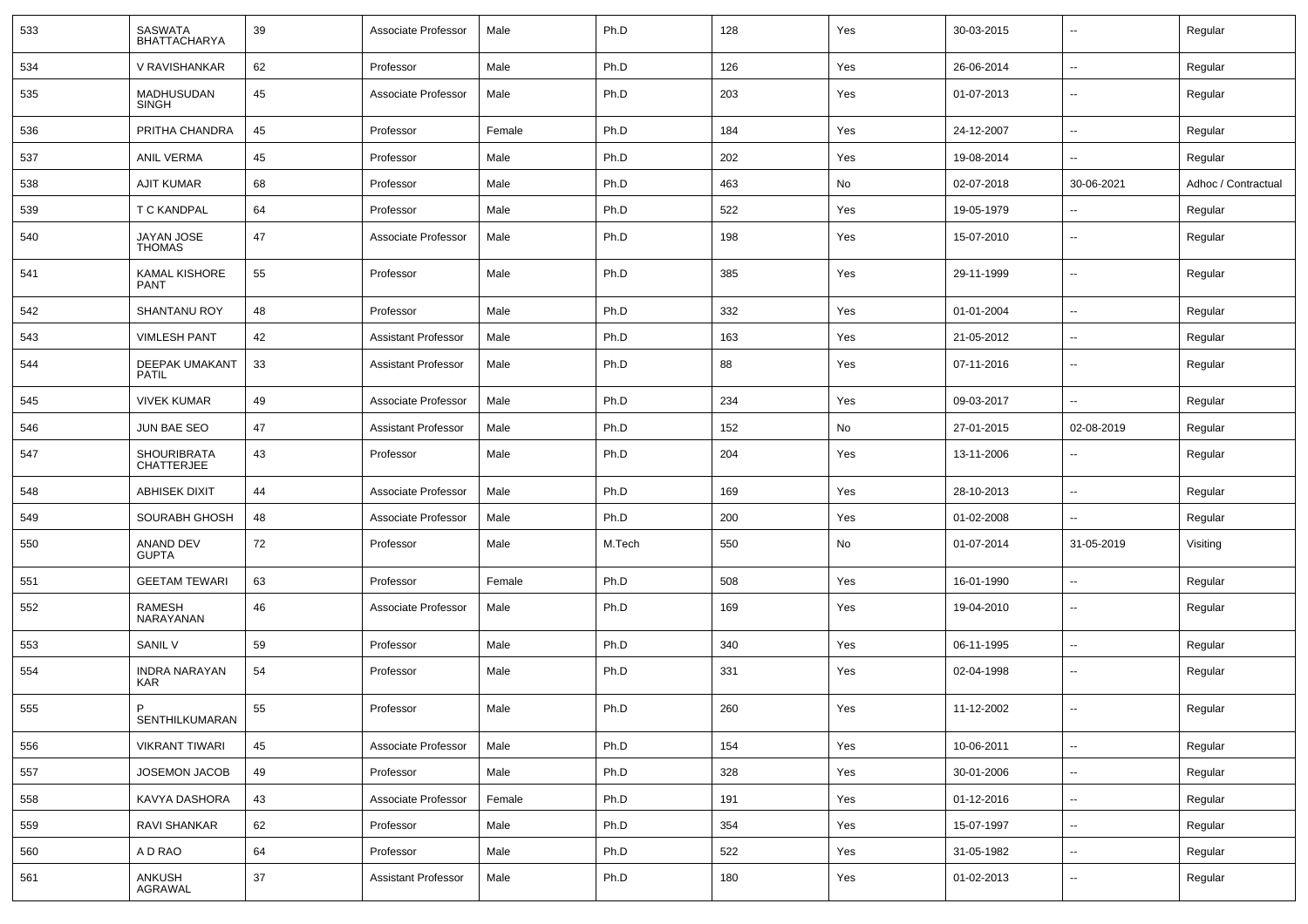| 562 | <b>SUDIP KUMAR</b><br>PATTANAYEK          | 49 | Associate Professor        | Male   | Ph.D | 317 | Yes | 16-01-2007 | $\overline{\phantom{a}}$ | Regular             |
|-----|-------------------------------------------|----|----------------------------|--------|------|-----|-----|------------|--------------------------|---------------------|
| 563 | <b>BHASKAR MITRA</b>                      | 42 | <b>Assistant Professor</b> | Male   | Ph.D | 163 | Yes | 31-03-2014 | ⊷.                       | Regular             |
| 564 | ANURAG SINGH<br><b>RATHORE</b>            | 48 | Professor                  | Male   | Ph.D | 329 | Yes | 22-06-2009 | --                       | Regular             |
| 565 | S D JOSHI                                 | 61 | Professor                  | Male   | Ph.D | 408 | Yes | 05-05-1989 | $\overline{\phantom{a}}$ | Regular             |
| 566 | <b>NARESH TANDON</b>                      | 67 | Professor                  | Male   | Ph.D | 492 | Yes | 01-08-2019 | --                       | Regular             |
| 567 | CHINMOY SANKAR<br><b>DEY</b>              | 60 | Professor                  | Male   | Ph.D | 390 | Yes | 19-04-2010 | -−                       | Regular             |
| 568 | <b>ASHWINI K</b><br><b>AGRAWAL</b>        | 55 | Professor                  | Male   | Ph.D | 403 | Yes | 10-11-1995 | --                       | Regular             |
| 569 | <b>VEENA KOUL</b>                         | 67 | Professor                  | Female | Ph.D | 336 | Yes | 04-07-2019 | $\overline{\phantom{a}}$ | Adhoc / Contractual |
| 570 | APURBA DAS                                | 56 | Professor                  | Male   | Ph.D | 292 | Yes | 26-11-2002 | $\overline{\phantom{a}}$ | Regular             |
| 571 | <b>AMIT GUPTA</b>                         | 40 | Associate Professor        | Male   | Ph.D | 143 | Yes | 02-05-2011 | $\overline{\phantom{a}}$ | Regular             |
| 572 | <b>ANUPAM SHUKLA</b>                      | 46 | Professor                  | Male   | Ph.D | 281 | Yes | 22-12-2005 | ⊷.                       | Regular             |
| 573 | <b>SATISH KUMAR</b><br><b>DUBEY</b>       | 40 | <b>Assistant Professor</b> | Male   | Ph.D | 141 | Yes | 17-11-2016 | --                       | Regular             |
| 574 | UPASNA SHARMA                             | 45 | <b>Assistant Professor</b> | Female | Ph.D | 144 | Yes | 01-01-2013 | $\overline{\phantom{a}}$ | Regular             |
| 575 | SUMANTRA DUTTA<br>ROY                     | 49 | Associate Professor        | Male   | Ph.D | 257 | Yes | 03-01-2007 | --                       | Regular             |
| 576 | MANOJKUMAR<br>CHARANDAS<br><b>RAMTEKE</b> | 39 | Associate Professor        | Male   | Ph.D | 197 | Yes | 16-01-2014 | --                       | Regular             |
| 577 | ATUL NARANG                               | 56 | Professor                  | Male   | Ph.D | 266 | Yes | 25-02-2009 | $\overline{\phantom{a}}$ | Regular             |
| 578 | V K JAIN                                  | 69 | Professor                  | Male   | Ph.D | 463 | Yes | 03-07-2017 | $\overline{\phantom{a}}$ | Adhoc / Contractual |
| 579 | <b>MUKESH KHARE</b>                       | 65 | Professor                  | Male   | Ph.D | 513 | Yes | 08-08-1990 | --                       | Regular             |
| 580 | <b>HUZUR SARAN</b>                        | 60 | Professor                  | Male   | Ph.D | 428 | Yes | 17-08-1990 | $\overline{\phantom{a}}$ | Regular             |
| 581 | TR.<br>SREEKRISHNAN                       | 60 | Professor                  | Male   | Ph.D | 348 | Yes | 30-01-1995 | ⊷.                       | Regular             |
| 582 | <b>NAVEEN GARG</b>                        | 50 | Professor                  | Male   | Ph.D | 228 | Yes | 29-12-1997 | $\overline{\phantom{a}}$ | Regular             |
| 583 | RAJENDRA KUMAR<br><b>SHARMA</b>           | 62 | Professor                  | Male   | Ph.D | 246 | Yes | 10-10-2002 | --                       | Regular             |
| 584 | MAYA RAMANATH                             | 45 | Associate Professor        | Female | Ph.D | 207 | Yes | 15-03-2011 | $\sim$                   | Regular             |
| 585 | MASHUQ UN NABI                            | 46 | Associate Professor        | Male   | Ph.D | 209 | Yes | 02-12-2005 | $\sim$                   | Regular             |
| 586 | K RAVI KUMAR                              | 40 | <b>Assistant Professor</b> | Male   | Ph.D | 106 | Yes | 09-11-2016 | $\overline{\phantom{a}}$ | Regular             |
| 587 | PRATHOSH A P                              | 32 | <b>Assistant Professor</b> | Male   | Ph.D | 64  | Yes | 28-08-2017 | $\sim$                   | Regular             |
| 588 | <b>MAITHILI SHARAN</b>                    | 68 | Professor                  | Male   | Ph.D | 482 | Yes | 05-07-2018 | $\sim$                   | Adhoc / Contractual |
| 589 | NAVEEN THAYYIL<br>KAMALUDDIN              | 43 | <b>Assistant Professor</b> | Male   | Ph.D | 174 | Yes | 15-01-2013 | н.                       | Regular             |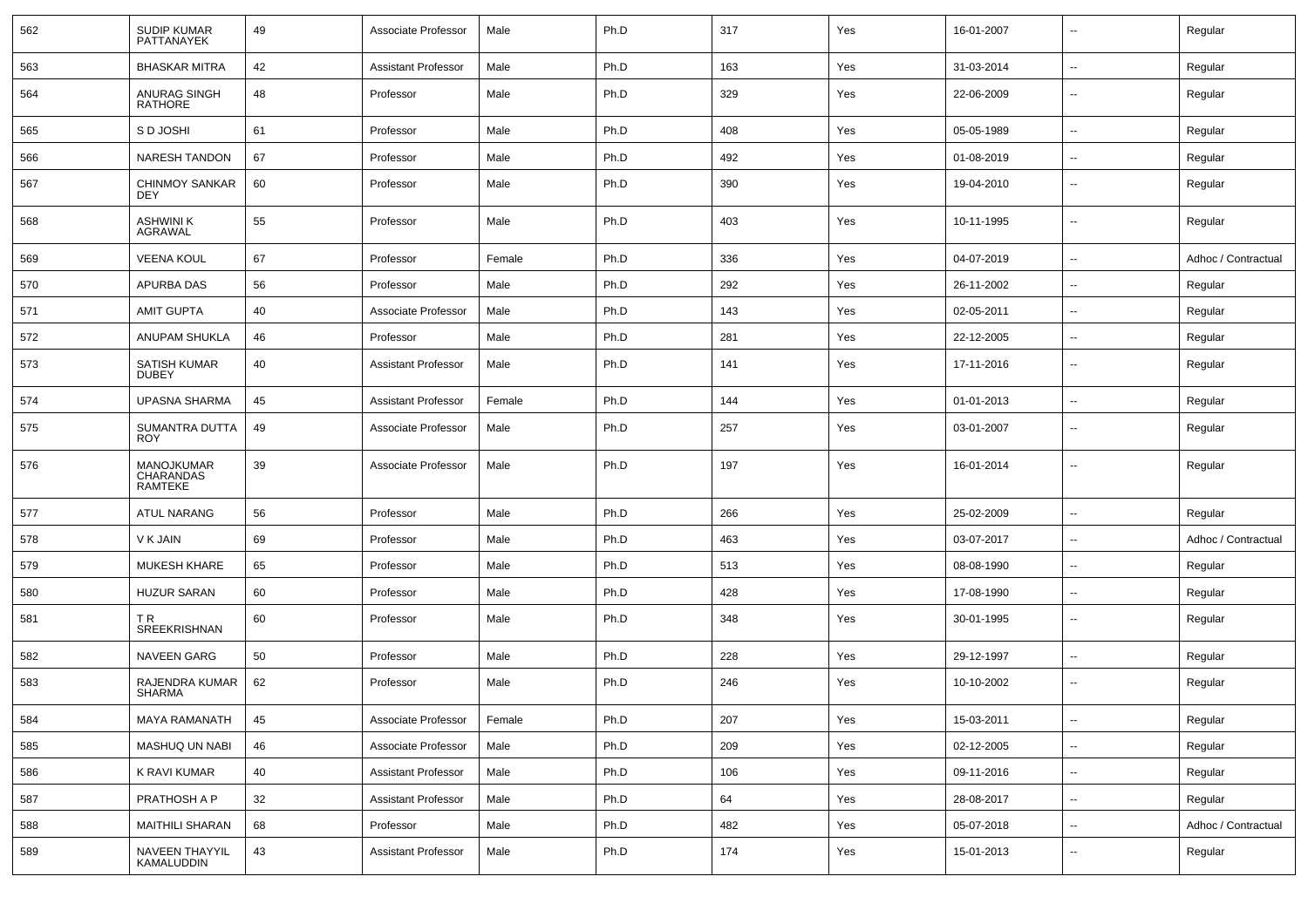| 590 | <b>SWADES KUMAR</b><br>DE           | 52 | Professor                  | Male   | Ph.D | 232 | Yes | 09-01-2007 | ⊷.                       | Regular             |
|-----|-------------------------------------|----|----------------------------|--------|------|-----|-----|------------|--------------------------|---------------------|
| 591 | <b>ANUP SINGH</b>                   | 42 | Associate Professor        | Male   | Ph.D | 138 | Yes | 10-03-2014 | $\overline{\phantom{a}}$ | Regular             |
| 592 | ANUPAM DEWAN                        | 53 | Professor                  | Male   | Ph.D | 292 | Yes | 20-05-2009 | Ξ.                       | Regular             |
| 593 | A TRIPATHI                          | 59 | Professor                  | Male   | Ph.D | 395 | Yes | 15-07-1991 | ⊷.                       | Regular             |
| 594 | PRASHANT<br><b>MISHRA</b>           | 59 | Professor                  | Male   | Ph.D | 401 | Yes | 20-12-1991 | Ξ.                       | Regular             |
| 595 | <b>B K BEHERA</b>                   | 62 | Professor                  | Male   | Ph.D | 403 | Yes | 05-01-1994 | -−                       | Regular             |
| 596 | R S RENGASAMY                       | 61 | Professor                  | Male   | Ph.D | 366 | Yes | 21-07-1997 | Ξ.                       | Regular             |
| 597 | VIRENDRA KUMAR<br>VIJAY             | 56 | Professor                  | Male   | Ph.D | 402 | Yes | 21-06-2002 | $\mathbf{u}$             | Regular             |
| 598 | RICHA KUMAR                         | 41 | Associate Professor        | Female | Ph.D | 148 | Yes | 03-01-2011 | $\sim$                   | Regular             |
| 599 | VIJAYARAGHAVAN<br><b>M CHARIAR</b>  | 51 | Professor                  | Male   | Ph.D | 258 | Yes | 10-01-2005 | ⊶.                       | Regular             |
| 600 | <b>MAYANK KUMAR</b>                 | 38 | <b>Assistant Professor</b> | Male   | Ph.D | 133 | Yes | 14-10-2016 | ÷.                       | Regular             |
| 601 | A K TYAGI                           | 65 | Professor                  | Male   | Ph.D | 504 | No  | 22-06-2017 | 30-09-2020               | Visiting            |
| 602 | Krithika Rangarajan                 | 34 | Other                      | Female | Ph.D | 32  | No  | 01-11-2017 | 31-07-2019               | Adhoc / Contractual |
| 603 | Hariprasad<br>Kodamana              | 36 | Associate Professor        | Male   | Ph.D | 81  | Yes | 01-01-2018 | --                       | Regular             |
| 604 | RAMA KRISHNA K                      | 33 | Associate Professor        | Male   | Ph.D | 57  | Yes | 05-02-2018 | --                       | Regular             |
| 605 | MS VIBHA SINHA                      | 34 | Other                      | Female | Ph.D | 29  | No  | 06-02-2018 | 05-02-2020               | Adhoc / Contractual |
| 606 | <b>ASHISH SINGH</b><br>CHAUHAN      | 36 | Other                      | Male   | Ph.D | 40  | No  | 01-03-2018 | 28-02-2021               | Adhoc / Contractual |
| 607 | <b>PUNIT SHARMA</b>                 | 34 | <b>Assistant Professor</b> | Male   | Ph.D | 86  | Yes | 02-04-2018 |                          | Regular             |
| 608 | S YADAV                             | 40 | Other                      | Male   | Ph.D | 45  | No  | 16-04-2018 | 15-07-2020               | Adhoc / Contractual |
| 609 | SABA NASHREEN<br><b>KHAN</b>        | 36 | Other                      | Female | Ph.D | 110 | No  | 25-04-2018 | 08-02-2021               | Adhoc / Contractual |
| 610 | DAU TAPAS<br><b>KUMAR DORA</b>      | 37 | Other                      | Male   | Ph.D | 26  | No  | 15-05-2018 | 31-07-2019               | Adhoc / Contractual |
| 611 | <b>KAUSHIK SAHA</b>                 | 37 | <b>Assistant Professor</b> | Male   | Ph.D | 84  | Yes | 01-06-2018 | ⊷.                       | Regular             |
| 612 | ARYA V                              | 32 | <b>Assistant Professor</b> | Female | Ph.D | 64  | Yes | 02-07-2018 | --                       | Regular             |
| 613 | <b>TARANJIT KAUR</b>                | 33 | Other                      | Female | Ph.D | 36  | No  | 05-07-2018 | 04-07-2021               | Adhoc / Contractual |
| 614 | SHIVANI BHATIA                      | 35 | Other                      | Female | Ph.D | 24  | No  | 17-07-2018 | 16-07-2019               | Adhoc / Contractual |
| 615 | AKANSHA BANSAL                      | 34 | Other                      | Female | Ph.D | 23  | No  | 13-08-2018 | 12-08-2019               | Adhoc / Contractual |
| 616 | <b>SUMITAVA</b><br><b>MUKHERJEE</b> | 36 | <b>Assistant Professor</b> | Male   | Ph.D | 86  | Yes | 14-08-2018 | $\overline{\phantom{a}}$ | Regular             |
| 617 | SOUMYA<br>SHUBHRA NAG               | 34 | <b>Assistant Professor</b> | Male   | Ph.D | 41  | Yes | 13-09-2018 | Щ,                       | Regular             |
| 618 | COMPESH PANNU                       | 35 | Other                      | Female | Ph.D | 34  | No  | 13-09-2018 | 12-03-2021               | Adhoc / Contractual |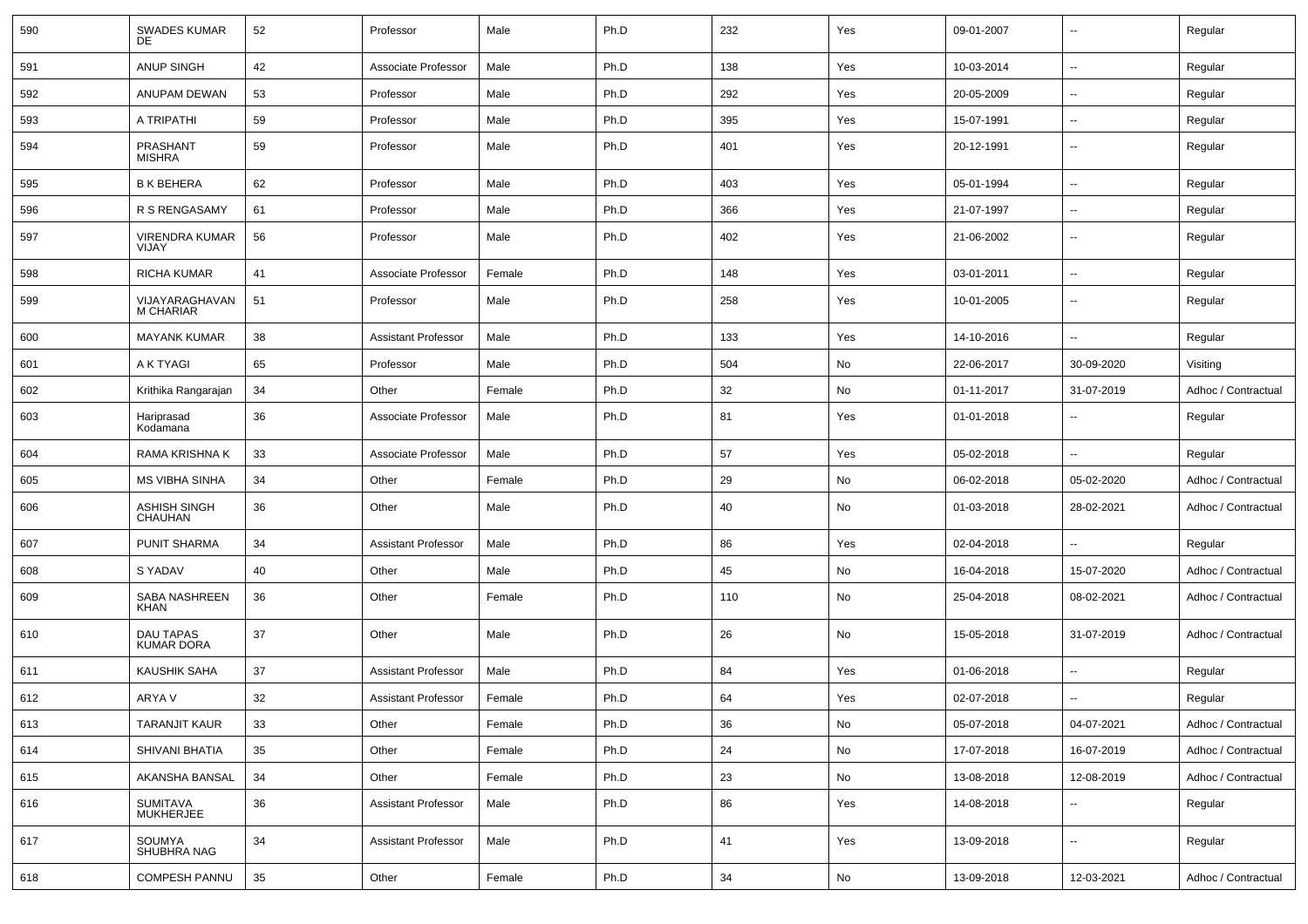| 619 | <b>JASPAL SINGH</b>                                | 34 | Other                      | Male   | Ph.D | 34  | No  | 27-09-2018 | 26-09-2021               | Adhoc / Contractual |
|-----|----------------------------------------------------|----|----------------------------|--------|------|-----|-----|------------|--------------------------|---------------------|
| 620 | <b>DIPIKA SHARMA</b>                               | 29 | Other                      | Female | Ph.D | 33  | No  | 11-10-2018 | 10-10-2021               | Adhoc / Contractual |
| 621 | SATYAWATI<br>SHARMA                                | 63 | Professor                  | Female | Ph.D | 316 | Yes | 14-08-1997 | --                       | Regular             |
| 622 | SIVANANDAM<br>ARAVINDAN                            | 52 | Professor                  | Male   | Ph.D | 331 | Yes | 12-01-2006 | $\overline{\phantom{a}}$ | Regular             |
| 623 | SANDEEP SAHANY                                     | 41 | <b>Assistant Professor</b> | Male   | Ph.D | 79  | Yes | 20-08-2015 | $\overline{\phantom{a}}$ | Regular             |
| 624 | ARJUN SHARMA                                       | 38 | <b>Assistant Professor</b> | Male   | Ph.D | 96  | Yes | 14-12-2015 | $\overline{\phantom{a}}$ | Regular             |
| 625 | AMITABHA<br>MUKHOPADHYAY                           | 62 | Professor                  | Male   | Ph.D | 404 | Yes | 01-11-2018 | $\overline{\phantom{a}}$ | Regular             |
| 626 | SUDIPTA RAHA<br><b>ROY</b>                         | 38 | <b>Assistant Professor</b> | Male   | Ph.D | 127 | Yes | 05-11-2018 | $\overline{\phantom{a}}$ | Regular             |
| 627 | <b>TAPAN KUMAR</b><br><b>NAYAK</b>                 | 40 | <b>Assistant Professor</b> | Male   | Ph.D | 149 | Yes | 05-12-2018 | --                       | Regular             |
| 628 | <b>VAMSI KRISHNA</b><br>CHALAMALLA                 | 35 | <b>Assistant Professor</b> | Male   | Ph.D | 118 | Yes | 07-12-2018 | $\overline{\phantom{a}}$ | Regular             |
| 629 | NIRAT RAY                                          | 35 | <b>Assistant Professor</b> | Female | Ph.D | 100 | Yes | 11-12-2018 | $\overline{\phantom{a}}$ | Regular             |
| 630 | MAHUYA<br>BANDYOPADHYAY                            | 51 | Associate Professor        | Female | Ph.D | 250 | Yes | 01-01-2019 | $\overline{\phantom{a}}$ | Regular             |
| 631 | <b>AMITA DAS</b>                                   | 55 | Professor                  | Female | Ph.D | 389 | Yes | 18-12-2018 | $\overline{\phantom{a}}$ | Regular             |
| 632 | <b>AMOL</b><br><b>CHOUDHARY</b>                    | 34 | <b>Assistant Professor</b> | Male   | Ph.D | 86  | Yes | 07-01-2019 | $\overline{\phantom{a}}$ | Regular             |
| 633 | <b>JAY DHARIWAL</b>                                | 40 | <b>Assistant Professor</b> | Male   | Ph.D | 107 | Yes | 01-02-2019 | Щ,                       | Regular             |
| 634 | ROHAN JAIN                                         | 37 | <b>Assistant Professor</b> | Male   | Ph.D | 169 | Yes | 01-03-2019 | $\overline{\phantom{a}}$ | Regular             |
| 635 | <b>CHINMOY KUMAR</b><br>HAZRA                      | 35 | <b>Assistant Professor</b> | Male   | Ph.D | 113 | Yes | 14-03-2019 | $\overline{\phantom{a}}$ | Regular             |
| 636 | <b>MANOJ</b><br><b>BALAKRISHNA</b><br><b>MENON</b> | 37 | <b>Assistant Professor</b> | Male   | Ph.D | 150 | Yes | 01-05-2019 | --                       | Regular             |
| 637 | <b>KAUSHIK</b><br><b>MUKHERJEE</b>                 | 32 | <b>Assistant Professor</b> | Male   | Ph.D | 75  | Yes | 06-05-2019 | $\overline{\phantom{a}}$ | Regular             |
| 638 | <b>MANJESH KUMAR</b>                               | 35 | <b>Assistant Professor</b> | Male   | Ph.D | 110 | Yes | 15-05-2019 | $\overline{\phantom{a}}$ | Regular             |
| 639 | SAHIL BANSAL                                       | 34 | <b>Assistant Professor</b> | Male   | Ph.D | 90  | Yes | 16-05-2019 | $\overline{\phantom{a}}$ | Regular             |
| 640 | RAHUL GOYAL                                        | 33 | <b>Assistant Professor</b> | Male   | Ph.D | 107 | Yes | 04-06-2019 | $\overline{\phantom{a}}$ | Regular             |
| 641 | NANDANA<br>SENGUPTA                                | 36 | Assistant Professor        | Female | Ph.D | 100 | Yes | 03-06-2019 | Щ,                       | Regular             |
| 642 | MUNTHA RAMU<br>YADAV                               | 35 | <b>Assistant Professor</b> | Male   | Ph.D | 99  | Yes | 06-06-2019 | $\sim$                   | Regular             |
| 643 | SISIR DEBNATH                                      | 39 | <b>Assistant Professor</b> | Male   | Ph.D | 130 | Yes | 10-06-2019 | $\overline{\phantom{a}}$ | Regular             |
| 644 | SARVESH KUMAR<br><b>DUBEY</b>                      | 35 | <b>Assistant Professor</b> | Male   | Ph.D | 105 | Yes | 14-06-2019 | Щ,                       | Regular             |
| 645 | <b>MOHAN KUMAR</b><br>SINGH VERMA                  | 39 | <b>Assistant Professor</b> | Male   | Ph.D | 110 | Yes | 04-07-2019 | $\overline{\phantom{a}}$ | Regular             |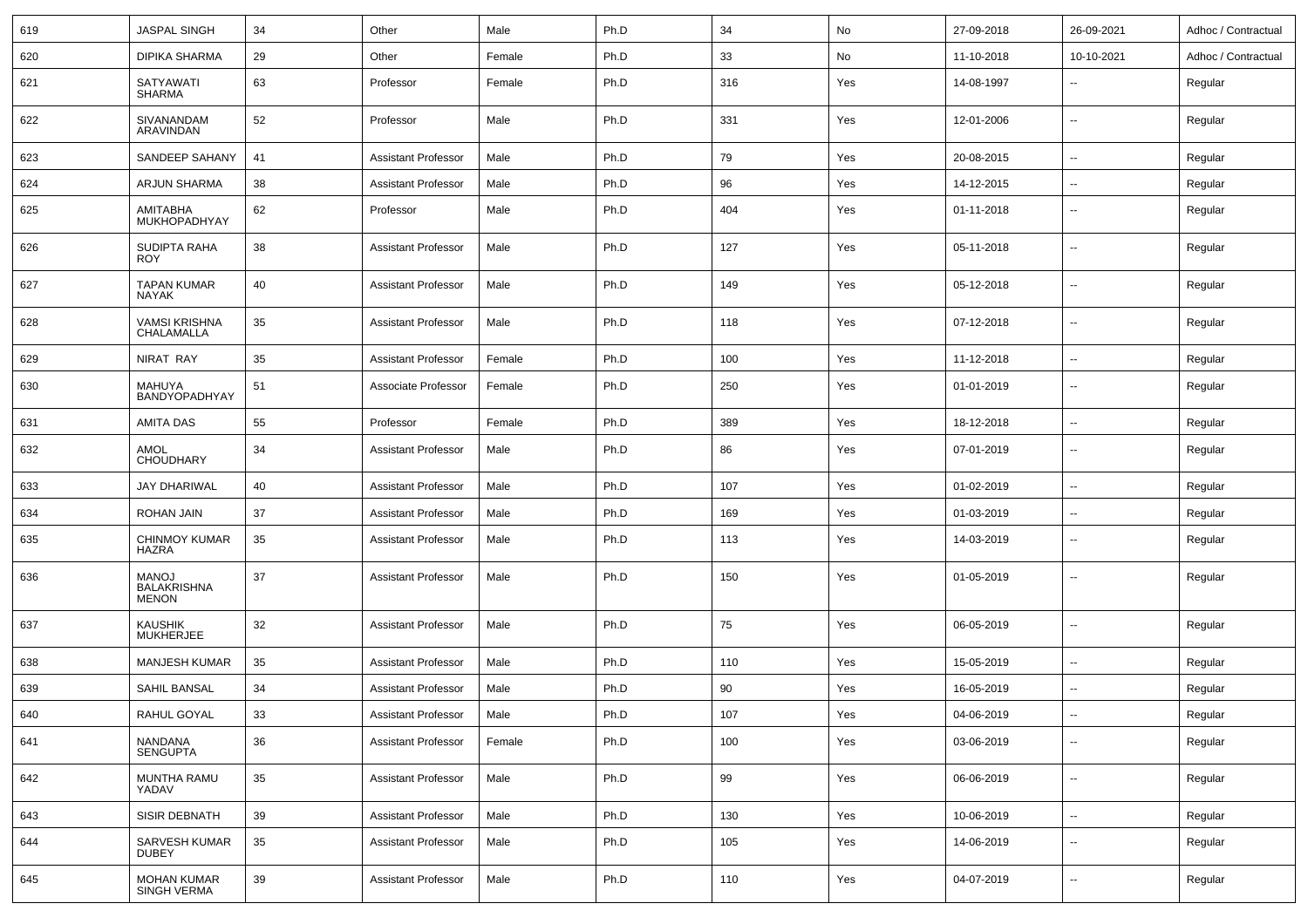| 646 | LAKSHMI<br>NARAYAN<br>RAMASUBRAMANI<br>A  | 35 | <b>Assistant Professor</b> | Male   | Ph.D | 90  | Yes | 23-07-2019 | $\overline{\phantom{a}}$ | Regular             |
|-----|-------------------------------------------|----|----------------------------|--------|------|-----|-----|------------|--------------------------|---------------------|
| 647 | SHILPI MINOCHA                            | 35 | <b>Assistant Professor</b> | Female | Ph.D | 156 | Yes | 29-07-2019 | $\overline{\phantom{a}}$ | Regular             |
| 648 | <b>ARNOB GHOSH</b>                        | 32 | <b>Assistant Professor</b> | Male   | Ph.D | 41  | Yes | 16-08-2019 | --                       | Regular             |
| 649 | <b>ANITA ROY</b>                          | 37 | <b>Assistant Professor</b> | Female | Ph.D | 79  | Yes | 02-09-2019 | $\overline{\phantom{a}}$ | Regular             |
| 650 | ASHISH<br><b>CHIPLUNKAR</b>               | 35 | <b>Assistant Professor</b> | Male   | Ph.D | 75  | Yes | 02-09-2019 | $\overline{\phantom{a}}$ | Regular             |
| 651 | <b>SOHAM SUNDAR</b><br><b>CHAKRABORTY</b> | 39 | <b>Assistant Professor</b> | Male   | Ph.D | 168 | Yes | 02-09-2019 | $\overline{\phantom{a}}$ | Regular             |
| 652 | ROHAN PAUL                                | 36 | <b>Assistant Professor</b> | Male   | Ph.D | 103 | Yes | 01-10-2019 | $\overline{\phantom{a}}$ | Regular             |
| 653 | SANGEETA<br>SANTRA                        | 34 | <b>Assistant Professor</b> | Female | Ph.D | 61  | Yes | 31-10-2019 | --                       | Regular             |
| 654 | AMITABH<br><b>BHATTACHARYA</b>            | 44 | <b>Assistant Professor</b> | Male   | Ph.D | 106 | Yes | 01-07-2019 | $\overline{\phantom{a}}$ | Regular             |
| 655 | <b>SANTANU KAPAT</b>                      | 39 | Associate Professor        | Male   | Ph.D | 153 | No  | 22-07-2019 | 01-12-2019               | Regular             |
| 656 | ANKESH JAIN                               | 35 | <b>Assistant Professor</b> | Male   | Ph.D | 124 | Yes | 01-01-2019 | $\overline{\phantom{a}}$ | Regular             |
| 657 | <b>BIPLAB BASAK</b>                       | 33 | <b>Assistant Professor</b> | Male   | Ph.D | 91  | Yes | 22-01-2019 | $\overline{\phantom{a}}$ | Regular             |
| 658 | <b>SOUTRIK BASU</b>                       | 36 | <b>Assistant Professor</b> | Male   | Ph.D | 127 | Yes | 14-03-2019 | $\overline{\phantom{a}}$ | Regular             |
| 659 | ARNAB BANERJEE                            | 31 | <b>Assistant Professor</b> | Male   | Ph.D | 90  | Yes | 06-05-2019 | $\overline{\phantom{a}}$ | Regular             |
| 660 | <b>LUCINDA</b><br>ELIZABETH DOYLE         | 33 | <b>Assistant Professor</b> | Female | Ph.D | 65  | Yes | 01-07-2019 | $\overline{\phantom{a}}$ | Regular             |
| 661 | ARNAB CHANDA                              | 31 | <b>Assistant Professor</b> | Male   | Ph.D | 40  | Yes | 29-07-2019 | $\overline{\phantom{a}}$ | Regular             |
| 662 | MANABENDRA<br>SAHARIA                     | 34 | <b>Assistant Professor</b> | Male   | Ph.D | 59  | Yes | 01-10-2019 | $\overline{\phantom{a}}$ | Regular             |
| 663 | RAMAKRISHNA<br>RAMASWAMY                  | 67 | Professor                  | Male   | Ph.D | 384 | Yes | 05-11-2018 | $\overline{\phantom{a}}$ | Visiting            |
| 664 | <b>ANKUR GOSWAMI</b>                      | 37 | <b>Assistant Professor</b> | Male   | Ph.D | 95  | Yes | 05-02-2019 | $\overline{\phantom{a}}$ | Regular             |
| 665 | <b>MINASHREE</b><br>KUMARI                | 67 | Other                      | Female | Ph.D | 19  | No  | 18-12-2018 | 17-12-2020               | Adhoc / Contractual |
| 666 | <b>NEHA TYAGI</b>                         | 35 | Other                      | Female | Ph.D | 19  | No  | 12-12-2018 | 17-12-2020               | Adhoc / Contractual |
| 667 | PRIYANKA KUNDU                            | 34 | Other                      | Female | Ph.D | 31  | No  | 27-12-2018 | 26-12-2021               | Adhoc / Contractual |
| 668 | PRACHI VERMA                              | 30 | Other                      | Female | Ph.D | 107 | No  | 27-12-2018 | 26-06-2021               | Adhoc / Contractual |
| 669 | <b>RASMITA BARIK</b>                      | 33 | Other                      | Female | Ph.D | 38  | No  | 01-01-2019 | 31-12-2021               | Adhoc / Contractual |
| 670 | <b>BIPASHA GOSH</b>                       | 37 | Other                      | Female | Ph.D | 18  | No  | 01-01-2019 | 31-12-2020               | Adhoc / Contractual |
| 671 | NIRUPAMA<br>GANGOPADHYAY                  | 32 | Other                      | Female | Ph.D | 45  | No  | 07-01-2019 | 06-07-2021               | Adhoc / Contractual |
| 672 | <b>VEDA PRAKASH</b><br>GAJULA             | 36 | Other                      | Male   | Ph.D | 30  | Yes | 28-01-2019 | Щ,                       | Adhoc / Contractual |
| 673 | <b>ARUN SHARMA</b>                        | 33 | Other                      | Male   | Ph.D | 33  | No  | 01-02-2019 | 31-08-2021               | Adhoc / Contractual |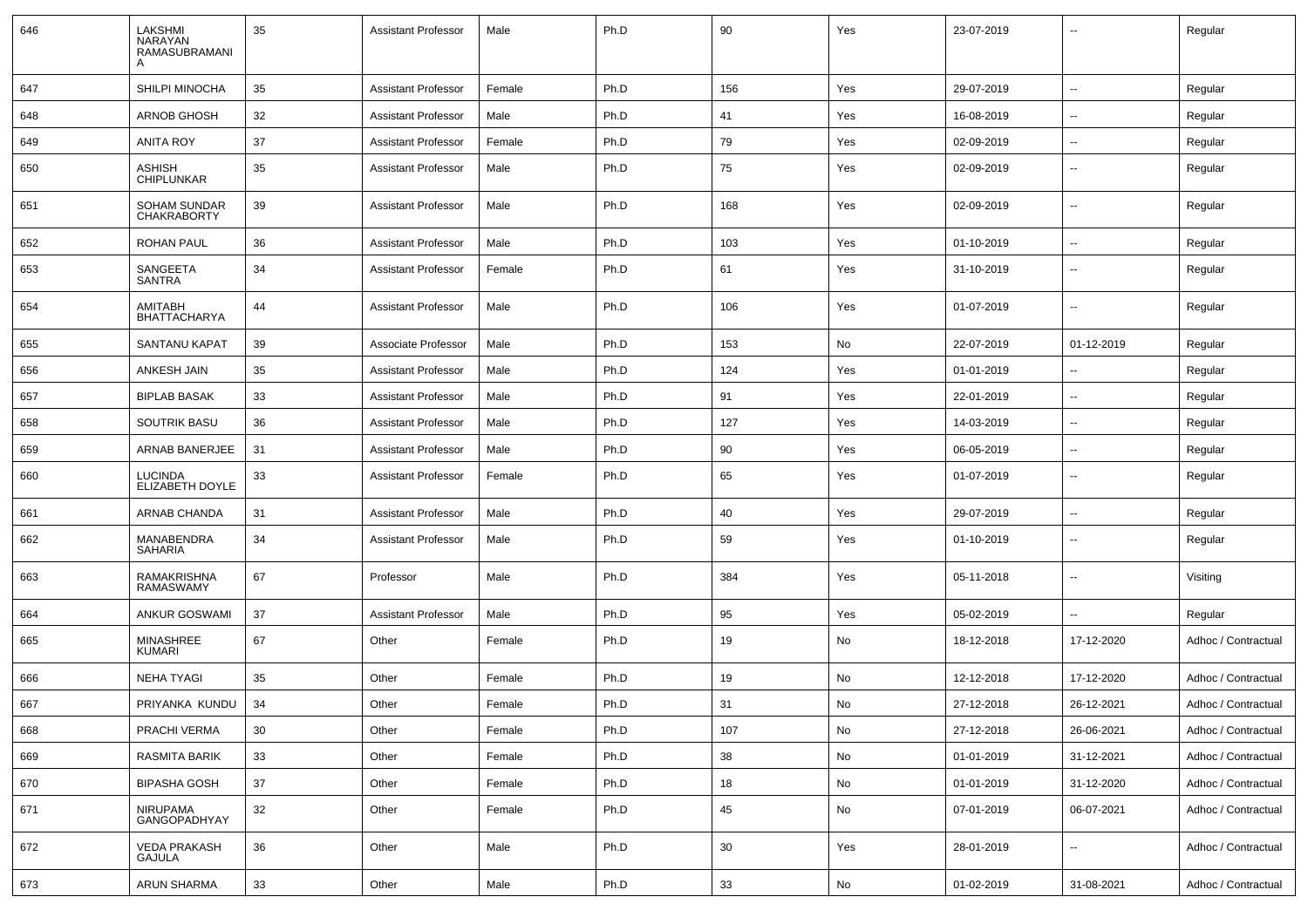| 674 | PRADEEP I                             | 34     | Other                      | Male   | Ph.D | 17  | No  | 01-02-2019 | 07-02-2020               | Adhoc / Contractual |
|-----|---------------------------------------|--------|----------------------------|--------|------|-----|-----|------------|--------------------------|---------------------|
| 675 | SENTHILGURU<br>KULANTHAIVEL           | 34     | Other                      | Male   | Ph.D | 24  | No  | 02-07-2019 | 06-02-2021               | Adhoc / Contractual |
| 676 | <b>WASEEM RAZA</b>                    | 33     | Other                      | Male   | Ph.D | 17  | No  | 18-02-2019 | 31-10-2020               | Adhoc / Contractual |
| 677 | <b>NARESH SURINENI</b>                | 34     | Other                      | Male   | Ph.D | 28  | No  | 01-03-2019 | 28-02-2021               | Adhoc / Contractual |
| 678 | NABA HAZARIKA                         | 39     | Other                      | Male   | Ph.D | 28  | No  | 01-03-2019 | 28-02-2021               | Adhoc / Contractual |
| 679 | <b>ASHISH PANDEY</b>                  | 32     | Other                      | Male   | Ph.D | 33  | No  | 07-03-2019 | 06-03-2021               | Adhoc / Contractual |
| 680 | <b>BISWARUP</b><br><b>BISWAS</b>      | 32     | Other                      | Male   | Ph.D | 28  | No  | 29-03-2019 | 28-03-2021               | Adhoc / Contractual |
| 681 | <b>PRATIBHA</b><br><b>SHAKYA</b>      | 29     | Other                      | Female | Ph.D | 27  | No  | 01-04-2019 | 31-03-2021               | Adhoc / Contractual |
| 682 | RAJESH KUMAR<br><b>SHARMA</b>         | 62     | Professor                  | Male   | Ph.D | 462 | Yes | 01-07-2019 | --                       | Visiting            |
| 683 | <b>AJAY SAINI</b>                     | 33     | Assistant Professor        | Male   | Ph.D | 71  | Yes | 22-05-2019 | $\ddot{\phantom{a}}$     | Regular             |
| 684 | SHIVANGI<br><b>SHARMA</b>             | 36     | Other                      | Female | Ph.D | 27  | No  | 07-11-2019 | 31-12-2021               | Adhoc / Contractual |
| 685 | <b>SUJIT MANNA</b>                    | 37     | <b>Assistant Professor</b> | Male   | Ph.D | 133 | Yes | 25-10-2018 | Ξ.                       | Regular             |
| 686 | <b>GANESH BAPU</b><br><b>SHIRSATH</b> | 38     | Other                      | Male   | Ph.D | 24  | No  | 03-07-2019 | 28-02-2021               | Adhoc / Contractual |
| 687 | NITIN UPADHYAY                        | 32     | Other                      | Male   | Ph.D | 12  | No  | 08-07-2019 | 07-07-2020               | Adhoc / Contractual |
| 688 | <b>DEEPAK KUMAR</b>                   | 29     | Other                      | Male   | Ph.D | 15  | No  | 11-07-2019 | 15-03-2020               | Adhoc / Contractual |
| 689 | <b>GEETIKA GUPTA</b>                  | 35     | Other                      | Female | Ph.D | 22  | Yes | 09-09-2019 |                          | Adhoc / Contractual |
| 690 | NITYA SHARMA                          | 33     | Other                      | Female | Ph.D | 39  | Yes | 02-11-2019 | $-$                      | Adhoc / Contractual |
| 691 | <b>JYOTI SHUKLA</b>                   | 34     | Other                      | Female | Ph.D | 22  | Yes | 09-09-2019 |                          | Adhoc / Contractual |
| 692 | RAJDEEP KONAR                         | 34     | Other                      | Male   | Ph.D | 22  | No  | 11-09-2019 | 31-08-2021               | Adhoc / Contractual |
| 693 | RAMAN DEEP<br><b>KAUR</b>             | 29     | Other                      | Female | Ph.D | 22  | Yes | 09-09-2019 | ۰.                       | Adhoc / Contractual |
| 694 | <b>ADITYA PRAKASH</b>                 | 33     | Other                      | Male   | Ph.D | 22  | No  | 11-09-2019 | 10-01-2021               | Adhoc / Contractual |
| 695 | <b>SAUMYA SINGH</b>                   | 31     | Other                      | Female | Ph.D | 66  | Yes | 12-09-2019 |                          | Adhoc / Contractual |
| 696 | NARISETTY VIVEK                       | 31     | Other                      | Male   | Ph.D | 10  | No  | 16-09-2019 | 15-09-2020               | Adhoc / Contractual |
| 697 | SHEETAL BANDHU                        | $37\,$ | Other                      | Female | Ph.D | 22  | Yes | 11-09-2019 |                          | Adhoc / Contractual |
| 698 | <b>AJAY KUMAR</b>                     | 34     | Other                      | Male   | Ph.D | 22  | Yes | 16-09-2019 | ÷.                       | Adhoc / Contractual |
| 699 | HIMANSHU<br>VASHISHTHA                | 28     | Other                      | Male   | Ph.D | 22  | No  | 23-09-2019 | 31-12-2021               | Adhoc / Contractual |
| 700 | NISHITH SAURAV<br><b>TOPNO</b>        | 33     | Other                      | Male   | Ph.D | 22  | Yes | 30-09-2019 | $\overline{\phantom{a}}$ | Adhoc / Contractual |
| 701 | SHRUTI KHANNA                         | 36     | Other                      | Female | Ph.D | 30  | Yes | 10-01-2019 | Щ,                       | Adhoc / Contractual |
| 702 | JITENDRA KUMAR                        | 33     | Other                      | Male   | Ph.D | 9   | No  | 10-10-2019 | 21-10-2020               | Adhoc / Contractual |
| 703 | PREETHI THOMAS                        | 32     | Other                      | Female | Ph.D | 21  | No  | 01-10-2019 | 30-01-2021               | Adhoc / Contractual |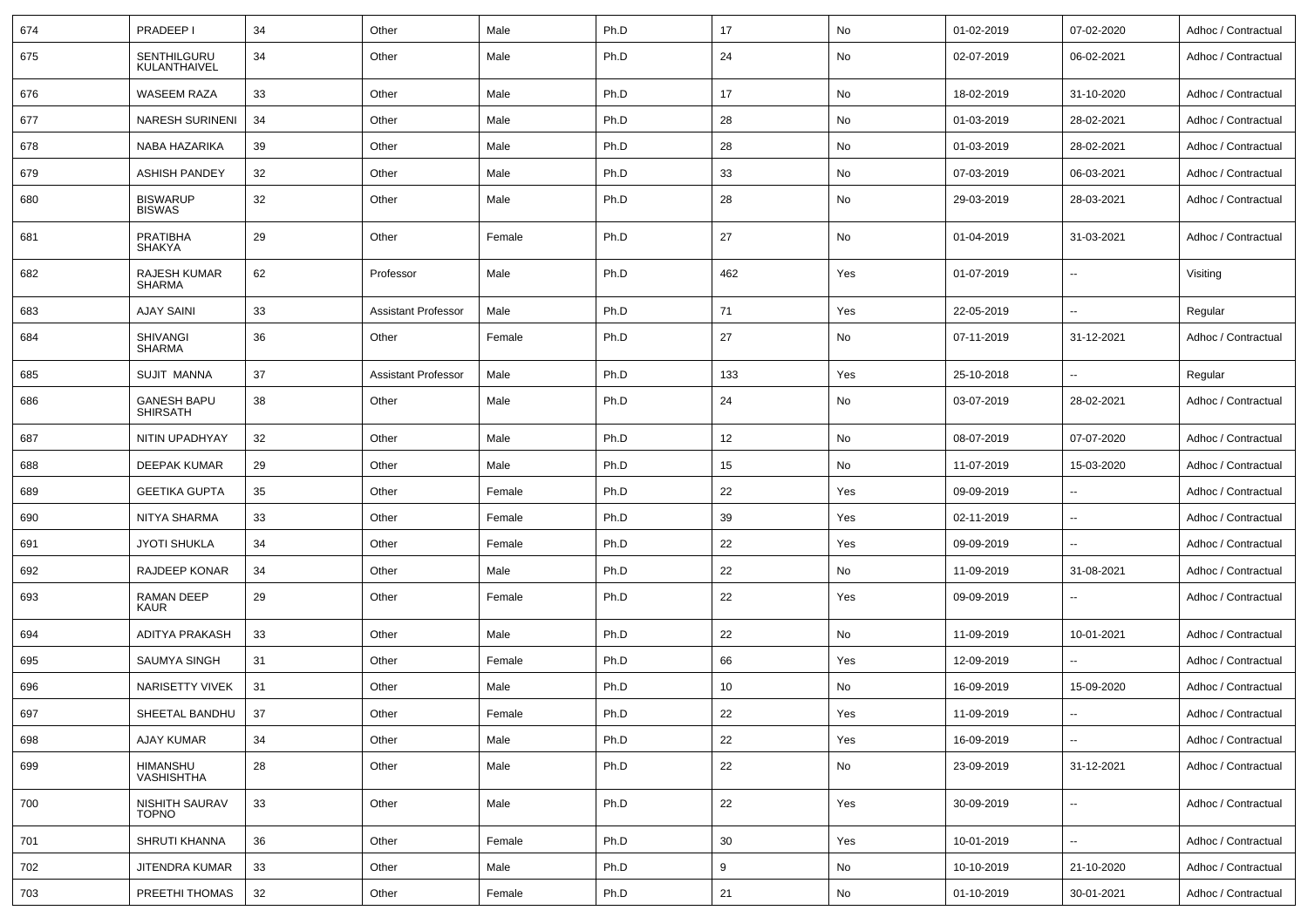| 704 | <b>GOWTHAM H G</b>                          | 35 | Other                      | Male   | Ph.D | 21  | No  | 15-10-2019 | 18-08-2021               | Adhoc / Contractual |
|-----|---------------------------------------------|----|----------------------------|--------|------|-----|-----|------------|--------------------------|---------------------|
| 705 | <b>MONIKA GUPTA</b>                         | 36 | Other                      | Female | Ph.D | 21  | Yes | 17-10-2019 | $\overline{\phantom{a}}$ | Adhoc / Contractual |
| 706 | <b>ISHAAN GUPTA</b>                         | 34 | <b>Assistant Professor</b> | Male   | Ph.D | 33  | Yes | 02-12-2019 | $\overline{\phantom{a}}$ | Regular             |
| 707 | P R BIJWE                                   | 71 | Professor                  | Male   | Ph.D | 461 | No  | 16-07-2018 | 12-08-2019               | Adhoc / Contractual |
| 708 | <b>SUBIR DEY</b>                            | 33 | <b>Assistant Professor</b> | Male   | Ph.D | 43  | Yes | 29-11-2019 | $\overline{\phantom{a}}$ | Regular             |
| 709 | <b>SOUMIK</b><br><b>SIDDHANTA</b>           | 36 | Associate Professor        | Male   | Ph.D | 83  | Yes | 29-11-2019 | $\overline{\phantom{a}}$ | Regular             |
| 710 | <b>SUBRATA KUNDU</b>                        | 33 | <b>Assistant Professor</b> | Male   | Ph.D | 74  | Yes | 02-12-2019 | $\overline{\phantom{a}}$ | Regular             |
| 711 | VIJAYKUMAR<br>NARAYANDAS<br><b>BAHETI</b>   | 36 | <b>Assistant Professor</b> | Male   | Ph.D | 90  | Yes | 05-12-2019 | $\overline{\phantom{a}}$ | Regular             |
| 712 | <b>EKATA SAHA</b>                           | 31 | <b>Assistant Professor</b> | Female | Ph.D | 63  | Yes | 17-12-2019 | $\overline{\phantom{a}}$ | Regular             |
| 713 | KRISHNA RAJ<br>RAMACHANDRAN<br><b>POTTI</b> | 29 | <b>Assistant Professor</b> | Male   | Ph.D | 39  | Yes | 24-12-2020 | $\overline{\phantom{a}}$ | Regular             |
| 714 | <b>SUBHENDU DUTTA</b>                       | 34 | <b>Assistant Professor</b> | Male   | Ph.D | 32  | Yes | 01-12-2020 | $\overline{\phantom{a}}$ | Regular             |
| 715 | ABHIJNAN<br><b>CHAKRABORTY</b>              | 34 | <b>Assistant Professor</b> | Male   | Ph.D | 41  | Yes | 23-11-2020 | $\mathbf{u}$             | Regular             |
| 716 | <b>BODHADITYA</b><br><b>SANTRA</b>          | 36 | <b>Assistant Professor</b> | Male   | Ph.D | 83  | Yes | 30-12-2019 | $\overline{\phantom{a}}$ | Regular             |
| 717 | SAURABH RAJ                                 | 35 | <b>Assistant Professor</b> | Male   | Ph.D | 106 | Yes | 29-10-2020 | $\overline{\phantom{a}}$ | Regular             |
| 718 | RAKESH KUMAR<br>PALANI                      | 35 | <b>Assistant Professor</b> | Male   | Ph.D | 76  | Yes | 24-01-2020 | $\overline{\phantom{a}}$ | Regular             |
| 719 | <b>BIBHUTI BHUSAN</b><br>SAHU               | 44 | Associate Professor        | Male   | Ph.D | 196 | Yes | 26-11-2020 | $\overline{\phantom{a}}$ | Regular             |
| 720 | <b>ASHUTOSH RAI</b>                         | 33 | <b>Assistant Professor</b> | Male   | Ph.D | 60  | Yes | 20-10-2020 | $\overline{\phantom{a}}$ | Regular             |
| 721 | JANAKIRAM<br>VAITLA                         | 36 | <b>Assistant Professor</b> | Male   | Ph.D | 69  | Yes | 03-02-2020 | $\overline{\phantom{a}}$ | Regular             |
| 722 | <b>CHARU MONGA</b>                          | 36 | <b>Assistant Professor</b> | Female | Ph.D | 157 | Yes | 01-10-2020 | $\overline{\phantom{a}}$ | Regular             |
| 723 | SHAURYA<br><b>SHRIYAM</b>                   | 29 | <b>Assistant Professor</b> | Male   | Ph.D | 22  | Yes | 21-02-2020 | $\mathbf{u}$             | Regular             |
| 724 | <b>GOURAB KAR</b>                           | 40 | <b>Assistant Professor</b> | Male   | Ph.D | 15  | Yes | 30-09-2020 | $\overline{\phantom{a}}$ | Regular             |
| 725 | <b>MANISHA</b><br>THAKURATHI                | 33 | <b>Assistant Professor</b> | Female | Ph.D | 78  | Yes | 30-09-2020 | $\overline{\phantom{a}}$ | Regular             |
| 726 | KEERTI<br><b>CHOUDHARY</b>                  | 30 | <b>Assistant Professor</b> | Female | Ph.D | 15  | Yes | 30-09-2020 | $\overline{\phantom{a}}$ | Regular             |
| 727 | RAHUL MISHRA                                | 33 | <b>Assistant Professor</b> | Male   | Ph.D | 15  | Yes | 24-09-2020 | ۰.                       | Regular             |
| 728 | <b>BISWAJYOTI SAHA</b>                      | 31 | <b>Assistant Professor</b> | Male   | Ph.D | 63  | Yes | 04-09-2020 | $\overline{\phantom{a}}$ | Regular             |
| 729 | KAUSTUV MANNA                               | 35 | <b>Assistant Professor</b> | Male   | Ph.D | 91  | Yes | 01-09-2020 | $\overline{\phantom{a}}$ | Regular             |
| 730 | <b>DEBDIP GANGULY</b>                       | 34 | <b>Assistant Professor</b> | Male   | Ph.D | 22  | Yes | 24-02-2020 | $\overline{\phantom{a}}$ | Regular             |
| 731 | ROHIT CHANDRA                               | 33 | <b>Assistant Professor</b> | Male   | Ph.D | 28  | Yes | 01-09-2020 | $\overline{\phantom{a}}$ | Regular             |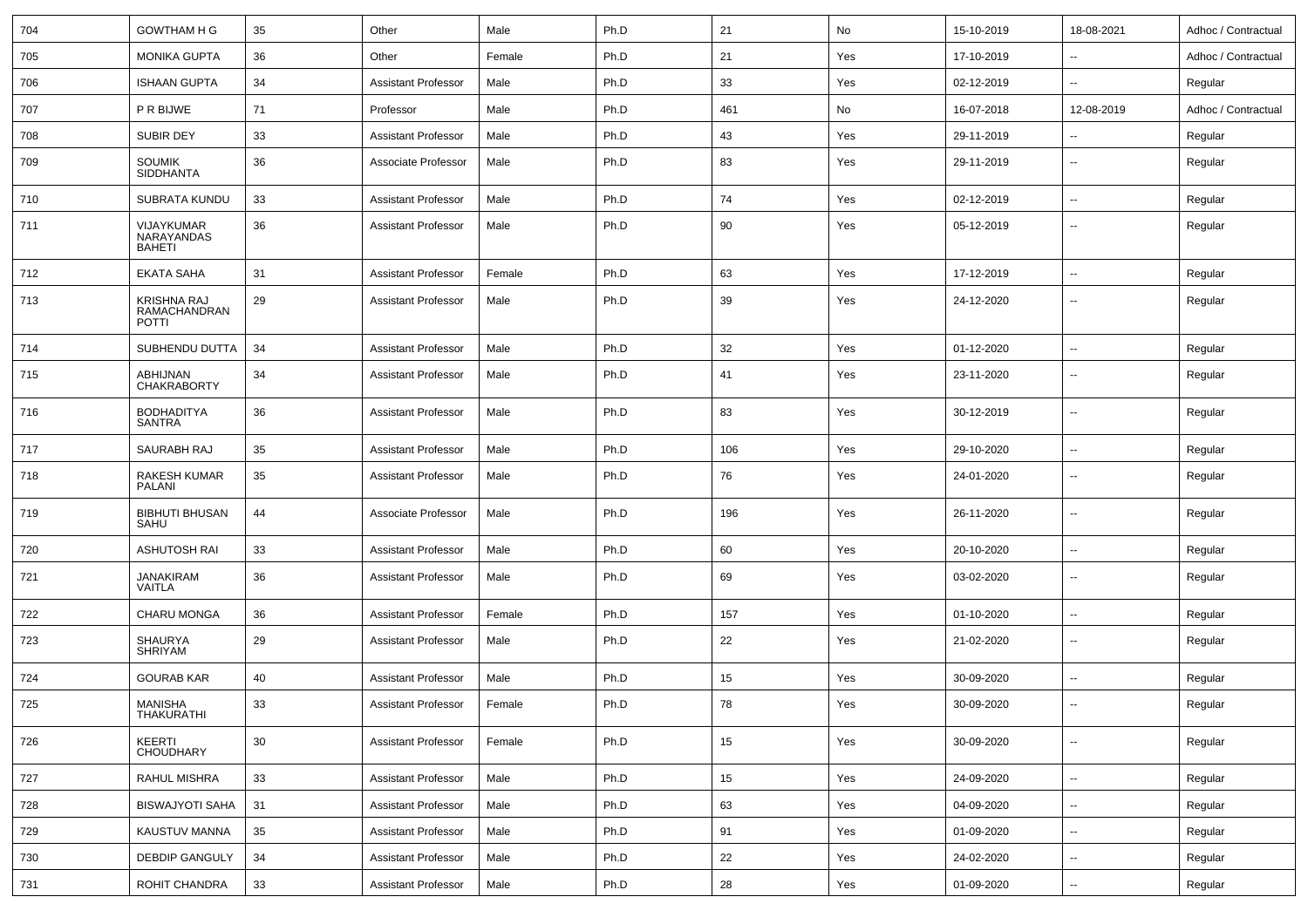| 732 | <b>ABHISHEK</b><br><b>MALHOTRA</b>           | 30 | <b>Assistant Professor</b> | Male   | Ph.D | 16             | Yes | 01-09-2020 | ۰.                       | Regular             |
|-----|----------------------------------------------|----|----------------------------|--------|------|----------------|-----|------------|--------------------------|---------------------|
| 733 | POOJA GHOSH                                  | 33 | <b>Assistant Professor</b> | Female | Ph.D | 67             | Yes | 01-09-2020 | --                       | Regular             |
| 734 | <b>BISWARUP</b><br><b>MUKHERJEE</b>          | 32 | <b>Assistant Professor</b> | Male   | Ph.D | 80             | Yes | 02-03-2020 | ۰.                       | Regular             |
| 735 | SOMNATH GHOSH                                | 37 | <b>Assistant Professor</b> | Male   | Ph.D | 67             | Yes | 25-08-2020 | $\overline{a}$           | Regular             |
| 736 | SHIB SHANKAR<br><b>BANERJEE</b>              | 35 | <b>Assistant Professor</b> | Male   | Ph.D | 16             | Yes | 24-08-2020 | ۰.                       | Regular             |
| 737 | <b>SUPRIT SINGH</b>                          | 34 | <b>Assistant Professor</b> | Male   | Ph.D | 76             | Yes | 17-08-2020 | --                       | Regular             |
| 738 | SANDEEP KUMAR                                | 31 | <b>Assistant Professor</b> | Male   | Ph.D | 77             | Yes | 10-08-2020 | ۰.                       | Regular             |
| 739 | DEEPAK KUMAR                                 | 34 | <b>Assistant Professor</b> | Male   | Ph.D | 79             | Yes | 06-08-2020 | $\sim$                   | Regular             |
| 740 | <b>VIPIN KUMAR</b>                           | 34 | Associate Professor        | Male   | Ph.D | 27             | Yes | 18-05-2020 | ۰.                       | Regular             |
| 741 | PRITHVIRAJ<br>MUKHOPADHYAY                   | 31 | <b>Assistant Professor</b> | Male   | Ph.D | 19             | Yes | 20-05-2020 | ۰.                       | Regular             |
| 742 | KIRTI DHWAJ                                  | 32 | <b>Assistant Professor</b> | Male   | Ph.D | 28             | Yes | 22-05-2020 | $\overline{\phantom{a}}$ | Regular             |
| 743 | AKHIL GARG                                   | 33 | <b>Assistant Professor</b> | Male   | Ph.D | 77             | Yes | 26-05-2020 | $\overline{\phantom{a}}$ | Regular             |
| 744 | <b>SOUVIK</b><br><b>CHAKRABORTY</b>          | 32 | <b>Assistant Professor</b> | Male   | Ph.D | 57             | Yes | 29-05-2020 | --                       | Regular             |
| 745 | <b>BISWARUP</b><br><b>CHAKRABORTY</b>        | 34 | <b>Assistant Professor</b> | Male   | Ph.D | 84             | Yes | 01-06-2020 | ۰.                       | Regular             |
| 746 | DIVYA NAYAR                                  | 34 | <b>Assistant Professor</b> | Female | Ph.D | 43             | Yes | 04-06-2020 | $\overline{\phantom{a}}$ | Regular             |
| 747 | <b>KUSUM MEENA</b>                           | 31 | <b>Assistant Professor</b> | Female | Ph.D | 19             | Yes | 08-06-2020 | ۰.                       | Regular             |
| 748 | <b>VIVEK MUKUNDAN</b>                        | 36 | <b>Assistant Professor</b> | Male   | Ph.D | 62             | Yes | 25-06-2020 | $\overline{a}$           | Regular             |
| 749 | <b>VIRESHWAR</b><br><b>KUMAR</b>             | 33 | <b>Assistant Professor</b> | Male   | Ph.D | 58             | Yes | 14-07-2020 | $\overline{\phantom{a}}$ | Regular             |
| 750 | <b>VENKATA VIVEK</b><br><b>KUMAR KOPPULA</b> | 31 | <b>Assistant Professor</b> | Male   | Ph.D | 15             | Yes | 01-10-2020 | $\overline{\phantom{a}}$ | Regular             |
| 751 | KRISHNA KISHORE<br>MUGADA                    | 32 | Professor                  | Male   | Ph.D | 23             | No  | 20-08-2019 | 01-03-2021               | Adhoc / Contractual |
| 752 | <b>MEGHA MATHUR</b>                          | 33 | Other                      | Female | Ph.D | 21             | Yes | 22-10-2019 | $\overline{\phantom{a}}$ | Adhoc / Contractual |
| 753 | <b>JADHAV ASHOK</b><br><b>MOHAN</b>          | 32 | Other                      | Male   | Ph.D | 21             | Yes | 27-11-2019 | ۰.                       | Adhoc / Contractual |
| 754 | SHASHANKADITYA<br><b>UPADHYAY</b>            | 32 | Other                      | Male   | Ph.D | 19             | No  | 11-12-2019 | 10-12-2021               | Adhoc / Contractual |
| 755 | PRADEEP SINGH                                | 32 | Other                      | Male   | Ph.D | 19             | No  | 13-12-2019 | 12-12-2021               | Adhoc / Contractual |
| 756 | SAURABH GANDHI                               | 30 | <b>Assistant Professor</b> | Male   | Ph.D | 27             | Yes | 16-12-2021 | Ξ.                       | Regular             |
| 757 | YASHWANT KOLI                                | 28 | Other                      | Male   | Ph.D | $\mathbf{1}$   | Yes | 06-12-2021 | --                       | Adhoc / Contractual |
| 758 | ARUNABHA<br>BANERJEE                         | 33 | Other                      | Male   | Ph.D | $\overline{1}$ | Yes | 15-12-2021 | --                       | Adhoc / Contractual |
| 759 | <b>TARUN SHARMA</b>                          | 35 | <b>Assistant Professor</b> | Male   | Ph.D | 98             | Yes | 13-05-2021 | --                       | Regular             |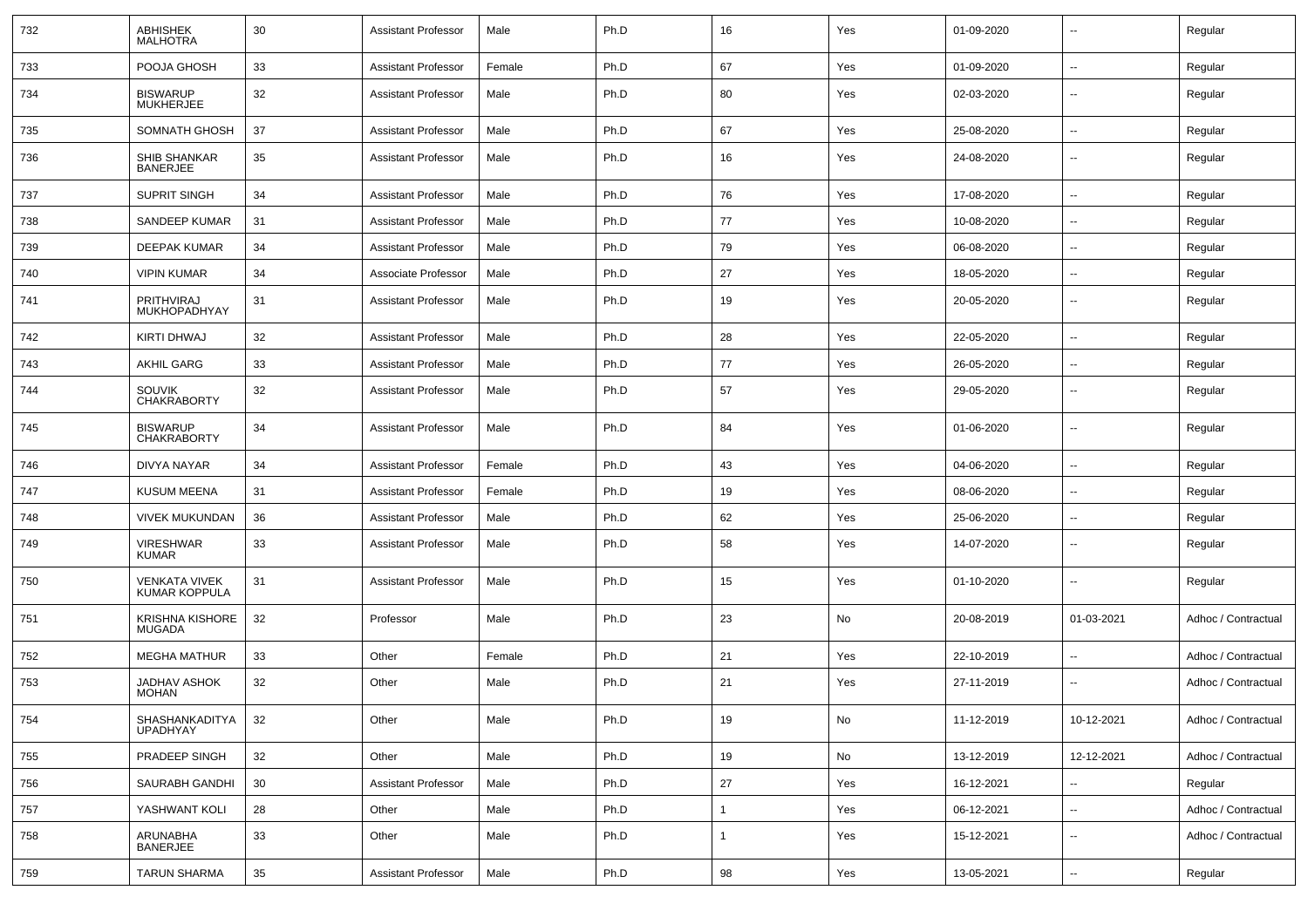| 760 | RAVIBABU<br><b>MULAVEESALA</b>           | 45 | Associate Professor        | Male   | Ph.D | 178            | Yes | 14-06-2021 |                          | Regular             |
|-----|------------------------------------------|----|----------------------------|--------|------|----------------|-----|------------|--------------------------|---------------------|
| 761 | <b>KRISHNA JYOTI</b><br><b>MUKHERJEE</b> | 58 | Professor                  | Male   | Ph.D | 350            | Yes | 15-06-2021 | --                       | Regular             |
| 762 | DEBANANDA<br><b>MISRA</b>                | 42 | <b>Assistant Professor</b> | Male   | Ph.D | 141            | Yes | 02-08-2021 | $\overline{\phantom{a}}$ | Regular             |
| 763 | RAJIB BASU<br><b>MALLICK</b>             | 54 | Professor                  | Male   | Ph.D | 297            | Yes | 21-09-2021 | --                       | Regular             |
| 764 | <b>SARAN KUMAR</b>                       | 36 | <b>Assistant Professor</b> | Male   | Ph.D | 105            | Yes | 13-12-2021 | --                       | Regular             |
| 765 | RICHA KATIYAR                            | 34 | Other                      | Female | Ph.D | $\overline{2}$ | Yes | 01-11-2021 | $\overline{\phantom{a}}$ | Adhoc / Contractual |
| 766 | S R KALE                                 | 65 | Professor                  | Male   | Ph.D | 513            | No  | 13-06-1989 | 28-02-2021               | Regular             |
| 767 | <b>GURMAIL S</b><br><b>BENIPAL</b>       | 65 | Professor                  | Male   | Ph.D | 507            | No  | 20-02-1981 | 28-02-2021               | Regular             |
| 768 | <b>G BHUVANESWARI</b>                    | 57 | Professor                  | Female | Ph.D | 360            | No  | 11-08-1997 | 14-03-2021               | Regular             |
| 769 | <b>SAROJ MISHRA</b>                      | 65 | Professor                  | Female | Ph.D | 494            | No  | 26-06-1981 | 31-12-2020               | Regular             |
| 770 | <b>KUSHAL SEN</b>                        | 65 | Professor                  | Male   | Ph.D | 493            | No  | 24-03-1981 | 31-08-2020               | Regular             |
| 771 | N K GARG                                 | 65 | Professor                  | Male   | Ph.D | 515            | No  | 21-06-1980 | 31-07-2021               | Regular             |
| 772 | SANJEEV JAIN                             | 55 | Professor                  | Male   | Ph.D | 336            | No  | 01-08-1996 | 11-10-2021               | Regular             |
| 773 | V K AGARWAL                              | 65 | Professor                  | Male   | Ph.D | 470            | No  | 01-04-1981 | 30-06-2021               | Regular             |
| 774 | <b>BRIJ MOHAN</b><br><b>MUNDOTIYA</b>    | 33 | Other                      | Male   | Ph.D | 39             | No  | 31-10-2019 | 26-02-2020               | Adhoc / Contractual |
| 775 | <b>RUCHI JAIN</b>                        | 32 | Other                      | Female | Ph.D | 28             | No  | 12-09-2019 | 30-01-2020               | Adhoc / Contractual |
| 776 | S S MANI PRABU                           | 31 | Other                      | Male   | Ph.D | 13             | Yes | 04-01-2021 | $\overline{\phantom{a}}$ | Adhoc / Contractual |
| 777 | <b>VIPIN KUMAR JAIN</b>                  | 29 | Other                      | Male   | Ph.D | 28             | No  | 09-09-2019 | 31-07-2020               | Adhoc / Contractual |
| 778 | <b>SUNIL KUMAR</b>                       | 35 | Other                      | Male   | Ph.D | 13             | Yes | 29-12-2020 |                          | Adhoc / Contractual |
| 779 | <b>SUMAN DEB</b>                         | 36 | Other                      | Male   | Ph.D | 35             | No  | 19-02-2019 | 30-10-2019               | Adhoc / Contractual |
| 780 | <b>VIKAS GOEL</b>                        | 29 | Other                      | Male   | Ph.D | 13             | Yes | 24-12-2020 | --                       | Adhoc / Contractual |
| 781 | <b>MOHD FARAZ</b>                        | 33 | Other                      | Male   | Ph.D | 23             | Yes | 21-02-2020 | $\overline{\phantom{a}}$ | Adhoc / Contractual |
| 782 | <b>DANIEL PAUL</b>                       | 29 | Other                      | Male   | Ph.D | 14             | Yes | 02-12-2020 | $\overline{\phantom{a}}$ | Adhoc / Contractual |
| 783 | CHANDAN KUMAR                            | 36 | Other                      | Male   | Ph.D | 22             | Yes | 16-03-2020 | $\overline{\phantom{a}}$ | Adhoc / Contractual |
| 784 | NAGARAJ M                                | 31 | Other                      | Male   | Ph.D | 14             | Yes | 01-12-2020 | --                       | Adhoc / Contractual |
| 785 | FURKAN AHMAD                             | 29 | Other                      | Male   | Ph.D | 17             | Yes | 03-09-2020 | Щ,                       | Adhoc / Contractual |
| 786 | KARTIK<br>SATYANARAYAN<br>AIYER          | 29 | Other                      | Male   | Ph.D | 14             | Yes | 25-11-2020 | Щ,                       | Adhoc / Contractual |
| 787 | <b>JAYA VERMA</b>                        | 29 | Other                      | Female | Ph.D | 16             | Yes | 10-09-2020 | Щ,                       | Adhoc / Contractual |
| 788 | <b>MADAN KUMAR</b><br><b>DAS</b>         | 33 | Other                      | Male   | Ph.D | 15             | Yes | 20-10-2020 | ۰.                       | Adhoc / Contractual |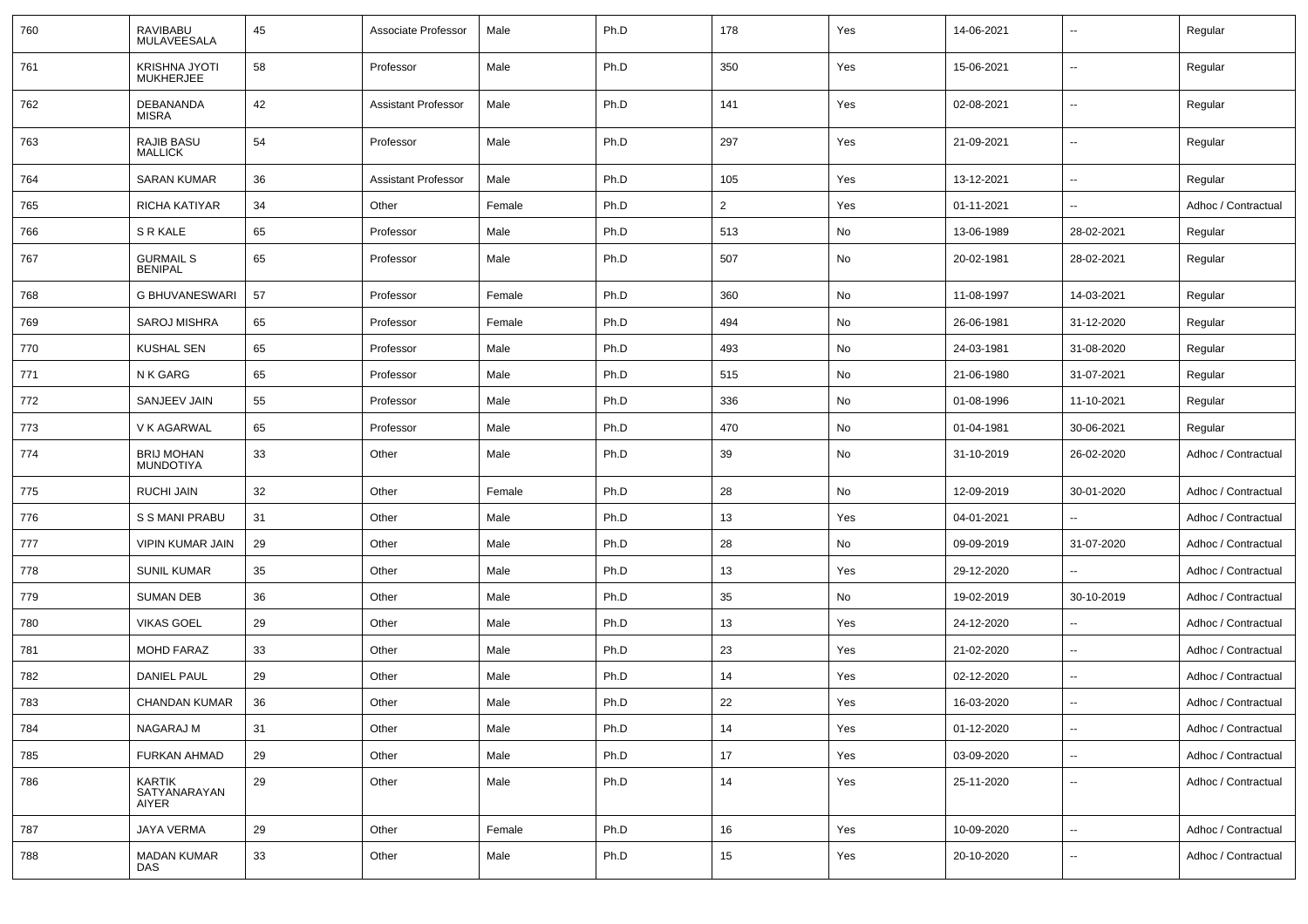| 789 | SANDEEP SINGH<br><b>CHAUHAN</b>               | 31 | Other                      | Male   | Ph.D       | 15           | Yes | 19-10-2020 | $\overline{\phantom{a}}$ | Adhoc / Contractual |
|-----|-----------------------------------------------|----|----------------------------|--------|------------|--------------|-----|------------|--------------------------|---------------------|
| 790 | <b>Shahid Malik</b>                           | 29 | <b>Assistant Professor</b> | Male   | Ph.D       | $\mathbf{1}$ | Yes | 20-12-2021 | $\overline{\phantom{a}}$ | Regular             |
| 791 | NEERU<br><b>CHAUDHRY</b>                      | 41 | <b>Assistant Professor</b> | Female | Ph.D       | 56           | Yes | 19-07-2018 | $\overline{\phantom{a}}$ | Regular             |
| 792 | ARPAN<br>CHATTOPADHYAY                        | 34 | <b>Assistant Professor</b> | Male   | Ph.D       | 80           | Yes | 24-10-2018 | $\overline{\phantom{a}}$ | Regular             |
| 793 | <b>Dhiman Mallick</b>                         | 34 | <b>Assistant Professor</b> | Male   | Ph.D       | 39           | Yes | 31-10-2018 | $\overline{\phantom{a}}$ | Regular             |
| 794 | APARAJITA<br><b>DASGUPTA</b>                  | 39 | <b>Assistant Professor</b> | Female | Ph.D       | 38           | Yes | 19-11-2018 | $\overline{\phantom{a}}$ | Regular             |
| 795 | <b>JENIE CHRISTBOL</b><br>ALEX                | 31 | Other                      | Female | M.Ed       | 24           | Yes | 21-10-2019 | $\overline{\phantom{a}}$ | Adhoc / Contractual |
| 796 | AJITH KURUVILLA<br><b>CHERIAN</b>             | 36 | Other                      | Male   | Ph.D       | 24           | Yes | 22-10-2019 | $\overline{\phantom{a}}$ | Adhoc / Contractual |
| 797 | <b>SANJAY MITRA</b>                           | 62 | Professor                  | Male   | M.A        | 24           | Yes | 15-11-2019 | $\overline{\phantom{a}}$ | Adhoc / Contractual |
| 798 | <b>BHUPINDER</b><br><b>GODARA</b>             | 36 | Professor                  | Male   | M.S        | 35           | Yes | 13-02-2019 | $\overline{\phantom{a}}$ | Adhoc / Contractual |
| 799 | ASHOK KUMAR<br><b>BHATEJA</b>                 | 62 | Professor                  | Male   | M.Tech     | 448          | Yes | 13-05-2020 | $\overline{\phantom{a}}$ | Visiting            |
| 800 | <b>MAYUR MANOHAR</b><br><b>CHIKHALE</b>       | 37 | Professor                  | Male   | Ph.D       | 18           | Yes | 13-07-2020 | $\overline{\phantom{a}}$ | Visiting            |
| 801 | <b>PRAMOD</b><br><b>RATNAKAR</b><br>KHADILKAR | 42 | Professor                  | Male   | Ph.D       | 14           | Yes | 05-11-2020 | $\overline{\phantom{a}}$ | Visiting            |
| 802 | RAMAKRISHNA<br><b>RAMANATH</b><br>SONDE       | 64 | Professor                  | Male   | Ph.D       | 13           | Yes | 01-12-2020 | $\mathbf{u}$             | Visiting            |
| 803 | <b>VIKRAM</b><br>MADHUVADAN<br>MEHTA          | 66 | Professor                  | Male   | Ph.D       | 495          | Yes | 06-09-2021 | $\overline{\phantom{a}}$ | Visiting            |
| 804 | <b>SREYAM SINHA</b>                           | 27 | <b>Assistant Professor</b> | Male   | Ph.D       | $\mathbf 1$  | Yes | 29-12-2021 | $\overline{\phantom{a}}$ | Regular             |
| 805 | YUNUS PATEL                                   | 61 | Professor                  | Female | Ph.D       | 24           | Yes | 03-02-2020 | $\overline{\phantom{a}}$ | Adhoc / Contractual |
| 806 | PRIYANKA<br><b>KAUSHAL</b>                    | 43 | Associate Professor        | Female | Ph.D       | 178          | Yes | 05-11-2018 | $\overline{\phantom{a}}$ | Regular             |
| 807 | <b>SRIRAM HEGDE</b>                           | 59 | Other                      | Male   | Ph.D       | 357          | Yes | 21-04-1992 | $\mathbf{u}$             | Regular             |
| 808 | PRAGYA JAIN                                   | 57 | Other                      | Female | Ph.D       | 404          | Yes | 23-05-1988 | $\overline{\phantom{a}}$ | Regular             |
| 809 | <b>SUNIL KAK</b>                              | 60 | Other                      | Male   | M.Tech     | 403          | Yes | 30-06-1988 | Ξ.                       | Regular             |
| 810 | RAJESH BHATT                                  | 54 | Other                      | Male   | Ph.D       | 372          | Yes | 22-01-1991 | $\overline{\phantom{a}}$ | Regular             |
| 811 | K NARAYANAN                                   | 56 | Other                      | Male   | M.Sc.      | 410          | Yes | 24-04-1992 | $\overline{\phantom{a}}$ | Regular             |
| 812 | M M Rao                                       | 56 | Other                      | Male   | Ph.D       | 349          | Yes | 23-12-1992 | ۰.                       | Regular             |
| 813 | RAM LAL                                       | 60 | Other                      | Male   | Ph.D       | 403          | Yes | 30-06-1988 | ۰.                       | Regular             |
| 814 | RAJ KUMAR<br>CHAUHAN                          | 54 | Other                      | Male   | <b>MCA</b> | 370          | Yes | 10-12-1993 | $\overline{\phantom{a}}$ | Regular             |